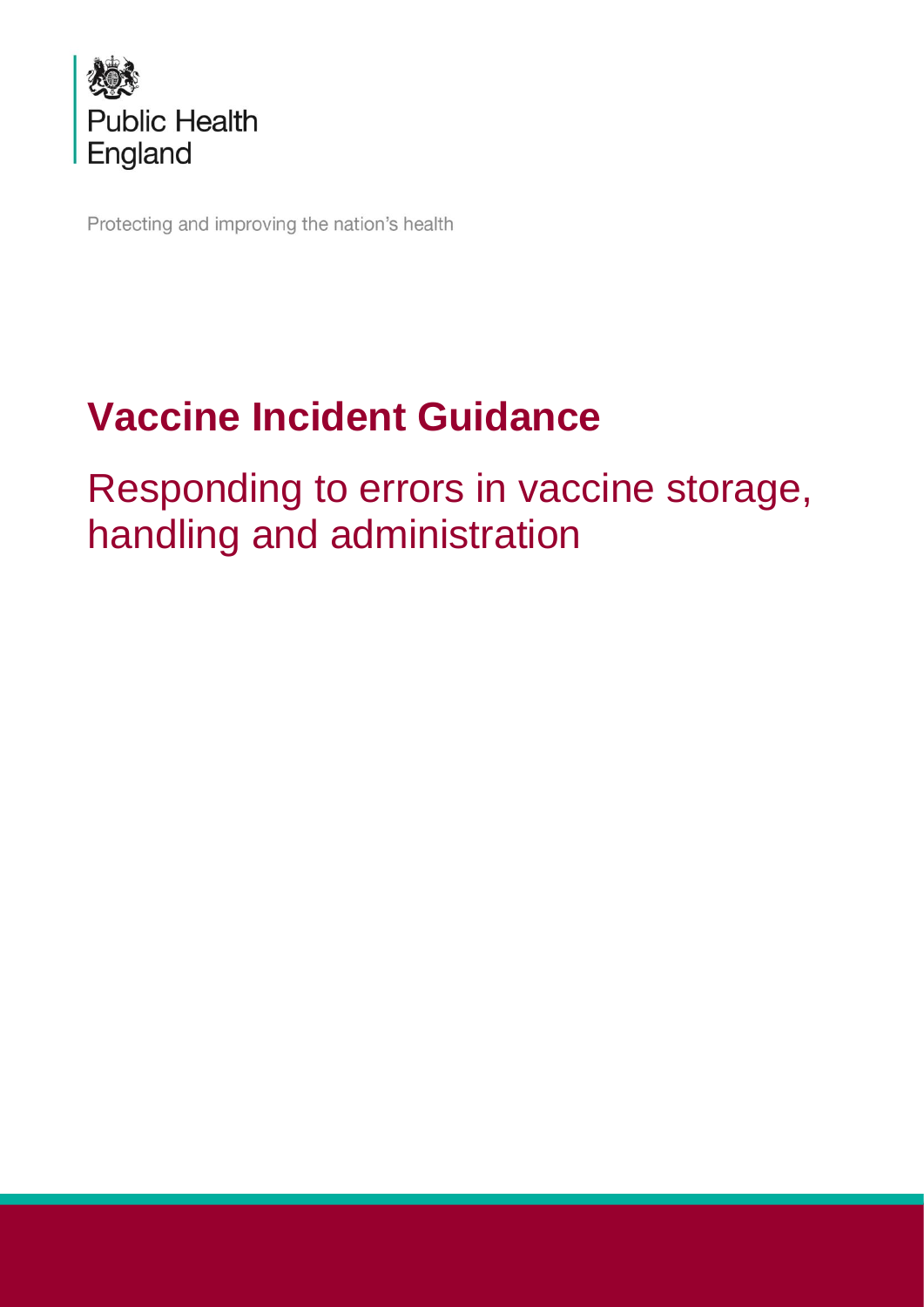## <span id="page-1-0"></span>About Public Health England

Public Health England exists to protect and improve the nation's health and wellbeing, and reduce health inequalities. We do this through world-leading science, research, knowledge and intelligence, advocacy, partnerships and the delivery of specialist public health services. We are an executive agency of the Department of Health and Social Care, and a distinct delivery organisation with operational autonomy. We provide government, local government, the NHS, Parliament, industry and the public with evidence-based professional, scientific and delivery expertise and support.

Public Health England Wellington House 133-155 Waterloo Road London SE1 8UG Tel: 020 7654 8000 [www.gov.uk/phe](http://www.gov.uk/phe) Twitter: [@PHE\\_uk](https://twitter.com/PHE_uk) Facebook: [www.facebook.com/PublicHealthEngland](http://www.facebook.com/PublicHealthEngland)



#### © Crown copyright 2020

You may re-use this information (excluding logos) free of charge in any format or medium, under the terms of the Open Government Licence v3.0. To view this licence, visit [OGL.](https://www.nationalarchives.gov.uk/doc/open-government-licence/version/3/) Where we have identified any third party copyright information you will need to obtain permission from the copyright holders concerned.

Published January 2020 PHE publications **PHE** supports the UN

gateway number: GW-1062 Sustainable Development Goals



SUSTAINABLE GWALS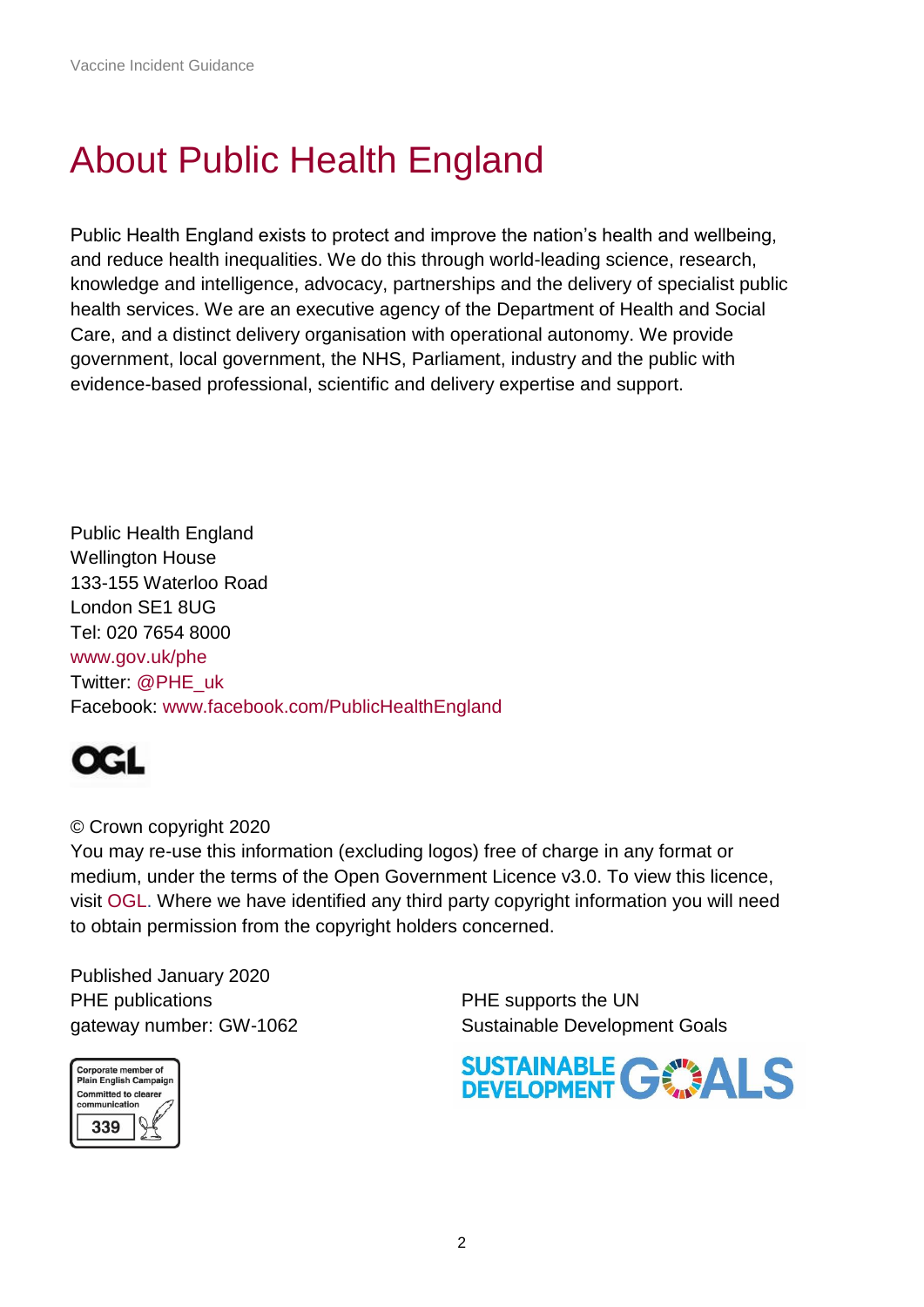## **Contents**

| <b>About Public Health England</b>                                                              | $\overline{2}$ |
|-------------------------------------------------------------------------------------------------|----------------|
| <b>Executive summary</b>                                                                        | $\overline{4}$ |
| 1. Introduction                                                                                 | 5              |
| 2. Background to the guidance                                                                   | 6              |
| 3. Evidence                                                                                     | $\overline{7}$ |
| 4. Objectives of the guidance                                                                   | 8              |
| 5. Good practice: guidance, training and reporting                                              | 9              |
| 6. Principles of managing vaccine storage incidents and interruption of the cold chain          | 10             |
| 7. Responding to a cold chain breach or compromised storage event                               | 16             |
| 8. Managing a vaccine incident where compromised vaccines have been administered to<br>patients | 22             |
| 9. Responding to errors in vaccine preparation and administration                               | 25             |
| 10. Considerations and general principles for revaccination                                     | 32             |
| 11. General recommendations for revaccination                                                   | 35             |
| 12. Duty of candour and patient consent                                                         | 37             |
| 13. Information resources                                                                       | 39             |
| 14. References                                                                                  | 41             |
| Appendix A: Algorithms                                                                          | 43             |
| Appendix B: Vaccine storage incident checklist                                                  | 45             |
| Appendix C: Example letter to patients/carers offering revaccination                            | 48             |
| Appendix D: Revaccination recommendations for people who have received compromised<br>vaccines  | 49             |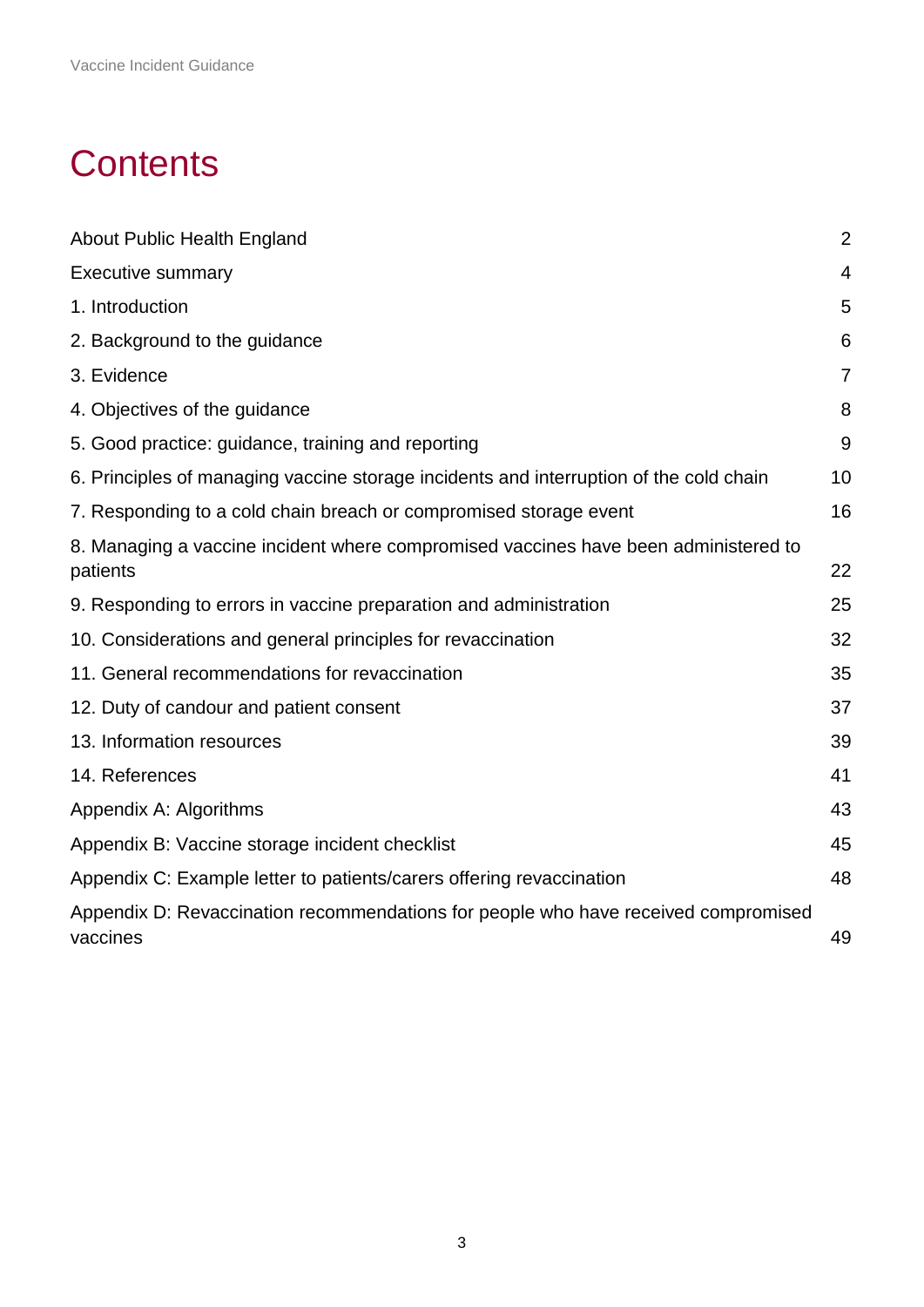## <span id="page-3-0"></span>Executive summary

This **Vaccine Incident Guidance: Responding to errors in vaccine storage, handling and administration** is a revised and updated version of the original Vaccine Incident Guidance produced by the Health Protection Agency in 2012.

It has been developed to provide consistent guidelines, for both providers and commissioners of immunisation services, in the investigation and management of vaccine storage or administration incidents. Whilst the main focus of this guidance is where vaccine(s) has been stored outside the manufacturer's recommended temperature range (+2°C to +8°C), or where there is doubt about the effectiveness of vaccination following a storage error, it also contains advice about other commonly encountered issues such as errors in vaccine preparation and administration.

The document draws on existing guidance on vaccine storage and handling and reflects best practice procedures that should already be in place.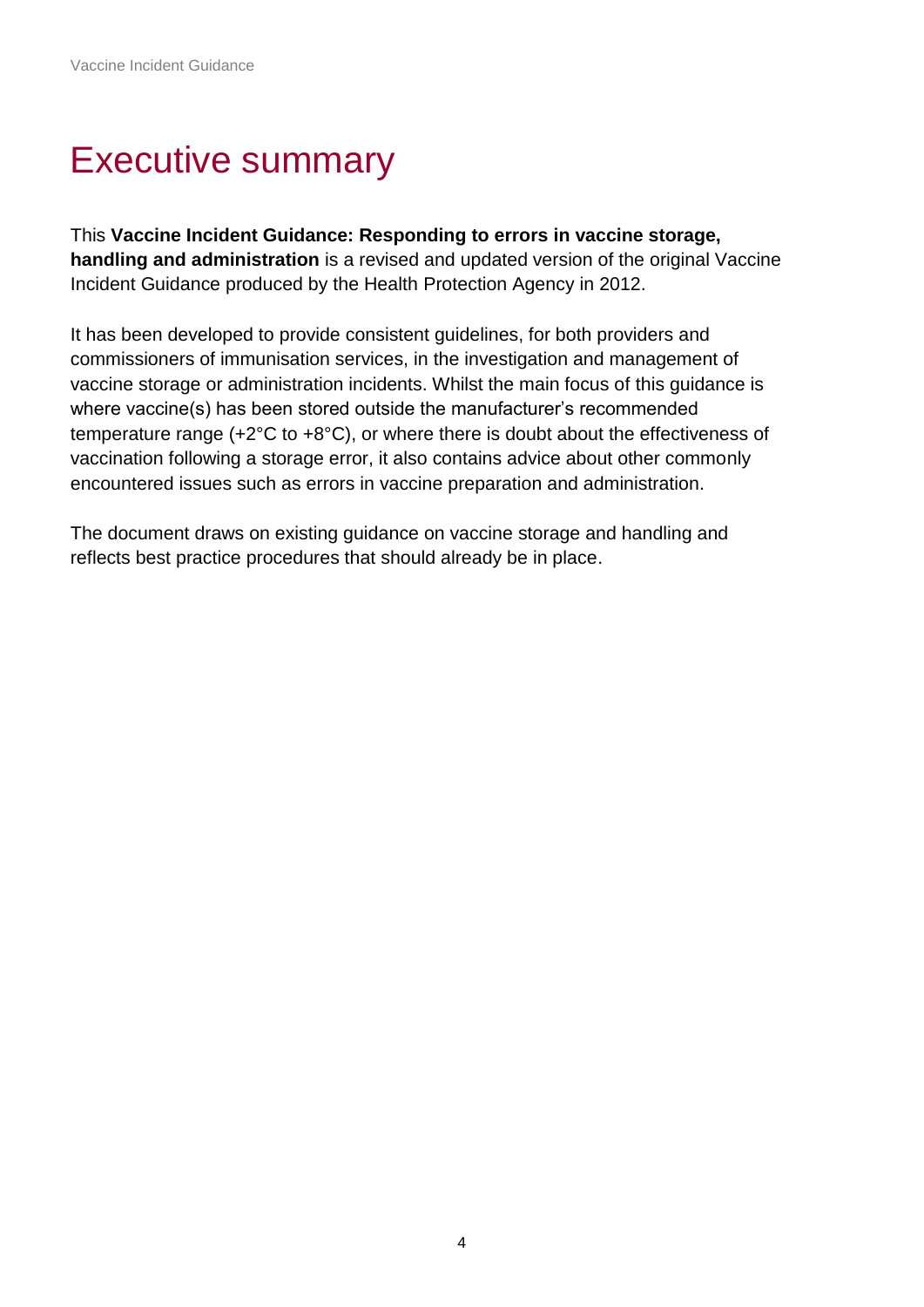## <span id="page-4-0"></span>1. Introduction

The credibility and success of any immunisation programme is highly dependent on the administration of safe, quality vaccines. This quality is only assured through strict adherence to vaccine storage, handling and preparation procedures. Improper storage or handling of vaccines may result in a loss of product quality, effectiveness and increased reactogenicity in some vaccines.

On occasion, patients may inadvertently receive vaccine(s) that has been compromised by suboptimal handling and storage. Whilst reassurance can usually be given that no immediate harm will come to those who have received such vaccine(s), legitimate concerns may arise about the immune response and afforded protection both in the short and long term. In rare circumstances, patients may need to be recalled for repeat vaccination.

Errors in the administration, storage or handling of vaccines cause concern both for the patient/parent/carer and immuniser. They could lead to a loss of confidence in the vaccine provider or the immunisation programme as a whole. Whilst it is accepted that cold chain breaches and administration errors can occur in even the most meticulously run organisations/clinics, when they do occur, an informed decision needs to be made as to whether the vaccine has been compromised and if so, whether it presents a risk to patients. The effective management of errors is therefore essential to ensure patient safety, to maintain public confidence in immunisation programmes and to minimise vaccine wastage.

<span id="page-4-1"></span>Although each vaccine incident will need to be investigated on an individual basis, the management of these incidents should be consistent to avoid unnecessary confusion among both vaccine providers and the recipients of vaccines. The lessons learned from the incident should be shared and used to improve future practice and avoid recurrence.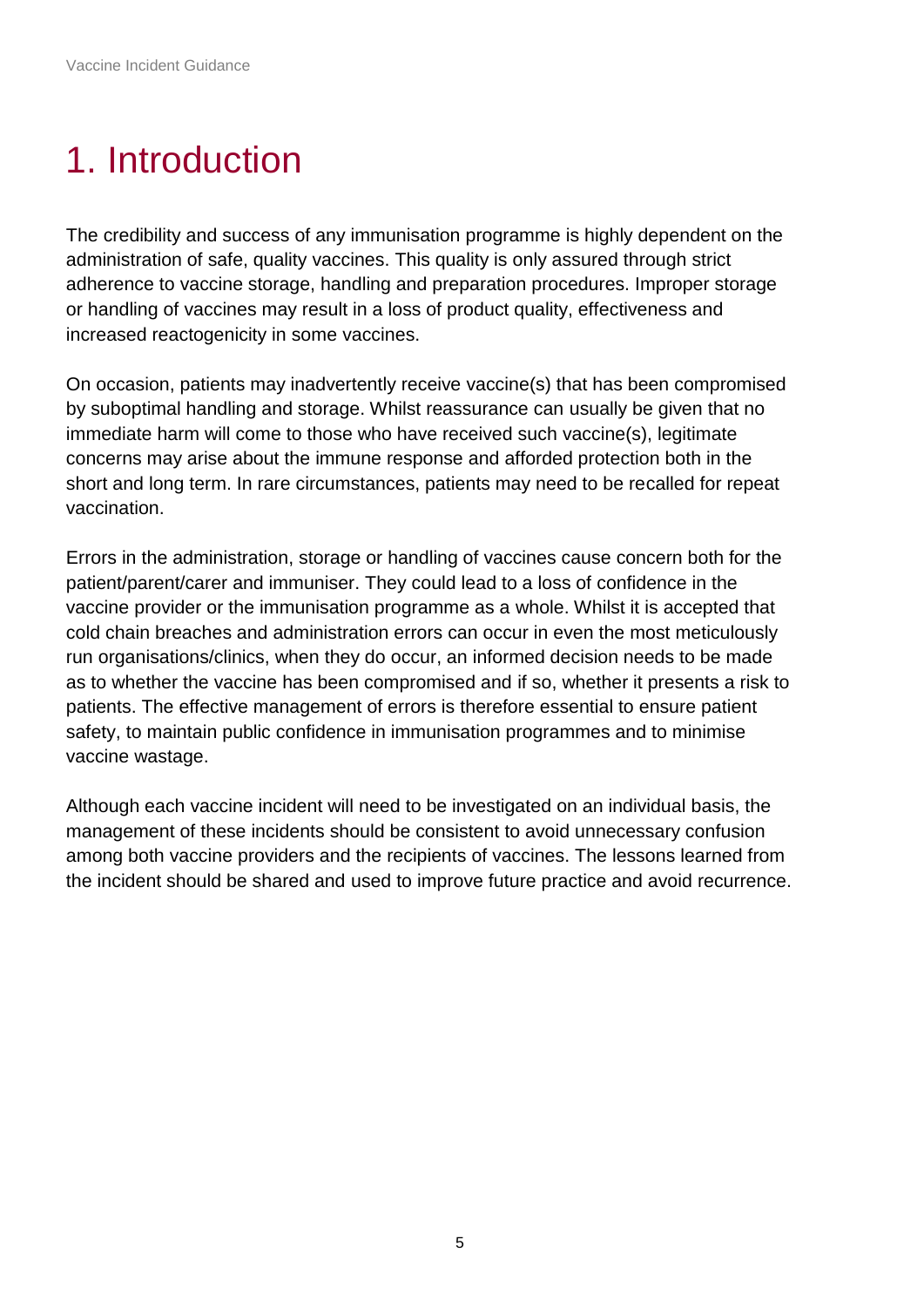l

## 2. Background to the guidance

Instances of improper vaccine storage, handling and administration are a significant concern for the national immunisation programme, with advice and guidance regularly being sought from Public Health England (PHE). Queries often arise about what to do with stocks of vaccines that have been exposed to temperatures outside the recommended range and/or how to manage patients who have received incorrectly stored vaccines.

<span id="page-5-0"></span>The costs associated with loss and replacement of compromised vaccines should not be underestimated. During 2018, vaccine wastage reported through ImmForm<sup>1</sup> had a list price value of around £6.3 million. In terms of doses, about half of the reported vaccine wastage incidents were avoidable, but in terms of cost, these accounted for 73% (£4.6 million) of the value of reported wastage in 2018. This is likely to be underreported and thus the true financial cost even greater. Vaccines are expensive and can be in short supply. Even when public health assurance has been given, large amounts of vaccines are being discarded as a result of perceived regulatory or licensing issues. Healthcare professionals have a responsibility to minimise financial risk and to help sustain supplies, whilst still ensuring the safety of patients and the continuing success of the national immunisation programme.

<sup>&</sup>lt;sup>1</sup> ImmForm – the system used by Public Health England to provide vaccine ordering facilities and record data in relation to uptake against immunisation programmes.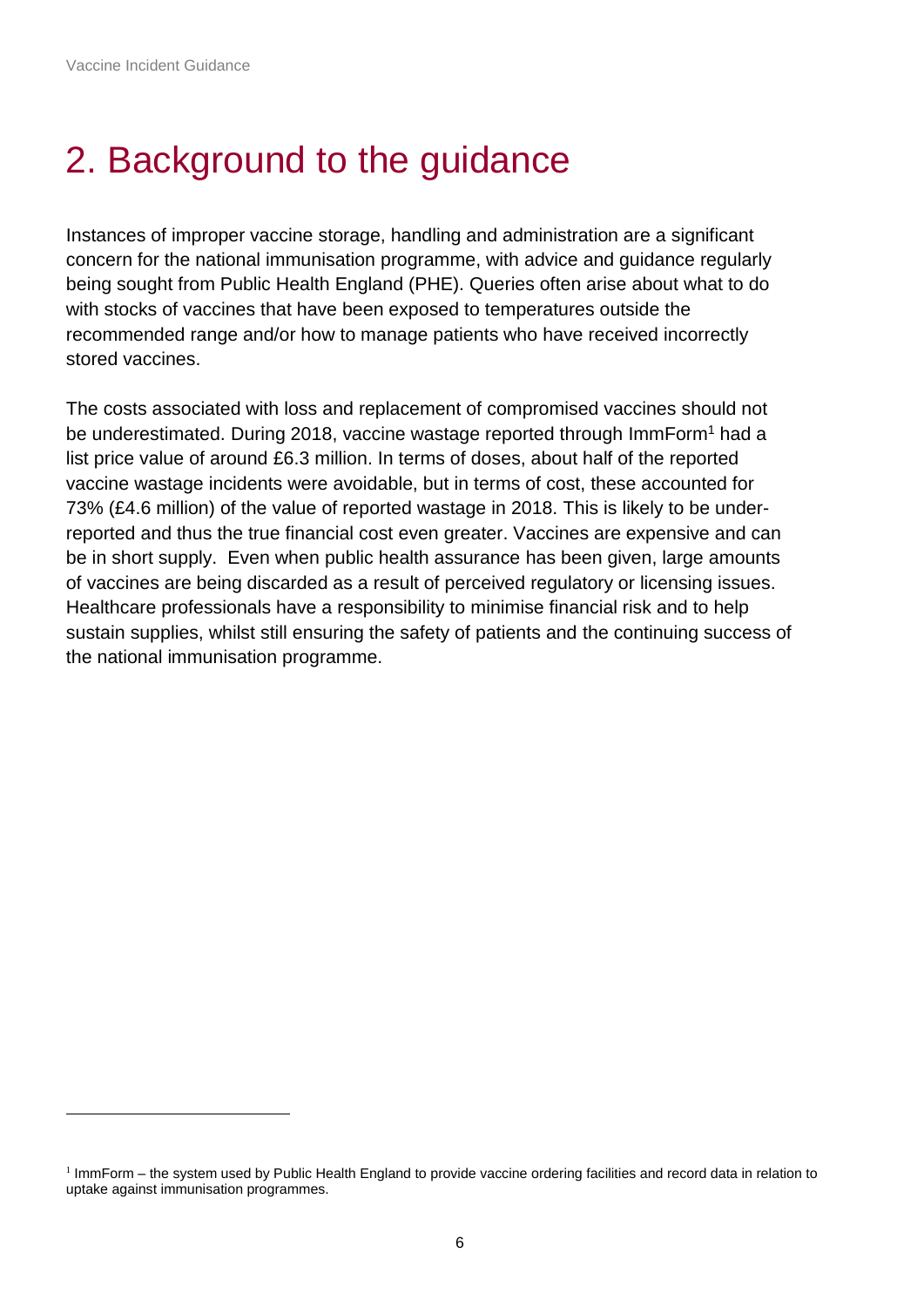## 3. Evidence

<span id="page-6-0"></span>For the majority of vaccine-related incidents, there is limited evidence on which to base a public health decision as to the potential impact of the incident(s). The following guidance is therefore based mainly on the clinical expert opinion of UK scientific and public health vaccine experts as well as on published guidelines from the World Health Organization, Australia, New Zealand and the United States.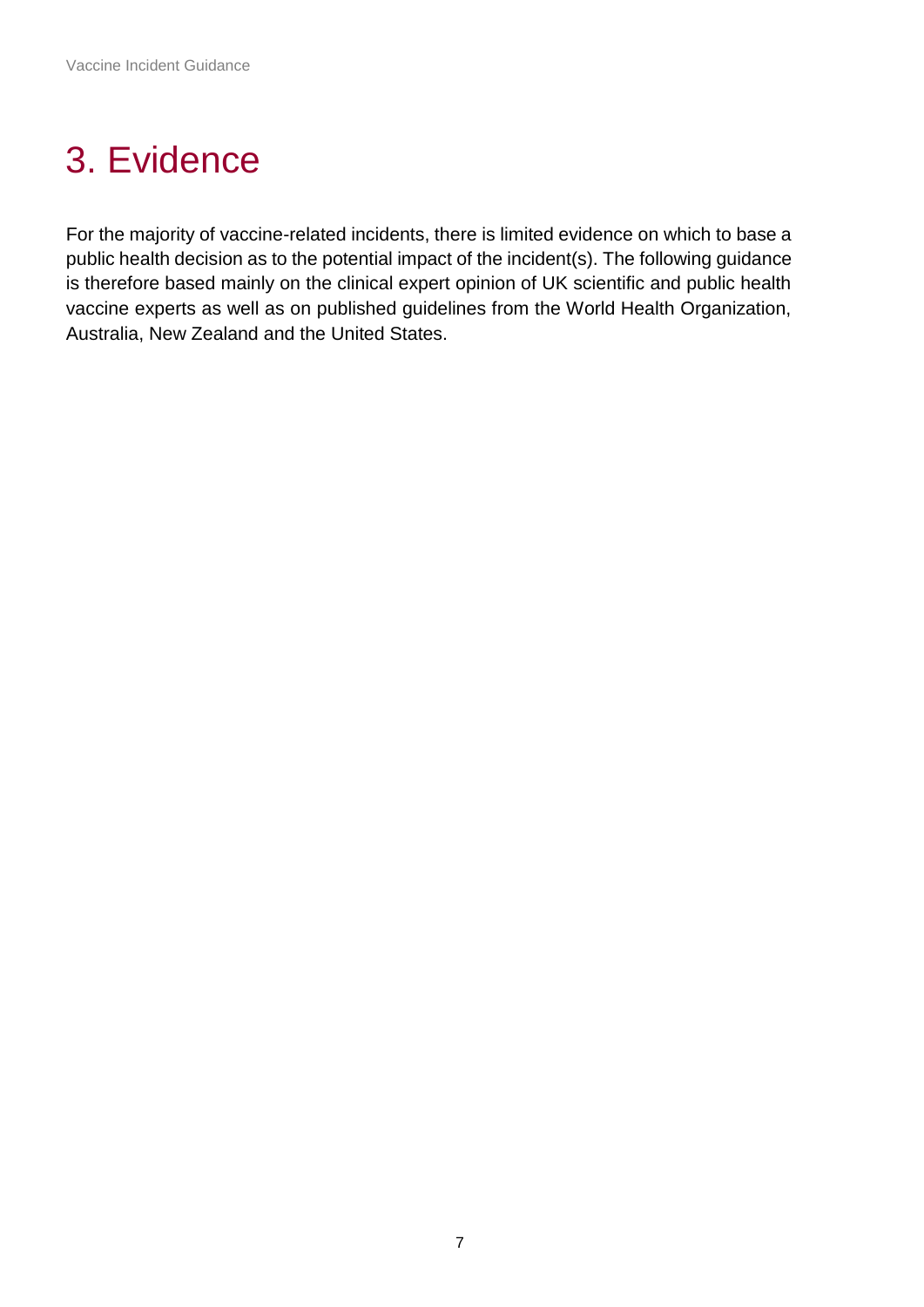## 4. Objectives of the guidance

This guidance is intended to be used by a wide range of healthcare professionals with a role in delivering immunisation programmes. Whilst not exhaustive, these could include: General Practice staff, school immunisation providers, Screening and Immunisation Teams (SIT), Health Protection Teams (HPT) as well as by other healthcare practitioners working in other service areas where immunisations are given.

The aim of the guidance is to:

- provide a consistent approach to considering the appropriate action in response to vaccine storage and administration errors and to signpost providers to support and advice
- ensure vaccines are appropriately handled following compromised storage incidents, thus reducing vaccine wastage
- minimise the recall and unnecessary revaccination of patients by assisting providers to make an accurate assessment as to whether vaccine safety or efficacy have been compromised and to inform a proportionate response to incidents
- <span id="page-7-0"></span>• encourage immunisation providers to recognise the need to report vaccine errors and incidents and use the lessons learned to improve future practice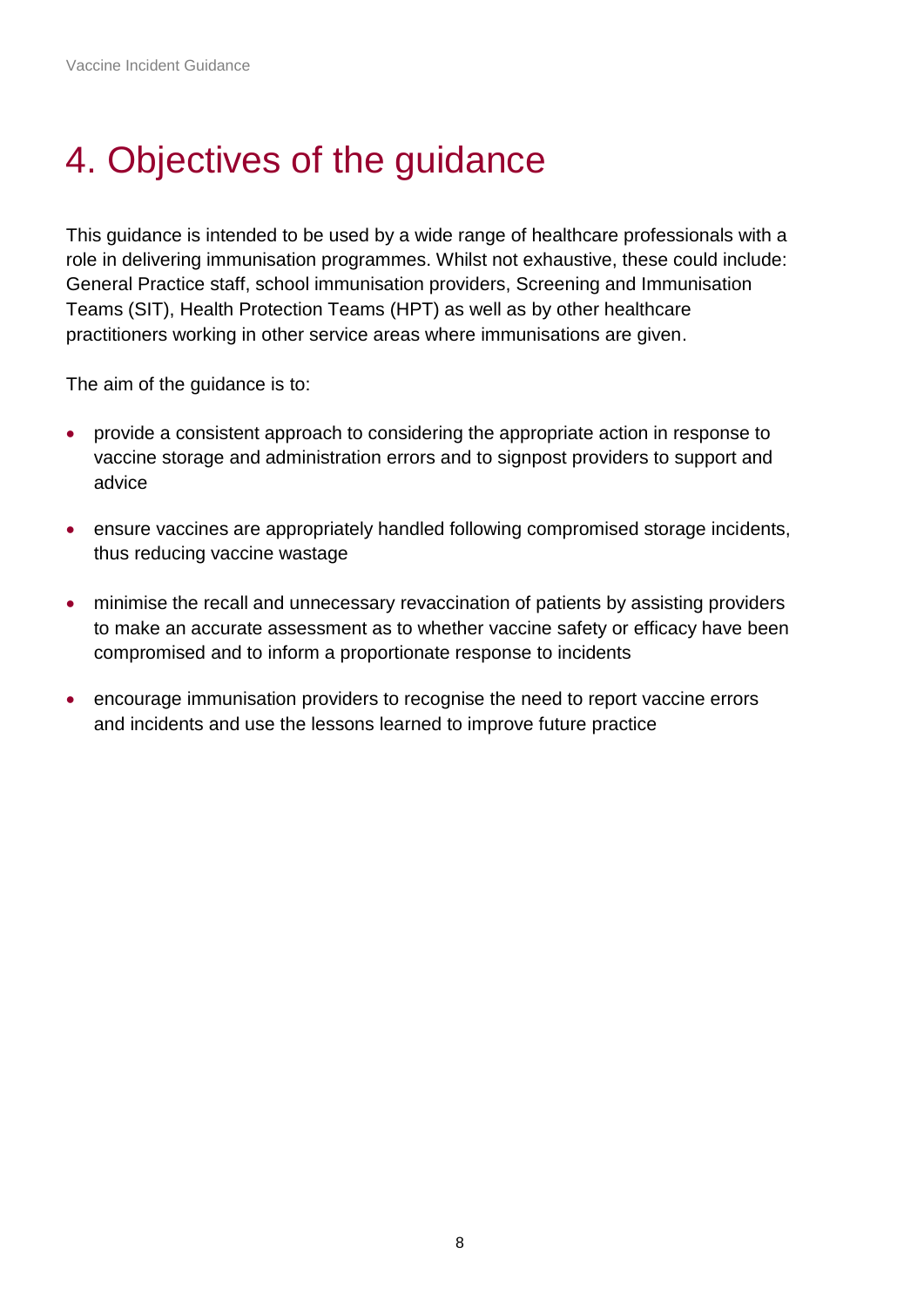# 5. Good practice: guidance, training and reporting

Recommendations for the storage, distribution and administration of vaccines is detailed in PHE's 'Immunisation against infectious Disease' (Green Book)(1) and should be followed. All immunisation providers should have policies, protocols and procedures for the maintenance of the vaccine cold chain. These should include detailed written emergency vaccine storage and handling plans which cover the actions to take in the event of out of range temperature excursions or refrigerator break down.

As recommended in PHE National Minimum Standards and Core Curriculums for Immunisation Training<sup> $(2,3)$ </sup>, it is expected that all staff involved in the delivery of immunisation services should have received appropriate training in the storage and administration of vaccines. Staff should therefore understand the importance of taking prompt action when vaccines are either stored outside the manufacturer's recommended temperature range (usually +2°C to +8°C) and/or where errors in vaccine administration have occurred.

It is not the intention of this document to deal with the contractual reporting obligations of vaccine incidents in detail. Providers should have local incident reporting procedures in place for informing their relevant SIT or commissioning organisation.

<span id="page-8-0"></span>All incidents occurring in NHS provided immunisation programmes should be reported to NHS England using the agreed electronic reporting format and dealt with in line with the Immunisation & Screening National Delivery Framework & Local Operating Model available at: [www.england.nhs.uk/commissioning/pub-hlth-res/.](https://www.england.nhs.uk/commissioning/pub-hlth-res/) Serious vaccine incidents should be dealt with in line with the NHS England Serious Incidents Framework available at: [https://improvement.nhs.uk/resources/serious-incident](https://improvement.nhs.uk/resources/serious-incident-framework/)[framework/.](https://improvement.nhs.uk/resources/serious-incident-framework/)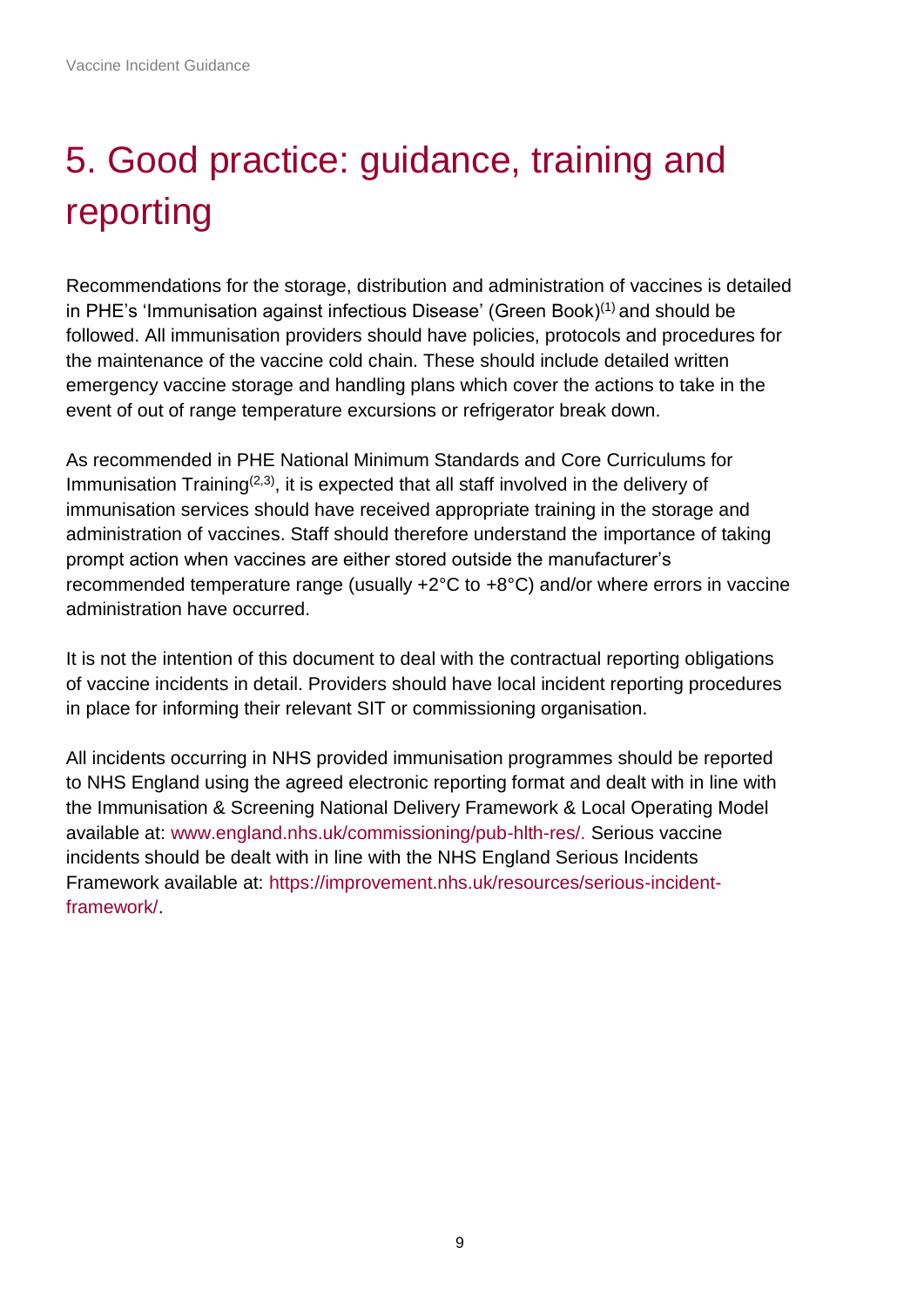## 6. Principles of managing vaccine storage incidents and interruption of the cold chain

#### 6.1 Vaccine cold chain and temperature sensitivity of vaccines

Vaccines, in common with all biological substances, degrade over time. Exposure to extremes of heat, cold, sunlight or fluorescent light can accelerate this process further and once potency has been lost, it cannot be restored $(4)$ .

The 'cold chain' is a term used to describe the specific temperature conditions in which vaccines should be kept during storage and distribution to protect against loss of potency. The cold chain concept was first adopted in the 1970s by the World Health Organization (WHO) to protect the integrity and quality of vaccines in its worldwide immunisation programme. This standard practice is now universally recognised throughout the pharmaceutical industry and should be followed by everyone involved in the delivery of immunisation programmes.

For licensure purposes, vaccine manufacturers are required to recommend an optimum storage temperature range. For virtually all currently used vaccines, the recommended range is between +2°C and +8°C. The recommended temperature range is stated in the individual vaccine Summary of Product Characteristics (SPC) and forms part of the manufacturer's marketing authorisation (product license).

Maintaining vaccines within the cold chain between the recommended temperature range minimises the risk of compromising the effectiveness of the vaccine and ensures compliance with the manufacturer's product license.

#### 6.2 What constitutes a significant breach in the cold chain?

Exposing vaccines to any temperature outside the manufacturer's recommended range is considered a breach of the cold chain and may invalidate the product license.

It is however, the length of time spent outside of the recommended cold chain conditions and the temperatures to which the vaccine(s) were exposed that may compromise the potency of a vaccine and as such, will determine the significance of the breach. While there are varying degrees of significance, each breach of the cold chain should be immediately acted upon and specialist advice should be sought in order to ascertain what action, if any, is required. Increasingly, the SPCs for some vaccines will contain information on vaccine stability outside the normal +2°C to +8°C temperature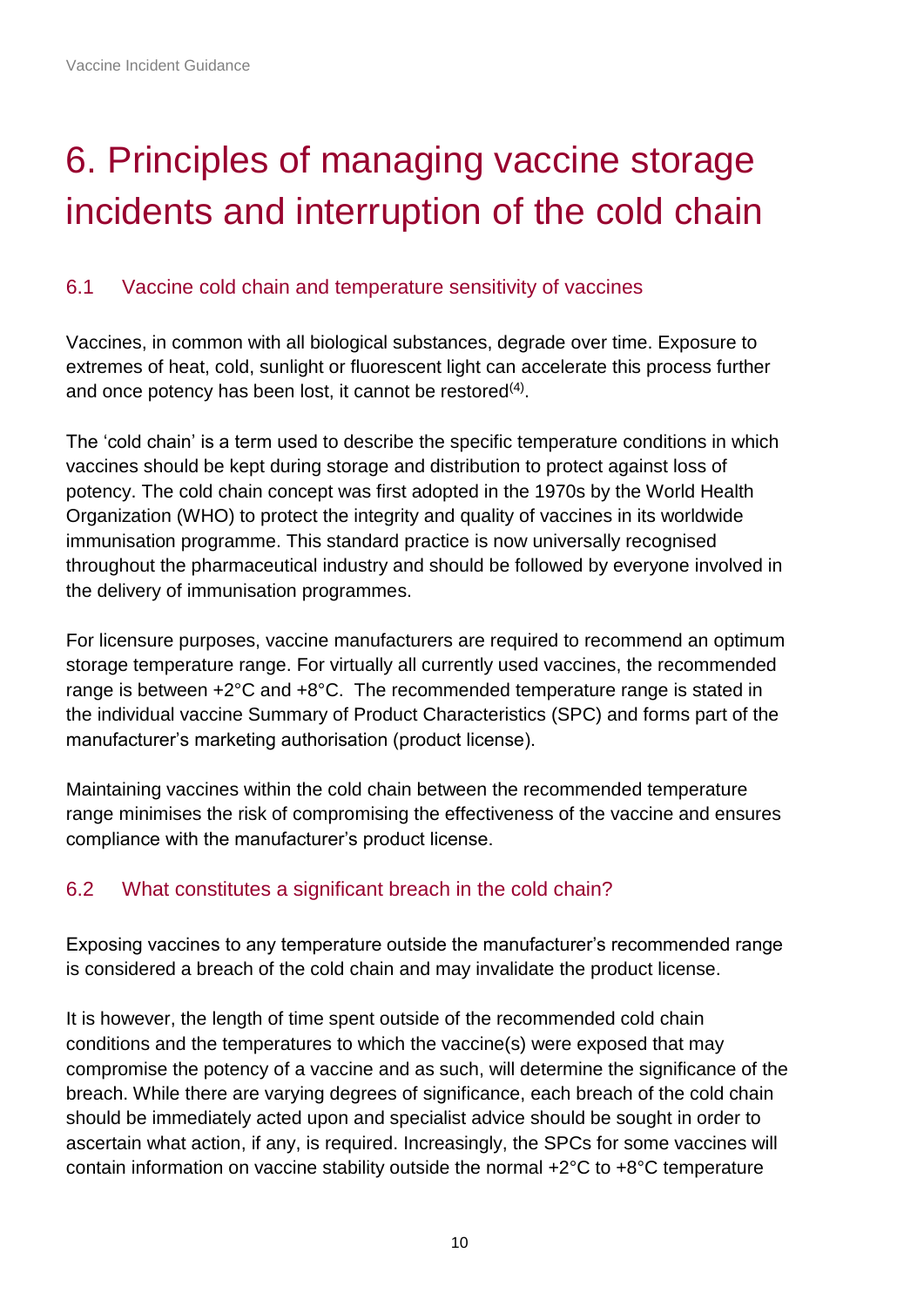range. Where this information is available, providers can use this to determine whether or not a single temperature excursion is likely to have affected vaccine quality.

'One off' fluctuations in fridge temperatures rising above +8°C but lasting less than 20 minutes, such as may occur when stock taking or restocking, are not likely to have breached the vaccine cold chain and as such do not require further action. The cause of the 'excursion' should be documented on the temperature recording chart, the maximum/minimum thermometer reset, and vaccines continued to be used to their expiry date. This pragmatic approach is based on studies from the U.S National Institute of Standards and Technology<sup>(5)</sup> which demonstrated vaccine vials can maintain temperatures below +8°C for a minimum of 20 minutes despite the continuous influx of ambient air to the fridge. Vaccines must be stored in their original packaging to preserve this temperature stability and providers should be confident that vaccines have been stored appropriately prior to this event.

### 6.3 Vaccine stability following a cold chain breach

Generally, vaccines available for use in the UK are very stable and able to withstand short temperature excursions outside the recommended temperature range. Where vaccines have been stored either above or below the +2°C to +8°C range for longer periods of time, any loss of potency, although irreversible, is likely to be gradual rather than immediate or complete. Therefore, a failure to adhere to vaccine storage recommendations may not necessarily mean vaccines have been impaired to such an extent as to render them unusable. The difficultly lies in identifying the potential impact that a temperature excursion may have had on a vaccine/batch of vaccines and whether this would affect the immunological response.

## 6.4 Available Data

As there are so many permutations of cold chain failures, there is no single data source that is able to cover all possible scenarios. Where vaccine stability data is available, it may not provide long term evidence over the entire shelf life of the vaccine. Evidence is unlikely to be available for multiple temperature excursions and clinical evidence of vaccine efficacy for vaccine stored outside the manufacturer's recommendations is unlikely to be available. Hence it is often difficult to estimate the residual potency or life span of vaccine(s) following an excursion or reliably predict protection in clinical use.

Key sources of vaccine stability information include:

The WHO Temperature Sensitivity of Vaccines<sup>(4)</sup>. 2006. Available at: [http://apps.who.int/iris/handle/10665/69387.](http://apps.who.int/iris/handle/10665/69387) This guidance provides general information on vaccine potency and the effects of adverse storage conditions for some of the vaccines used in the UK.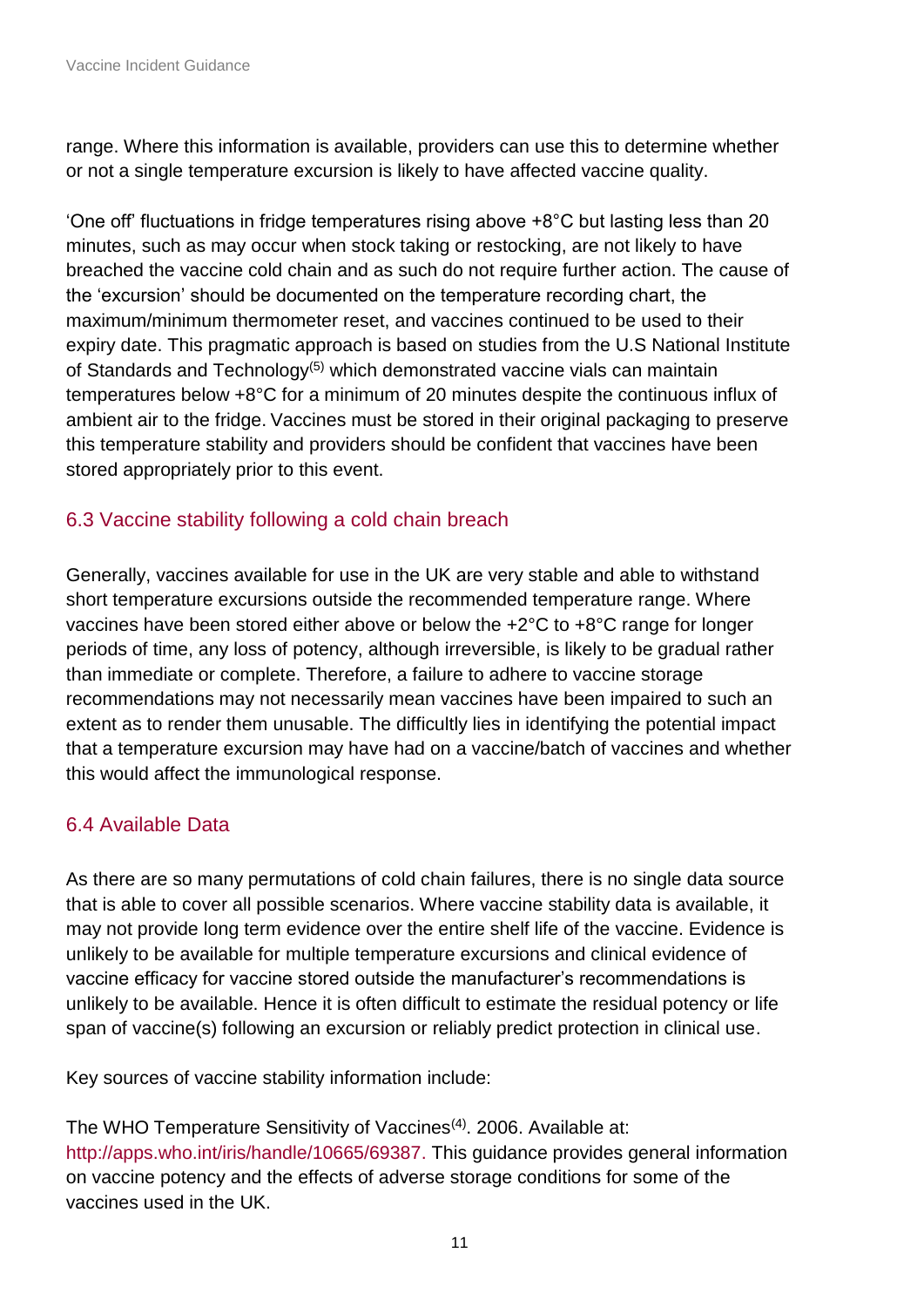PATH. Summary of stability data for licensed vaccines. 2012. Available at: [www.path.org/resources/summary-of-vaccine-stability-data/.](https://www.path.org/resources/summary-of-vaccine-stability-data/) This document presents data on the relative stability of licensed vaccines based on published studies and product monographs/SPCs. This does not always cover products used in the UK and there may be significant differences in manufacturer stability data between seemingly similar products. Where product specific data is unavailable however, the summary of stability data provided for each type of vaccine is very

useful[.http://www.path.org/publications/files/TS\\_vaccine\\_stability\\_table.pdf](http://www.path.org/publications/files/TS_vaccine_stability_table.pdf)

Vaccine manufacturers. In recent years, as new vaccines are incorporated into the schedule, vaccine manufacturers have provided additional 'on label' stability data as part of the product licensure and this is detailed in the SPC or product monographs. This data is intended to guide healthcare professionals in making a clinical decision following temporary temperature excursions only. The manufacturer's medical information departments can and should be contacted for specific advice about their products when explicit incident details are provided. However, vaccines should not be disposed of until this has been discussed and agreed with the local Screening and Immunisation team.

### 6.5 Issues for vaccines exposed to temperatures above the manufacturer's recommended storage conditions (for example, over 8°C)

The impact of thermal damage on vaccine potency is very complex and varies for each vaccine. As a general rule, live attenuated vaccines are more sensitive to heat exposure than inactivated vaccines. However, when stored within the recommended cold chain conditions, most vaccines are very stable.

Exposing vaccine to higher than recommended temperatures does not cause an immediate loss of vaccine effectiveness but tends to lead to acceleration of the natural decline in potency.

Logically, the rate at which a vaccine loses potency speeds up as the temperature increases<sup>(4)</sup>. However, evidence on the thermostability of vaccines suggests such acceleration is more apparent at very high temperatures (>+37°C) than for prolonged storage at moderate temperatures (+15 to +25°C). For example, the half-life of the Gardasil HPV vaccine is estimated to be 130 months at temperatures up to +25°C, reducing to 18 months at  $+37^{\circ}$ C and 3 months at  $42^{\circ}$ C<sup>(6)</sup>.

As high temperatures (above +25°C) are unlikely to be encountered as a result of cold chain failure in the UK, this would suggest most incidents (involving one-off exposure to moderate temperatures for a short period of time) are unlikely to significantly affect the potency of many vaccines. This is particularly true where vaccines are used early in their shelf life, and if the provider maintains good stock control (ordering what is needed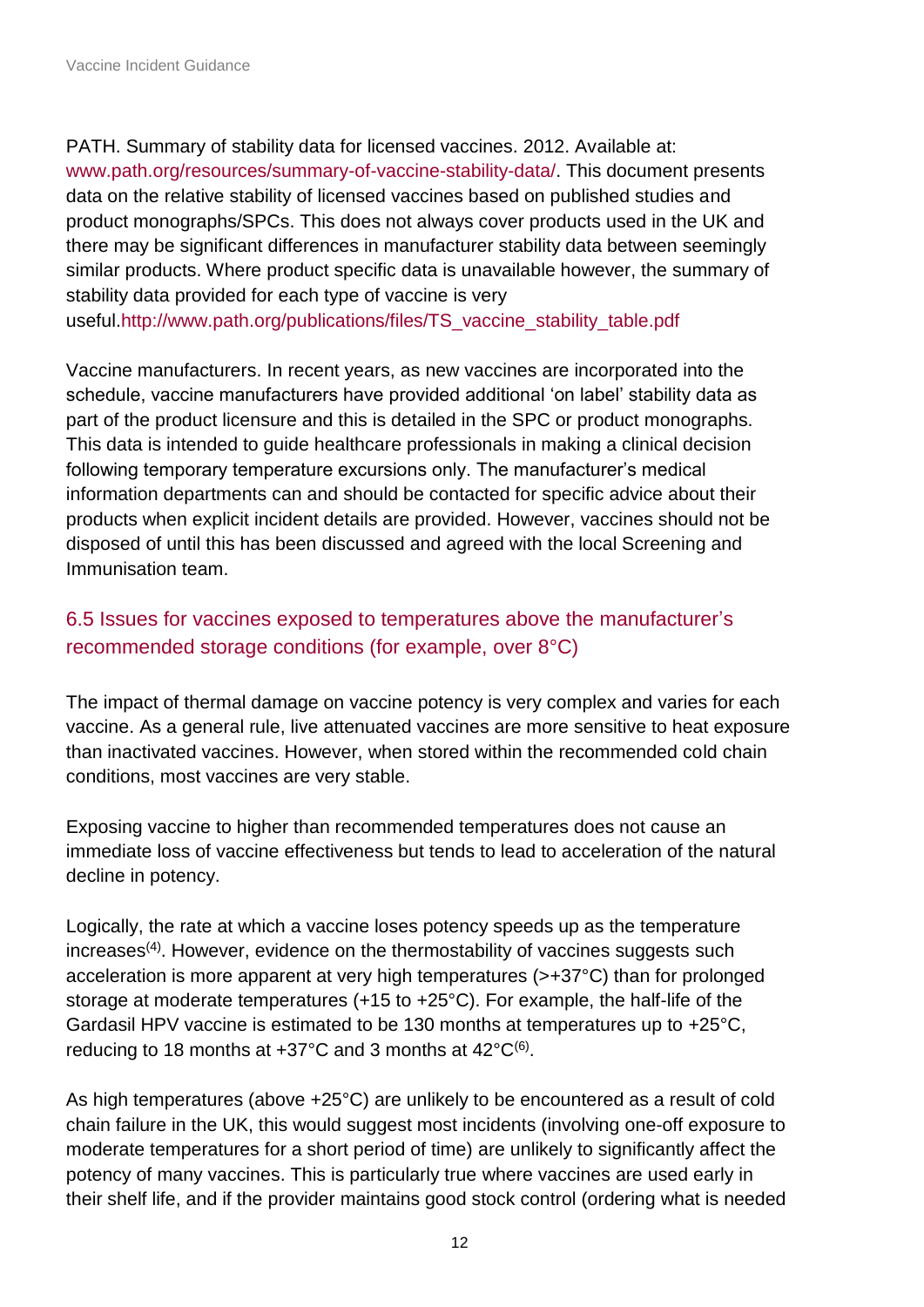for a two to four week period) with a relatively quick turnaround of vaccines. It would therefore be anticipated that a risk assessment of such vaccines subjected to a brief ambient temperature excursion would (subject to stability data relevant to the vaccines involved) likely find the vaccines not to be significantly compromised and therefore to still be safe and effective to use.

It has been shown however, that the closer some vaccines are to their expiry date the more vulnerable they are to degradation<sup> $(7)$ </sup>. Repeated short term exposure to temperatures above +8°C during storage would also be expected to have a cumulative effect on vaccine potency over time, with each exposure further contributing to the vaccine's natural decline. It would therefore be anticipated that a risk assessment of vaccines subjected to a prolonged or repeated elevated temperature excursion, subjected to substandard storage conditions that pose a significant concern (eg temperature over +25<sup>o</sup>C) or identified as nearing the end of their shelf life would be more likely to find that the vaccines have potentially been significantly compromised and should be disposed of.

Where such vaccine(s) have been inadvertently administered, consideration must be given to the possibility that individuals may have received sub-potent vaccines, and whilst they may offer protection in the short term, long term protection may be reduced.

#### 6.6 Vaccines exposed to temperatures between 0°C and +2°C

Vaccines exposed to a minimum recorded temperature of between 0°C to +2°C are unlikely to have been affected by storage within this temperature range and where the temperature of the fridge has been verified, they can usually continue to be used up to their stated expiry date. Where vaccines stored between these temperatures have already been given, it is not usually necessary to repeat them.

### 6.7 Issues to consider for vaccines exposed to temperatures below 0°C

As a general rule, a vaccine's sensitivity to freezing temperatures is dependent on the vaccine preparation. Liquid formulations that contain an adjuvant, such as DTaPcontaining vaccines, are more freeze sensitive than liquid formulations that do not contain adjuvant (eg pneumococcal polysaccharide vaccine, rotavirus vaccine). Most freeze-dried preparations (eg MMR, varicella vaccine) are unaffected by freezing in their lyophilised form.

Exposing some vaccines to a single episode of freezing temperatures can result in a measurable loss in vaccine potency. Where a vaccine has been subject to repeat freeze-thaw cycles, the impact on potency is likely to be even more serious.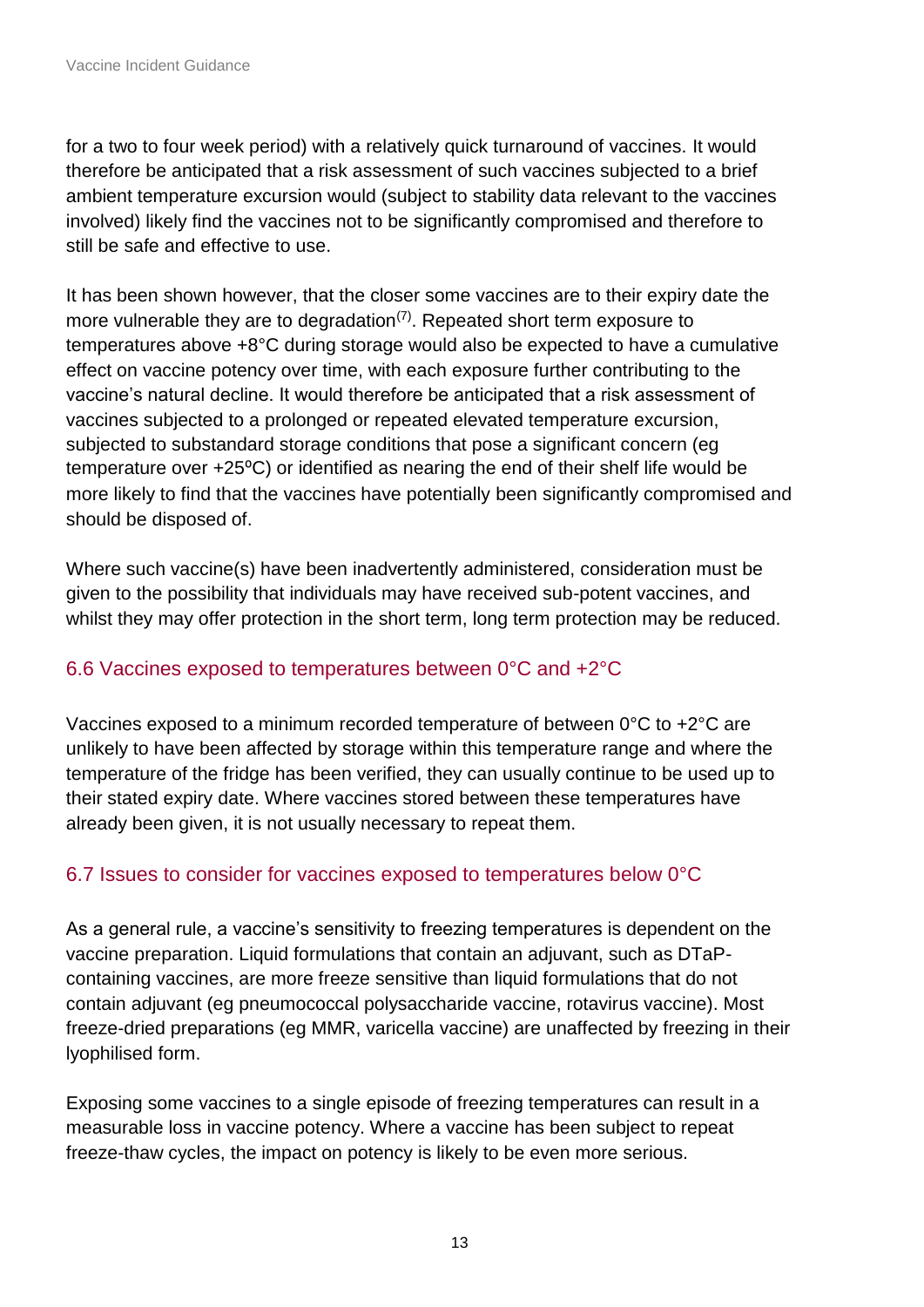As freezing can lead to a physical disruption of the solution and the formation of aggregates, administering vaccines that have been frozen may also increase the risk of local reactions. Frozen vials may also develop microscopic cracks due to the expansion in volume when a liquid is frozen. Bacterial contamination can occur via these cracks leading to an increased risk of reactions, abscesses and even potential septicaemia following administration<sup> $(1,4)$ </sup>. For this reason, any vaccine that has been frozen or known to have been subjected to temperatures below 0˚C should be disposed of. Where affected vaccine has already been inadvertently administered, a risk assessment of individual vaccine stability following potential freezing should inform whether revaccination should be considered.

### 6.7.1 Adjuvanted vaccines

All freeze sensitive vaccines that are known to have been stored below 0˚C should be considered as potentially harmed and should not be used. Most freeze sensitive vaccines contain an aluminium adjuvant in order to elicit a strong and longer lasting immune response. Temperatures below 0˚C can cause the bond between the aluminium adjuvant and the vaccine antigen to break. The adjuvant precipitates $(4,8)$ , resulting in loss of adjuvant effect and therefore in vaccine potency.

For some adjuvanted vaccines, evidence suggests the freezing point at which damage occurs is well below zero<sup>(9)</sup> and that whilst potency is reduced, the vaccine may not be totally destroyed. For example, studies of DTP vaccine demonstrated less than 15% reduction in the original potency for tetanus, diphtheria, and pertussis after a single freeze-thaw cycle. After two or more freeze-thaw cycles, potency was reduced more dramatically, by around 60%<sup>(10)</sup>.

Where adjuvanted vaccines which have been stored below 0˚C have been inadvertently administered, the greatest risk of a substantially reduced immunological response is to those individuals who have received vaccines known to have been frozen or vaccines strongly suspected of being subject to repeat freeze/ thawing during storage.

## 6.7.2 Vaccine diluents

Lyophilised vaccines and their diluents should always be distributed and stored together. Most diluents are less sensitive to storage temperatures than vaccines and sometimes do not need to be kept in the cold chain. Some diluents however contain adjuvant and/or stabilising agents which may be affected by fluctuations in temperature. Prior to reconstitution of a vaccine, it is recommended that diluents be at the same temperature as the vaccine to avoid thermal shock to the vaccine. 'Thermal shock' is damage to a vaccine that can occur when a diluent that is at too high a temperature (above +8°C) is added to a vaccine. It results in the death of some or all of the essential live organisms in the vaccine<sup>(11)</sup>. It is therefore best practice to store all diluents with the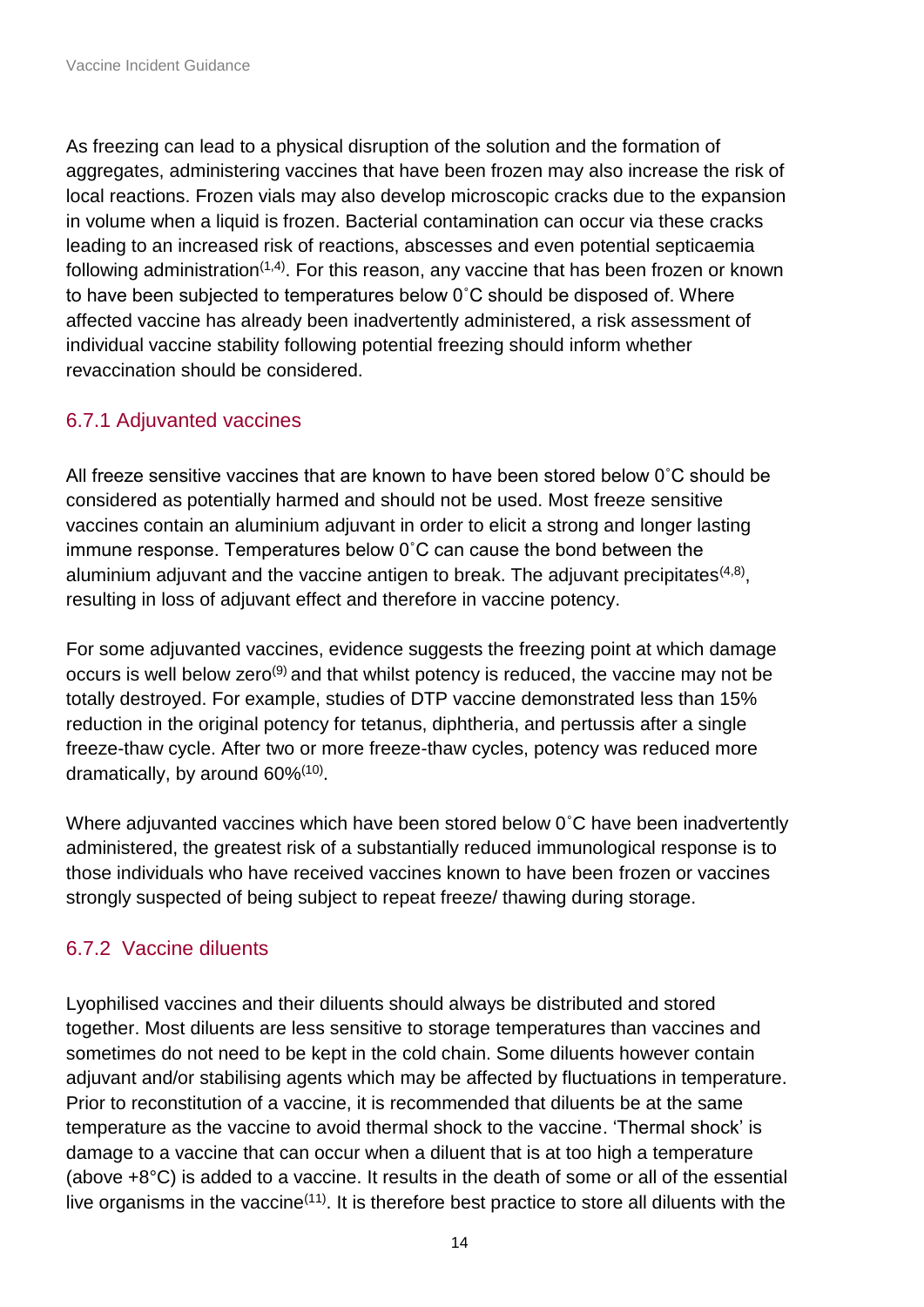vaccine within the cold chain. This will also reduce risk that the wrong diluent is used to reconstitute a vaccine.

Diluents must not be frozen due to the risk of bacterial contamination (see section 6.7 'Issues to consider for vaccines exposed to temperatures below 0°C').

#### 6.7.3 Visual appearance

Vaccines that are subjected to temperatures below 0°C are unlikely to show obvious physical signs that may alert the healthcare professional that the vaccine has been frozen or subjected to freezing temperatures<sup>(8)</sup>. The condition of the vaccine packaging may give a more easily identifiable indication as to whether a vaccine has been exposed to freezing temperatures than the vaccine itself. For example, damp, damaged, 'waxy' feeling boxes may be found in fridges where freezing has occurred.

<span id="page-14-0"></span>Some vaccines that are, or have been frozen, will change in physical appearance. For this reason, it is recommended that all vaccines are inspected for obvious discrepancies from the description provided in the SPC prior to administration. Frozen vaccines may show a granular appearance or clumping in the solution once thawed. This granular matter increases the sedimentation rate of the vaccine and larger granules will not dissolve in the suspension even after vigorous shaking. This is the basis of the 'shake test'(4). In reality, however, it takes someone with significant experience of looking for precipitation to correctly identify a vaccine that may have been damaged by freezing.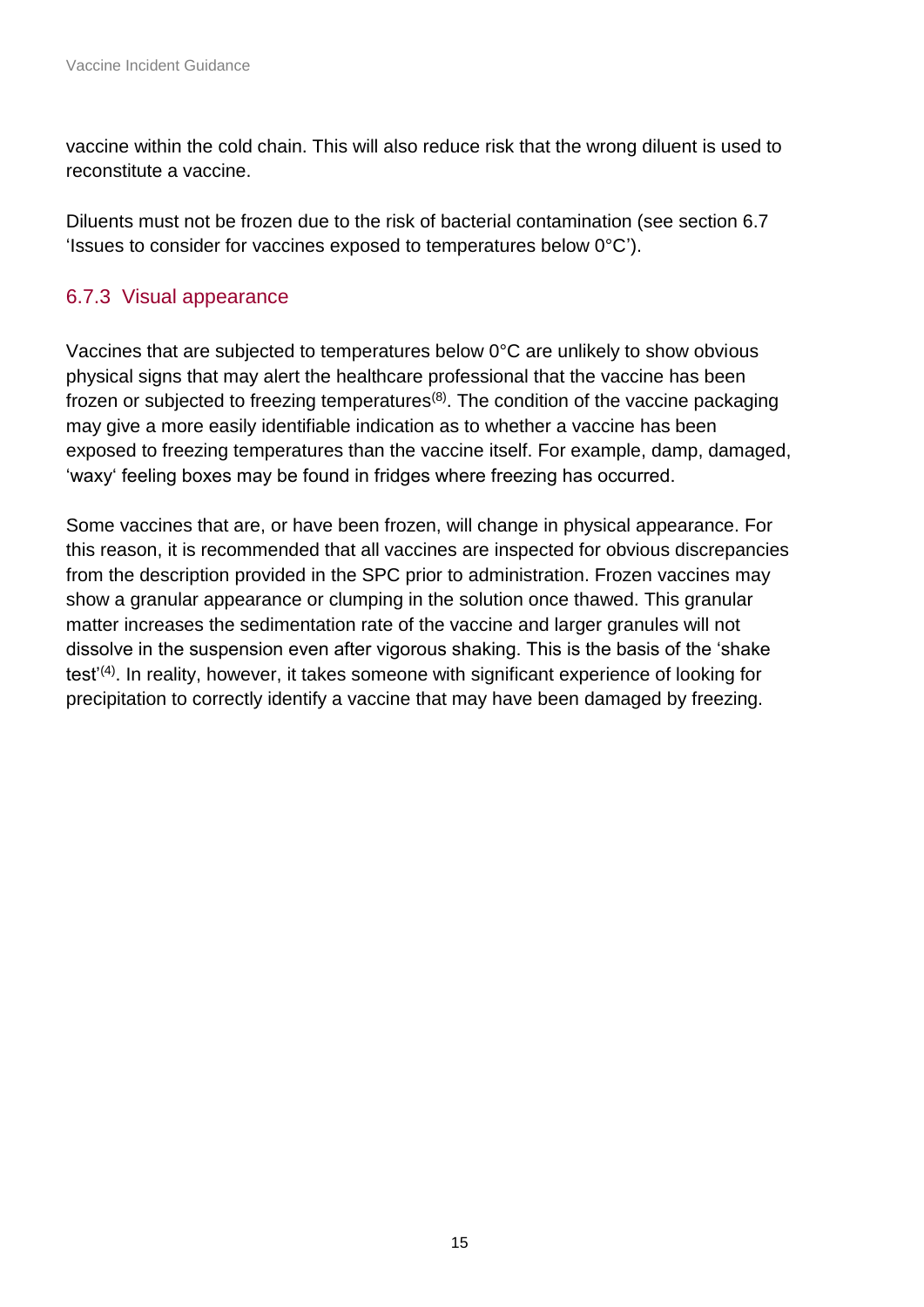# 7. Responding to a cold chain breach or compromised storage event

#### 7.1 Discovering a cold chain breach

When a breach in the cold chain is suspected or potential problems with the storage of vaccines is identified, immediate corrective action should be taken.

Upon observing out of range fridge temperatures, it is important for healthcare providers to undertake a rapid assessment to try and establish a possible cause. Obvious causes to consider are: fridge door left ajar or open, a disruption to the electrical supply, restocking or a recent stock take, cleaning of the vaccine fridge or displacement of the thermometer probe. Wherever possible, immediate action should be taken to rectify the fault and the results of such actions documented.

Where no obvious cause can be identified and rectified, the priority must be to protect the vaccine from any further damage and/or inadvertent use until the incident has been thoroughly investigated.

#### 7.2 The process and actions in response to a breach in the cold chain

The process or actions for response are outlined below:

#### **1. Embargo the fridge and/or affected vaccines**

Isolate potentially compromised vaccines, clearly labelling them "not for use". These vaccines should be maintained between +2°C to +8°C. If the correct storage conditions cannot be reinstated and maintained in the current environment, consider moving the vaccines to an alternative monitored environment that is able to maintain the recommended temperature range +2°C to +8°C.

The vaccine fridge should remain switched on at the main electrical supply and all thermometers and temperatures probes should not be disturbed.

Staff within the organisation should be advised the fridge is embargoed until further notice, ensuring the vaccines are not used.

The incident should be documented according to local clinical governance guidelines.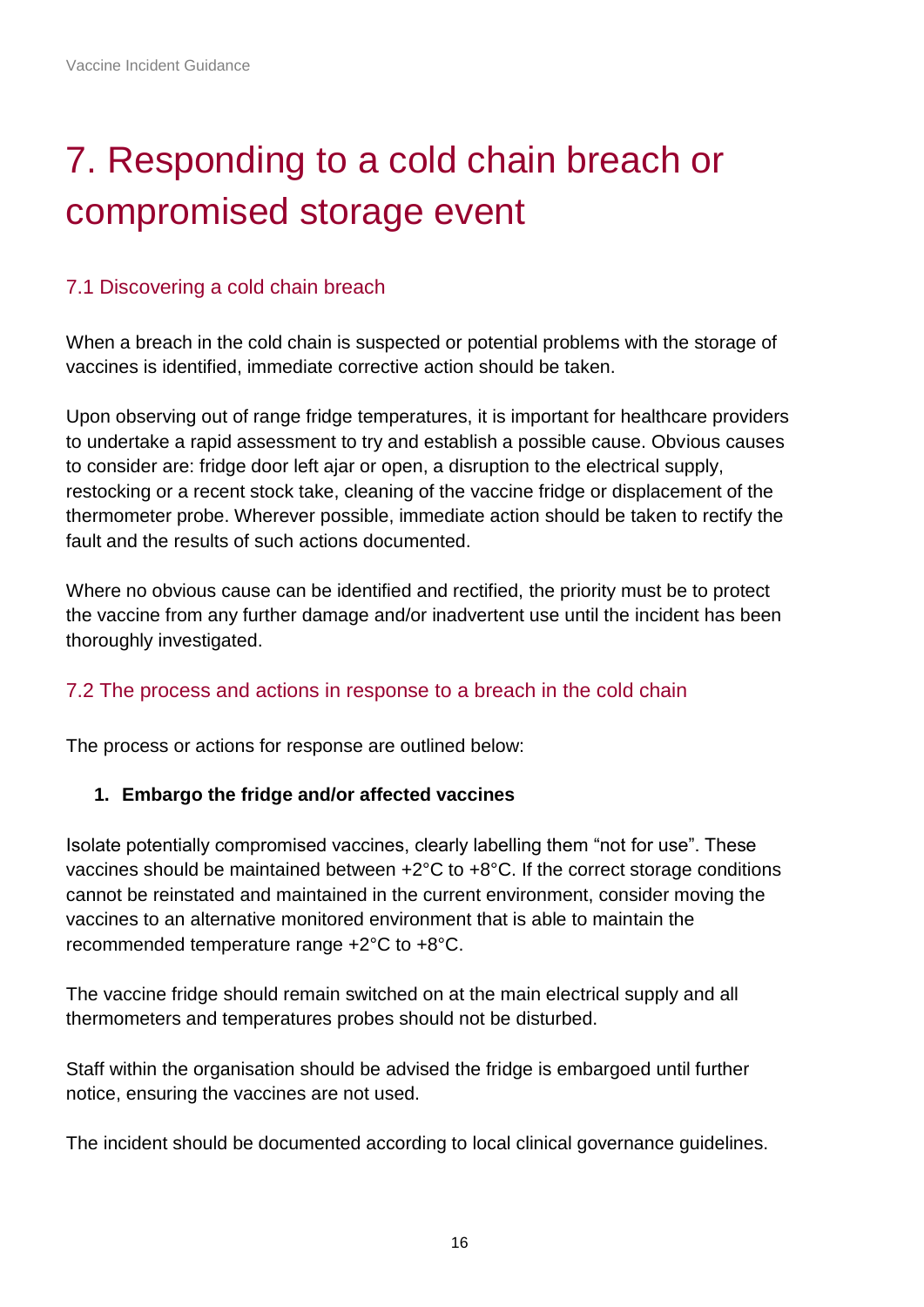#### **No vaccine or vaccine storage equipment should be discarded until the incident has been discussed with the local SIT or HPT.**

#### **2. Confirm and define the incident**

Providers should complete the incident checklist (Appendix B) to establish when the cold chain was last guaranteed, what time period/s are involved and what monitoring has taken place. This will help focus the investigation and identify any areas where subsequent investigation is needed.

A vaccine stocktake should be conducted to identify all vaccines stored in the fridge and the time they have been stored there, making note of where in the fridge they were stored (eg top/middle/bottom shelves) and how they were stored (eg in baskets/loose on fridge shelves).

#### **3. Report the incident to the local SIT**

All vaccine storage incidents should be reported to the SIT in the first instance [\(www.nhs.uk/servicedirectories/Pages/AreaTeamListing.aspx\)](http://www.nhs.uk/servicedirectories/Pages/AreaTeamListing.aspx). The SIT can provide advice regarding whether the quarantined vaccine stock can still be used and where necessary, support the provider in gathering further information/evidence to inform the risk assessment of the incident.

#### **4. Investigate the incident**

In addition to the information provided in the incident checklist (Appendix B), investigators should:

Request a refrigerator engineer to inspect/service any fridge involved in the incident and check the accuracy of thermometer(s) and data logger(s) as soon as possible (unless the cause of the breach was not related to appliance performance eg it was caused by power supply disruption).

Document the general condition of the fridge. Is it a validated vaccine fridge? Does it have an alarm? What parameters are the alarm limits set at? Did the alarm sound? Is the power supply protected from disconnection? Is it placed in a well-ventilated area? Is it used for any other purpose than vaccine storage? How old is the fridge? Have there been any maintenance issues recently?

Check the fridge service history to give some indication of when the fridge was last certified to be working properly. All validated vaccine fridges are recommended to be serviced annually and all thermometers calibrated annually. Therefore, a pre-existing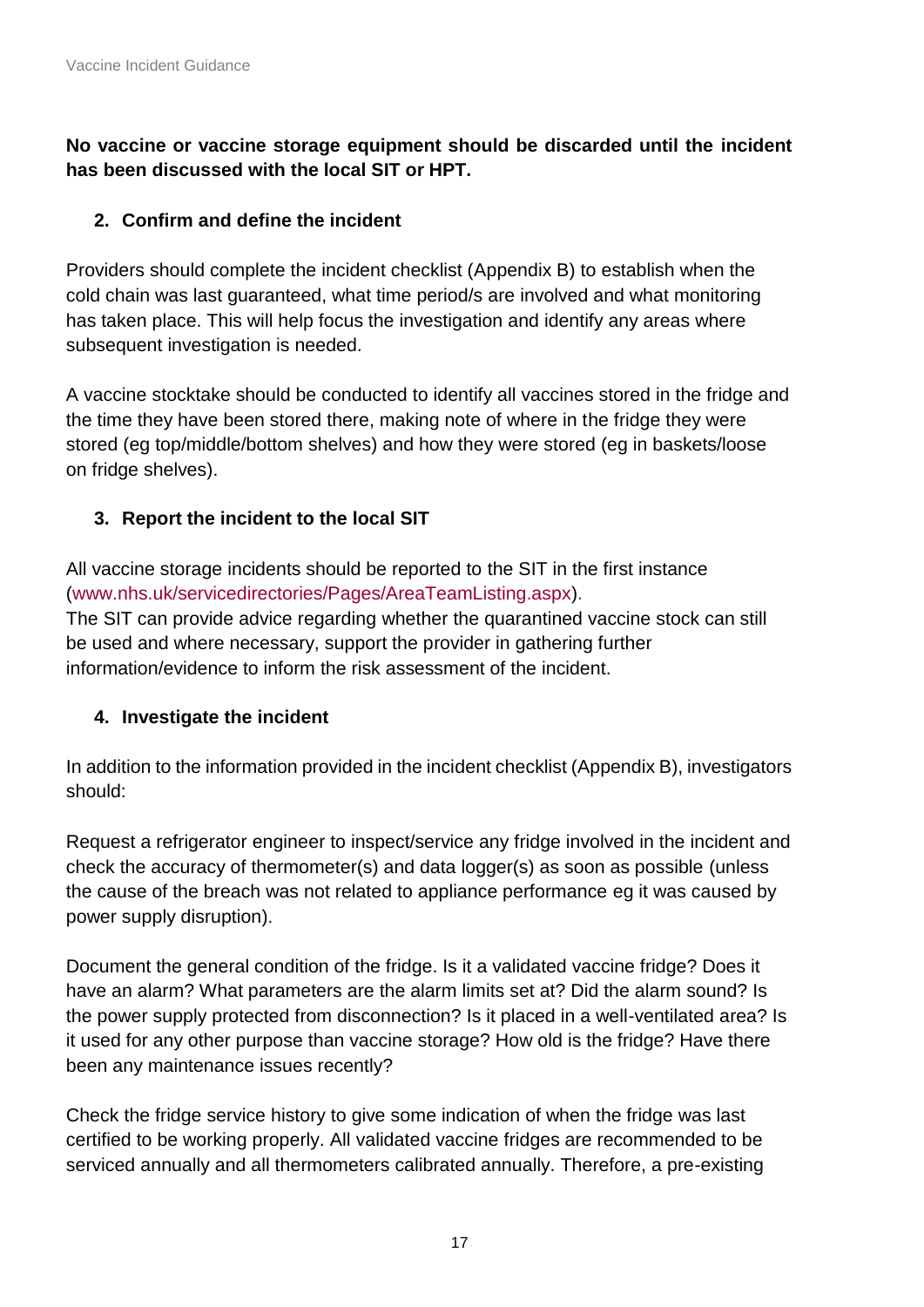service history may give an indication of how vaccines have been managed prior to this incident.

Confirm past and current fridge temperatures and if used, examine data from a continuous data logger. Where possible, undertake continuous temperature monitoring using a data logger for a 48 hour period to establish temperature patterns of the fridge and ascertain whether the thermometer in use is measuring accurately.

Review the fridge temperature records and discuss the cold chain practice prior to this event with relevant staff. Any explanations for temperature discrepancies should be identified (eg untrained staff monitoring fridge, thermometer not reset, etc).

Collect evidence of stock management, including stock inventory records, vaccine delivery dates, and vaccine turnover. Such information can provide valuable reassurance that vaccines have not been subject to prolonged suboptimal storage.

Evidence from practice staff or a visit to the practice may be helpful in establishing whether the vaccine fridge was being stocked and running at appropriate temperatures (eg frost/ice build-up at the back of the fridge, evidence of vaccines pushed up against the back or sides of the fridge due to limited storage space, over stocking of the fridge or poor stock rotation).

#### **5. Undertake informed risk assessment**

Using available vaccine stability data, assess whether vaccine potency is likely to have been affected by the breach in the cold chain/storage conditions. Vaccines against the same disease but from different manufacturers should be considered individually.

Consider seeking further advice from the vaccine manufacturers and published vaccine stability data (see above section 6.4. Available data).

Consider seeking further specialist advice from HPT, immunisation specialists or PHE national immunisation team.

#### **6. Outcome of risk assessment**

#### **a: Quarantined vaccines assessed as satisfactory to use**

Vaccines assessed as still suitable for use should be labelled as having been involved in a cold chain incident and used as off-label stock (see section 7.3 'Using vaccines that have been temporarily stored outside the manufacturer's recommended temperature range') unless SPC states vaccine can still be used.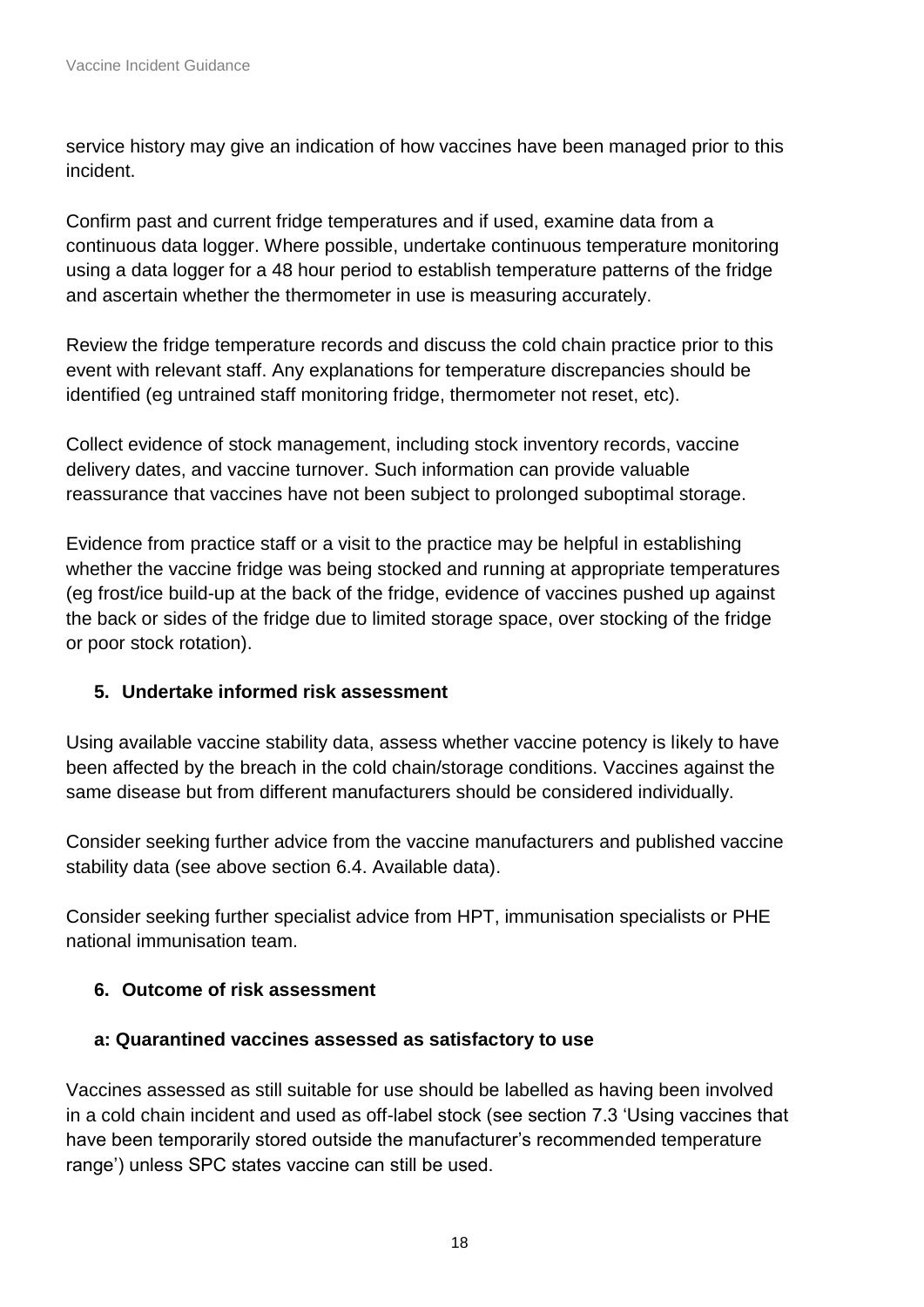#### **b: Quarantined vaccine considered compromised**

Vaccines considered compromised following a cold chain incident should be destroyed as per local waste policy.

A 'Stock Incident Capture' form should be completed on ImmForm. ImmForm customers can access the Helpsheet on ImmForm titled "Fridge failures and stock incidents" for further guidance on reporting incidents leading to wastage of vaccine stocks.

#### **c: Compromised vaccines have already been administered to patients**

If patients have been administered vaccines that have been stored outside of the cold chain, the formation of an Incident Control Team (ICT) should be considered. See section 8 'Managing a vaccine incident where compromised vaccines have been administered to patients' for further guidance.

#### **7. Documentation, reporting and evaluation**

The incident should be fully documented at every stage. This should include: the cause of the incident, reason for decisions made, who advice was sought from and where relevant, the action taken to prevent future incidents.

Healthcare professionals should report the cold chain incident via their local governance system(s) so that appropriate action can be taken, lessons can be learnt and the risk of future incidents minimised.

## 7.3 Using vaccines that have been temporarily stored outside the manufacturer's recommended temperature range

When applying for a vaccine license (manufacturer's marketing authorisation), manufacturers have to provide a recommended storage temperature range. This temperature range is stated in the manufacturer's vaccine SPC.

When contacted following a cold chain breach, vaccine manufacturers may be able to share in-house stability information and advise whether their vaccines can continue to be used up to their stated expiry date, or for a reduced period. This information can be used to aid clinical decisions regarding the continued use of the affected vaccines and the need to recall patients for revaccination. Unless this information is stated in the product SPC however, this additional vaccine stability information has not been assessed by the Medicines and Healthcare products Regulatory Agency (MHRA) or European Medicines Agency (EMA) who grant marketing authorisation. Use of such vaccines is therefore outside the terms of the marketing authorisation (off-label).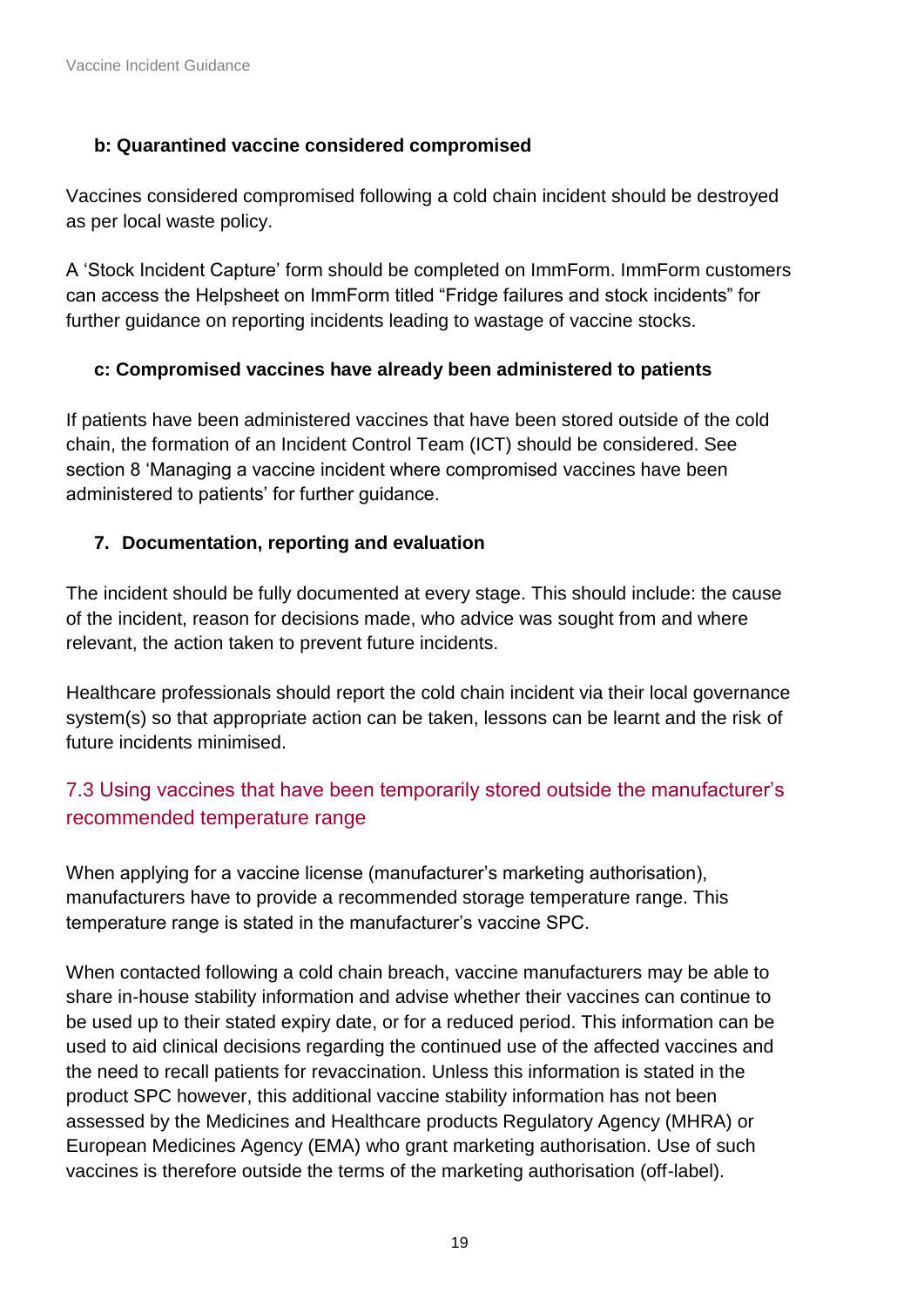As the manufacturer is no longer obliged to accept full liability for the product and its continued use, the decision as to whether to use vaccines after they have been stored outside the recommended temperature range, must be made on a case by case basis following a full risk assessment. This should be undertaken by the provider service in which the cold chain breach has happened and include specialist advice from the local HPT, SIT and the vaccine manufacturer. The risk assessment should take into account the available vaccine stability data and the circumstances of the breach. Broader implications of health economics and availability of further vaccine supplies should also be considered.

Where a risk assessment finds that available data and/or advice (ie from the SIT, HPT, manufacturer or other immunisation experts), supports the conclusion that the quality, safety and efficacy of the vaccine, should not have been adversely affected by the interruption to the cold chain or storage conditions, the subsequent off-label administration of the risk-assessed temperature-breached vaccine may be considered appropriate clinical practice. Those advising on the continued use of the vaccines should inform the healthcare professionals who will be administering them that this will be an off-label use.

Where a decision has been taken to continue to use vaccines that have been stored outside the manufacturer's recommended temperature range, the prescribing practitioner/provider assumes responsibility for using the vaccine. Because of this, the advice sought, the risk assessment and its conclusions should be well-documented, to support practitioners in practice and as part of a good clinical governance process.

Providers should ensure that vaccines assessed as appropriate for administration following an incident are used up first from vaccine stock and before ordering and using new stock. Steps should also be taken to ensure that these vaccines are easily identifiable if involved in subsequent incidents.

Thresholds PHE use when recommending disposal of vaccine following a cold chain excursion tend to be conservative and risk-averse. This reflects duty of care whilst also minimising unnecessary vaccine wastage and associated costs. If PHE recommend that vaccine is discarded, this does not necessarily mean the vaccine would be ineffective; instead there may be insufficient data on which to make a recommendation to use the vaccine.

The threshold for recommending revaccination following a retrospective risk assessment may be different. A cold chain incident that leads to disposal of vaccine will not necessarily require revaccination of all individuals in receipt of affected vaccine (See section 8. Managing a vaccine incident where compromised vaccines have been administered to patients).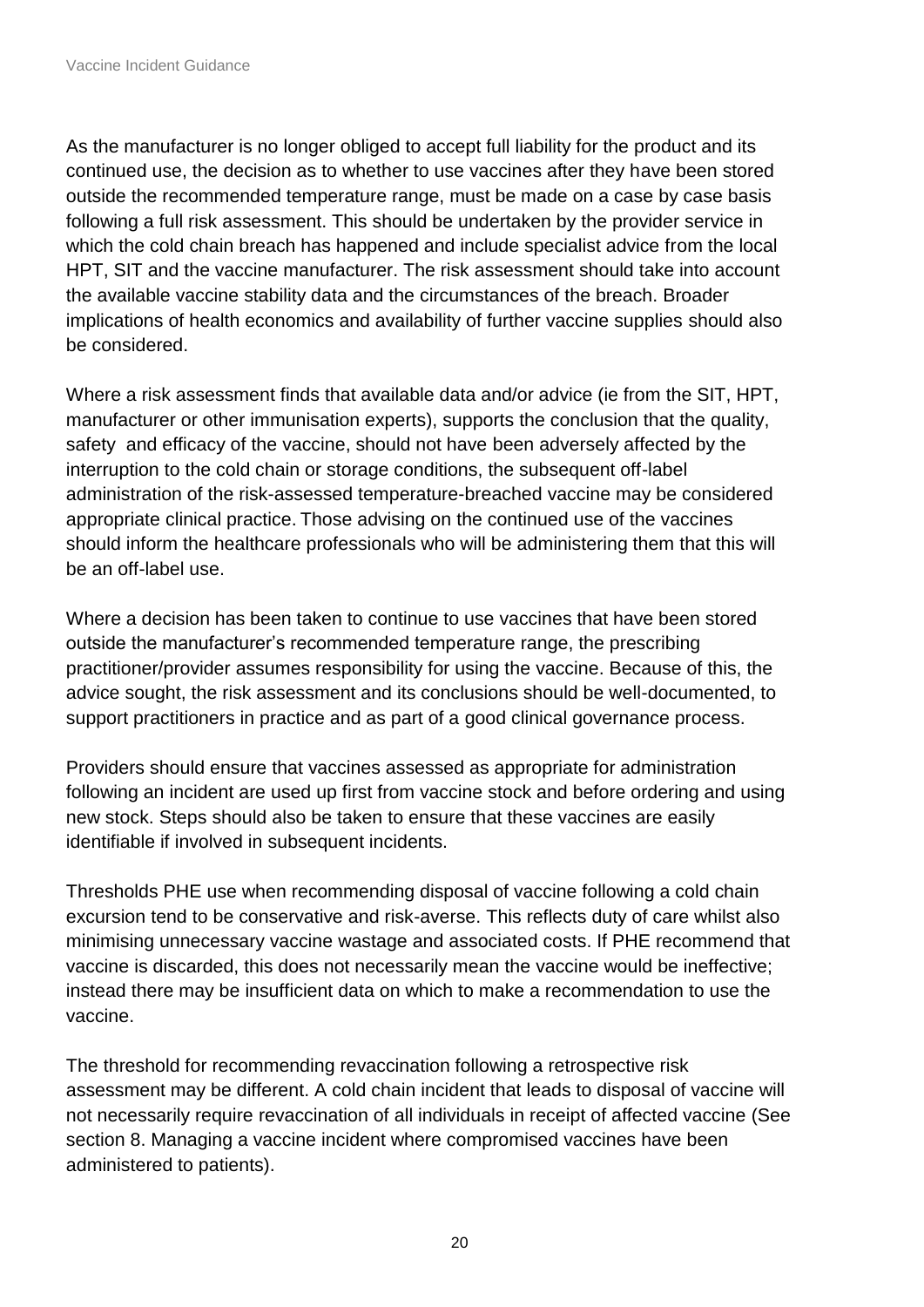### 7.4 Supply of cold chain breached vaccine under a Patient Group Direction (PGD)

<span id="page-20-0"></span>Current medicines legislation does not prevent the use of, or necessitate amendment to PGDs to deliver vaccine that has been assessed as suitable for use following a temperature excursion. However, [NICE Medicines Practice Guideline \(MPG2\)](https://www.nice.org.uk/guidance/mpg2)  recommendation  $1.1.7<sup>(11)</sup>$  advises that off-label use under a PGD should be supported by best clinical practice. Whilst best practice would always be to store vaccines according to the manufacturer's instructions (eg +2°C to +8°C), providing the advice from the manufacturer and/or risk assessment indicates that continued use of the vaccine is considered to be appropriate clinical practice (see 7.3 'Using vaccines that have been temporarily stored outside the manufacturer's recommended temperature range'), supply and/or administration may continue under a PGD. Such circumstances do not necessitate a Patient Specific Direction (PSD).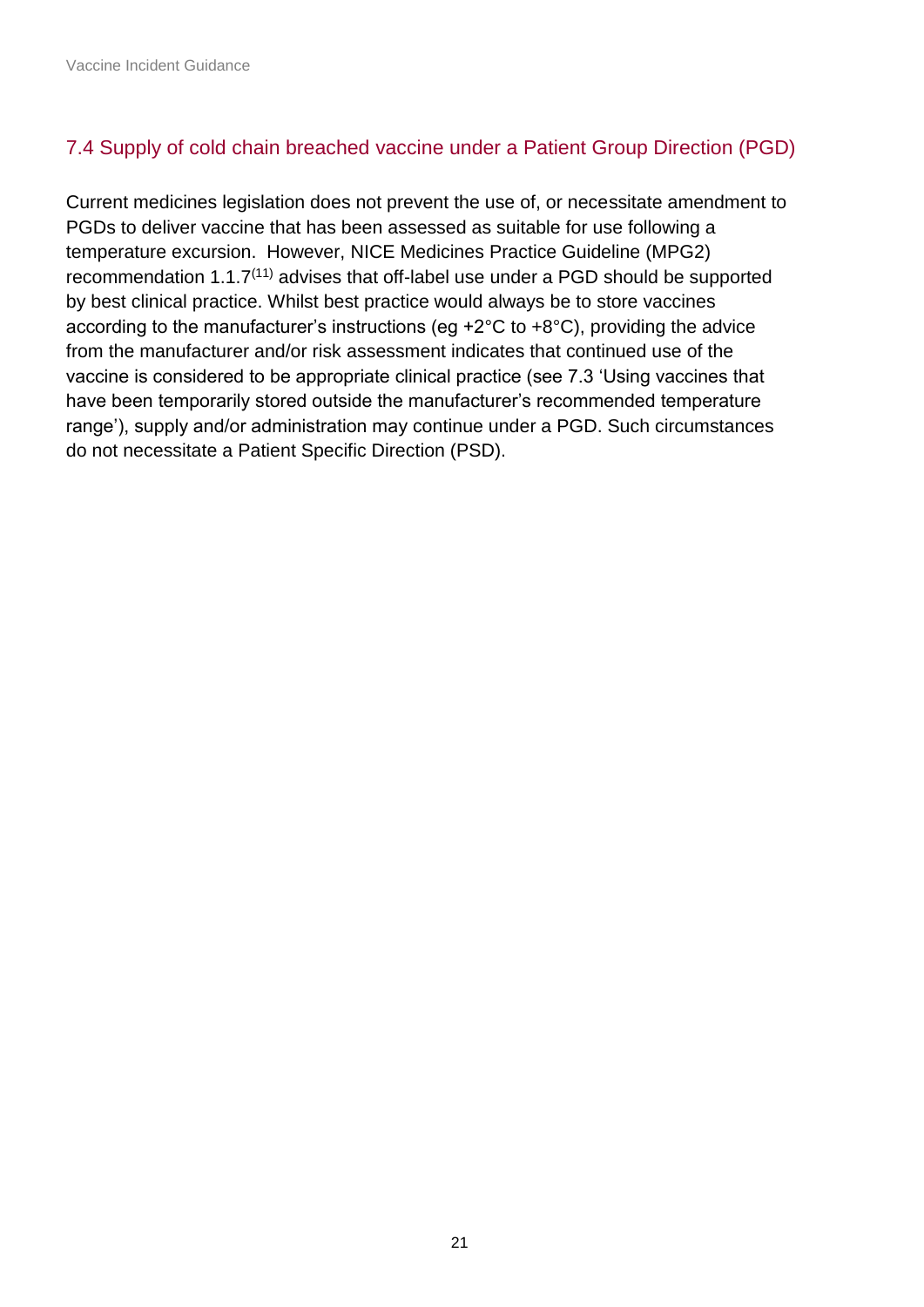# 8. Managing a vaccine incident where compromised vaccines have been administered to patients

#### 8.1 Formation and role of the Incident Control Team

Where an initial investigation has established that compromised vaccines have been administered to patients and/or a large revaccination exercise is under consideration, a formal Incident Control team (ICT) should be established.

The ICT should include a lead professional or senior manager from the provider organisation, a Screening and Immunisation Lead or designated representative, a consultant in Health Protection or designated representative from the local HPT, representation from the Clinical Commissioning Group (CCG) and a representative from a relevant communications team as appropriate depending on the incident. Other relevant representatives may be asked depending on the incident. For example, a representative from the Child Health Information System may be valuable if the incident will involve the identification, recall and revaccination of large numbers of children.

An incident team meeting should be convened to review the key findings of the initial investigation. The ICT will also need to review what information is not known about the incident, whether additional information can be obtained and if not, consider how this may influence the overall decision-making process.

The ICT must decide whether the vaccine incident was sufficient to warrant informing patients of the error under the duty of candour and whether the incident may have adversely affected the potency of the vaccine(s) such that revaccination would be recommended under the duty of care (see section 10.1 Revaccination and risk assessment).

#### 8.2 Identifying recipients of affected vaccines

Where the ICT decide that further action is required, every effort should be made to identify all patients who have received compromised vaccines

A list of those who require revaccination should be compiled using the provider's local immunisation records/database. This will give an indication of time scale involved and draw attention to those who may be at immediate risk.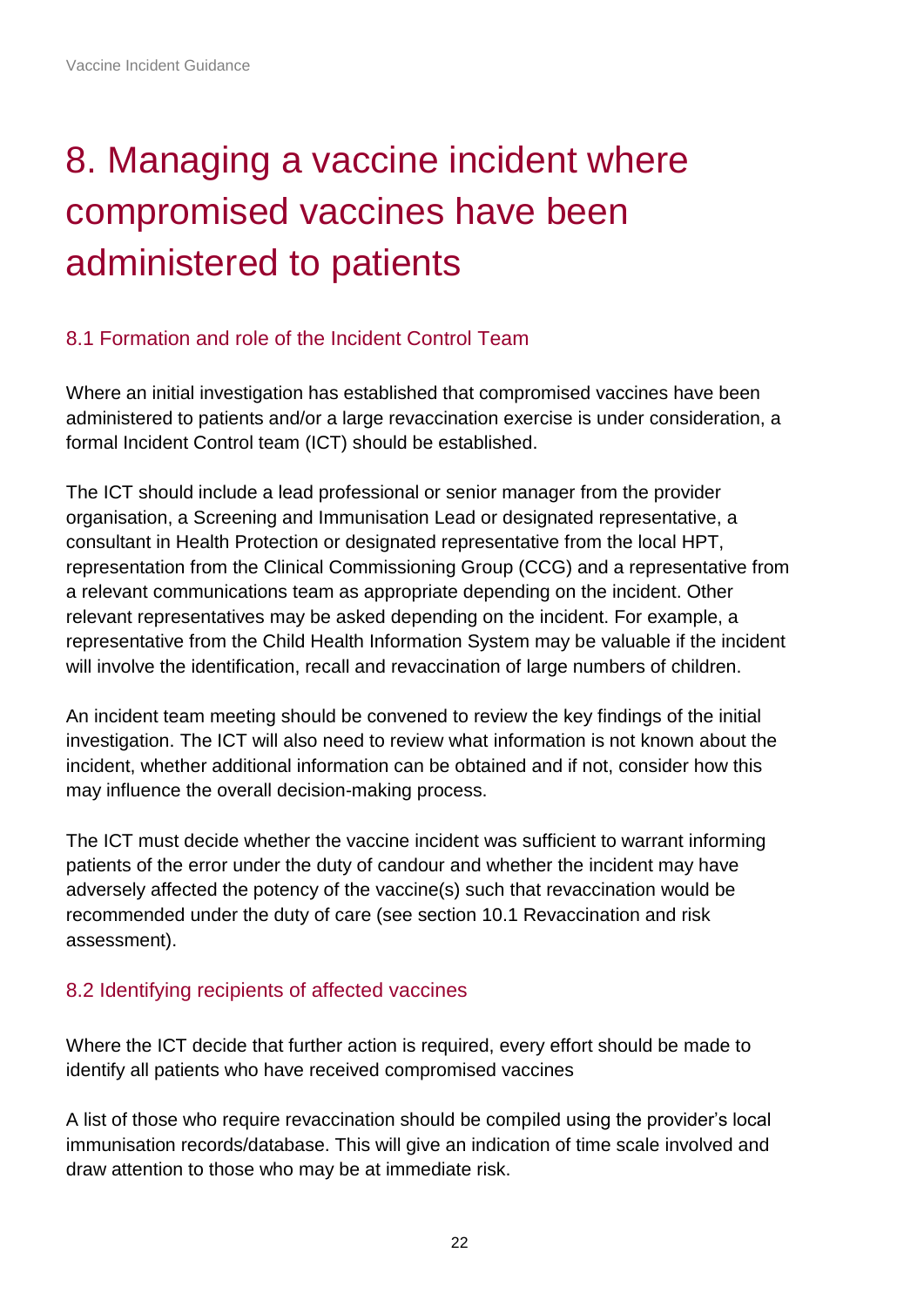The ICT should consider, if necessary, how they might trace/make contact with those who require revaccination but who have moved out of the area or have registered at another practice since the immunisation incident was identified.

The ICT should formulate guidelines for revaccination or where appropriate, recommended vaccination schedules for each recipient using the table of recommendations for revaccination (Appendix D). The vaccination schedules should take into account appropriate intervals between vaccines and the potential risk of adverse reactions.

### 8.3 Identifying resources/manpower required.

Before commencing a programme of revaccination, consideration needs to be given as to how, where, and in what timescale a revaccination programme will take place. There may be a need to offer special clinics in the evening or at the weekend or identify other key vaccine providers who can assist in the programme. Depending on the scale and severity of the incident, additional temporary staff may be required to counsel, advise and/or revaccinate patients.

The ICT should consider how data will be collected to reflect invalid dose(s) and additional vaccine dose(s) administered.

## 8.4 Identifying training needs

Rapid training may be required for all healthcare professionals involved with the vaccine incident prior to the re-commencing of clinics and/or the arrival of a new vaccine fridge, storage equipment or vaccine stock.

Healthcare professionals involved in the revaccination clinics should be able to clearly explain both the risks and benefits of revaccination to patients and know who to contact if they are unable to answer any questions or are unsure how to proceed with reimmunisation.

The ICT should consider what supportive measures can be made available to support healthcare professionals in this role.

## 8.5 Communication with patients

It is important that the ICT develop a clear communication strategy before proceeding with a revaccination programme. Communication with patients and members of the public must be open, honest and transparent to avoid distress, confusion or misinterpretation.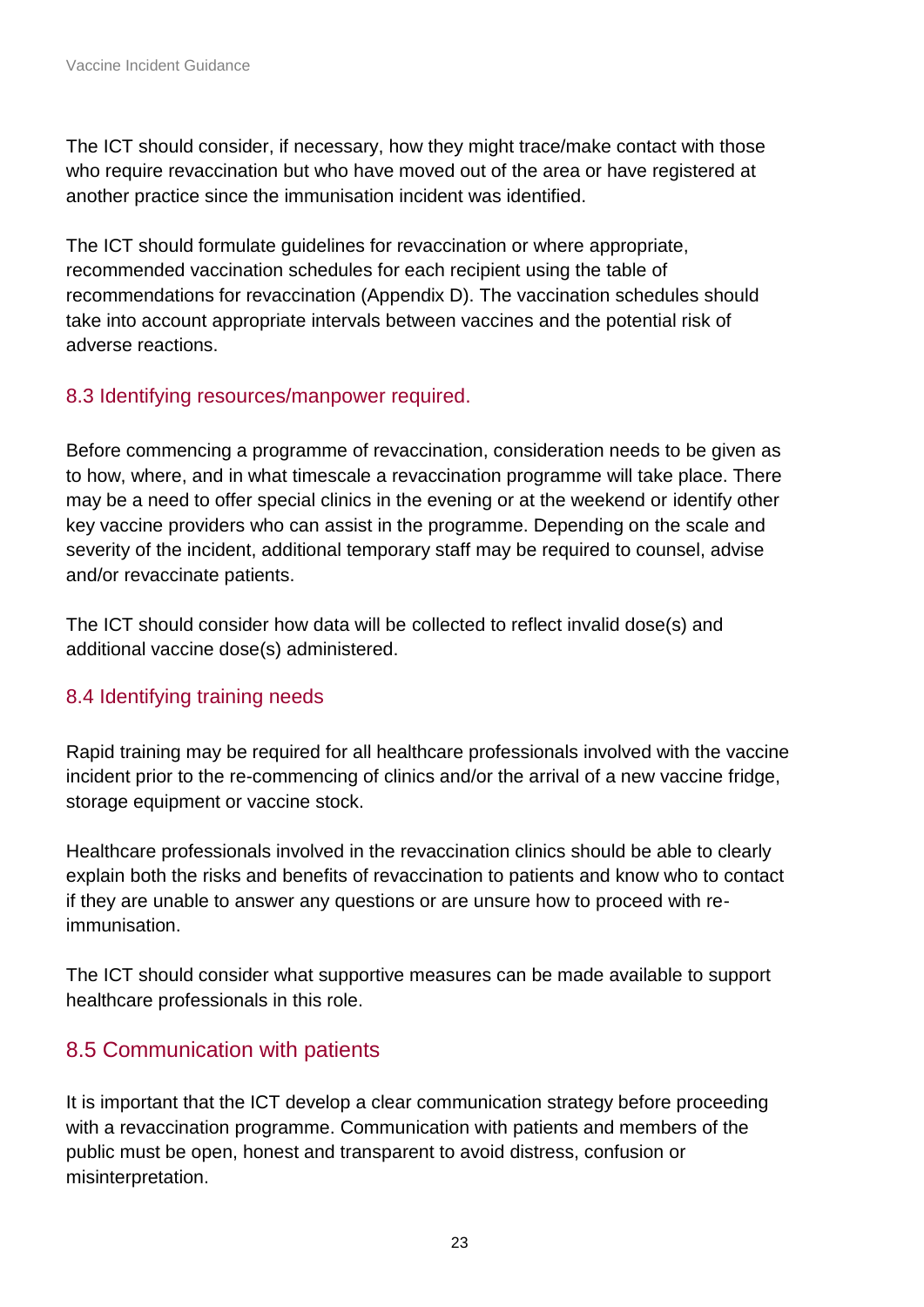Support needs to be in place prior to informing the individuals involved. Information resources should be identified or developed for patients, taking into consideration the language needs of the local population. Translation of this information may be essential to the community response. Accessibility needs should also be factored in, for example eyesight, speech, hearing or mobility.

Generally, the best means of informing patients of a vaccine error/incident is on an individual basis, writing to patients via the GP practice or other immunisation provider (See Appendix C for sample letter). Depending on the severity of the incident, it may also be appropriate to set up a telephone helpline, especially where the incident is likely to cause a high level of anxiety, for example where newborn infants or children are involved. If a large number of patients are involved, the ICT may consider using the local media (local radio, TV or newspapers and/or adverts in local pharmacies) to communicate advice and key messages. Consideration may be given to targeted communication mediums (eg local community groups/centres, etc.) to get messages out to local ethnic, cultural and/or religious groups in the area.

#### 8.6 Communication with the media

A lead spokesperson to liaise with the media should be identified. Both reactive and proactive press briefings should be drafted in preparation of any media interest. A 'Questions and Answers' briefing should also be drafted and agreed by all members of the ICT for use in response to media enquiries.

#### 8.7 Re-immunise patients and record any adverse events

It is important to provide follow up advice and details of who to contact in the event of any adverse reaction for patients who have been revaccinated. Any adverse events should be documented in the patient notes and reported to the MHRA through the Yellow Card reporting system.

Any adverse events should also be documented in the final report of the incident as this information may be valuable for future management of other vaccine incidents.

#### 8.8 Document and evaluate

The final report at the conclusion of the incident should evaluate the management of the incident, patient response and lessons learned for the future.

Incidents such as these rarely occur in isolation and often reflect other problems in the practice. It is recommended a full audit of the whole immunisation service where the incident has occurred is carried out to ensure that all processes and training of staff are in place and satisfactory.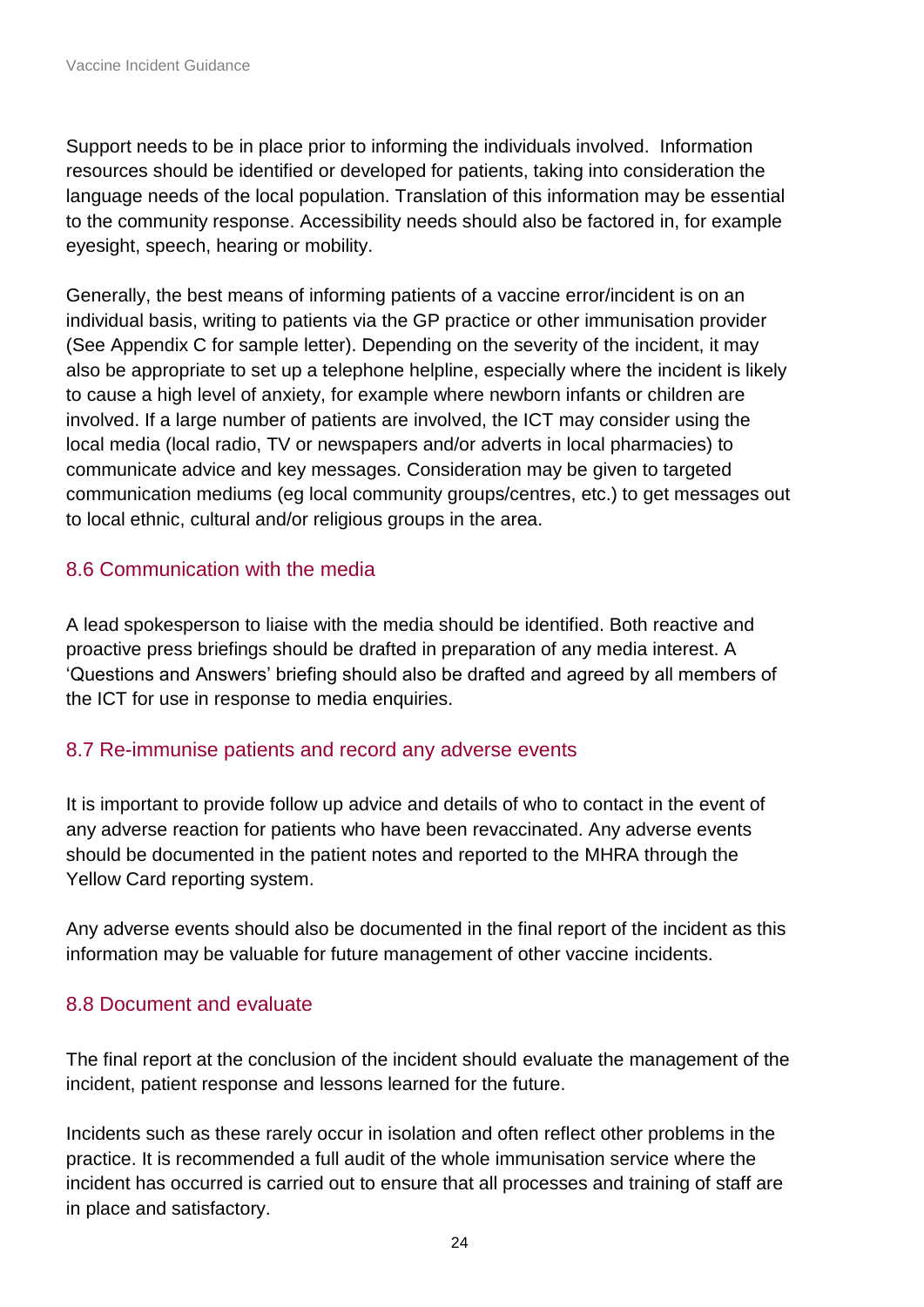# <span id="page-24-0"></span>9. Responding to errors in vaccine preparation and administration

The following section provides guidance for those who have received sub-potent vaccine(s) as a result of an error in the preparation or administration of the vaccine. Please refer to the recommendations in revaccination schedule for further guidance (Appendix D).

#### 9.1 Vaccines given outside of expiry date

All vaccines have an expiry date that is determined by the manufacturer and is clearly documented on the vaccine packaging. Vaccines that have been stored appropriately within the cold chain environment (and as per national recommendations) can be used up until the last day of the month indicated on the expiration date.

Vaccines that have expired should not be administered to patients. Whilst it is unlikely that a vaccine will cease to become effective on the day of expiration, given its prolonged time in storage, the potency of the vaccine is likely to have declined naturally over time. For this reason, where a vaccine has been given outside of its expiry date, the vaccine will usually need to be repeated. The vaccine should ideally be repeated on the same day or as soon as possible thereafter.

#### 9.2 Mixing of vaccines

Unless specifically recommended and stated in the vaccine SPC, different vaccines must never be mixed in the same syringe prior to administration.

It is unlikely that any data will be available on the effect mixing such vaccines would have on vaccine quality. However, it is possible that the constituents (eg antigens, preservatives or adjuvants) contained in one vaccine may have a detrimental effect on the other vaccine, either by reducing its potency which results in a reduced immune response, or simply rendering the antigens ineffective.

For this reason, where vaccines have been mixed together incorrectly, vaccination will need to be repeated. The vaccine(s) should ideally be repeated on the same day or as soon as possible thereafter.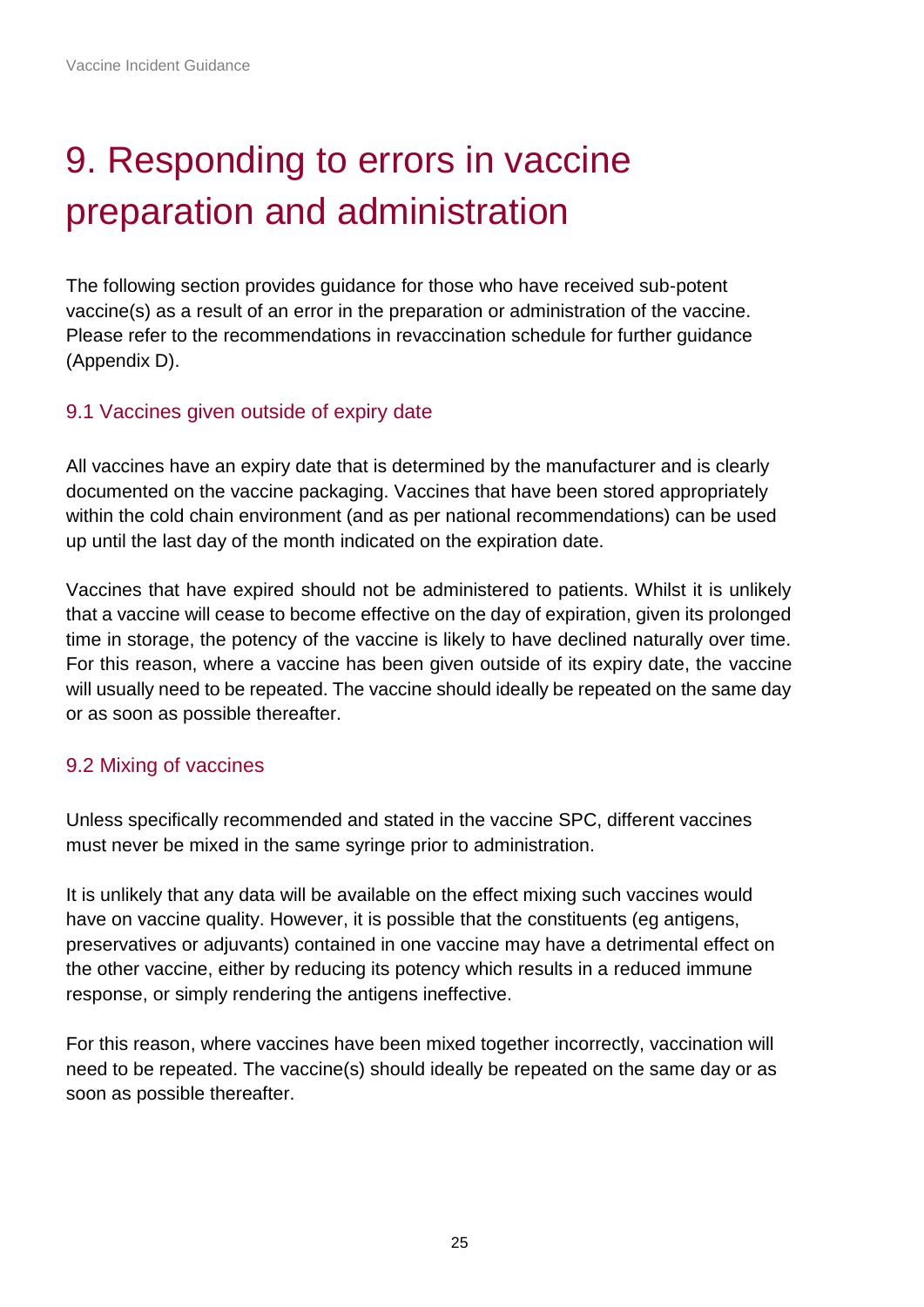Vaccine Incident Guidance

#### 9.3 Wrong components used to reconstitute vaccine

Some vaccines require reconstitution with a diluent, or with another vaccine, prior to administration and are supplied with the diluent or vaccine that should be used.

There is little data on the effect of using a diluent other than that licensed to be mixed with the vaccine. Any adverse reactions experienced when a patient is given a vaccine mixed with the wrong diluent will depend on what has been inadvertently used as a diluent. The WHO reports that major adverse reactions have resulted from using the wrong vaccine diluent and from erroneously using other medications as diluents when these have been stored in the same fridge as the vaccines(11). Some vaccine diluents contain stabilising agents, bactericides, chemicals and/or buffers (to ensure the correct pH) specific to the vaccine they reconstitute and, as a result, using the wrong diluent could potentially affect the potency or destroy the vaccine.

Where a vaccine has been administered that has been mixed with the wrong diluent, the vaccine will usually need to be repeated. The vaccine should ideally be repeated on the same day or as soon as possible thereafter.

In the event a healthcare professional prepares and administers only the diluent to a patient, vaccination will need to be repeated. The vaccine(s) should ideally be repeated on the same day or as soon as possible thereafter.

Where the diluent for a powdered vaccine is another vaccine (eg Infanrix Hexa or Menveo ACWY conjugate vaccine), then failure to reconstitute the vaccine correctly will mean that the recipient has not been offered protection against the antigen supplied as a powder. In this instance, the entire vaccine (liquid and powder components) should be offered again, ideally on the same day or as soon as possible thereafter.

#### 9.4 Administration of incorrect or incomplete dose of vaccine

Vaccines administered to patients that are greater than the recommended dose will not usually affect the overall immune response or protection afforded by the vaccine as an individual cannot 'overdose' on a vaccine. However, this may lead to an increased risk of an adverse reaction.

Where vaccines are administered to patients at less than the recommended dose (eg if some vaccine spills or leaks out as vaccine is being administered), the vaccine will usually need to be repeated, as the dose the patient received may not be sufficient to evoke a full immune response. The vaccine should ideally be repeated on the same day or as soon as possible thereafter.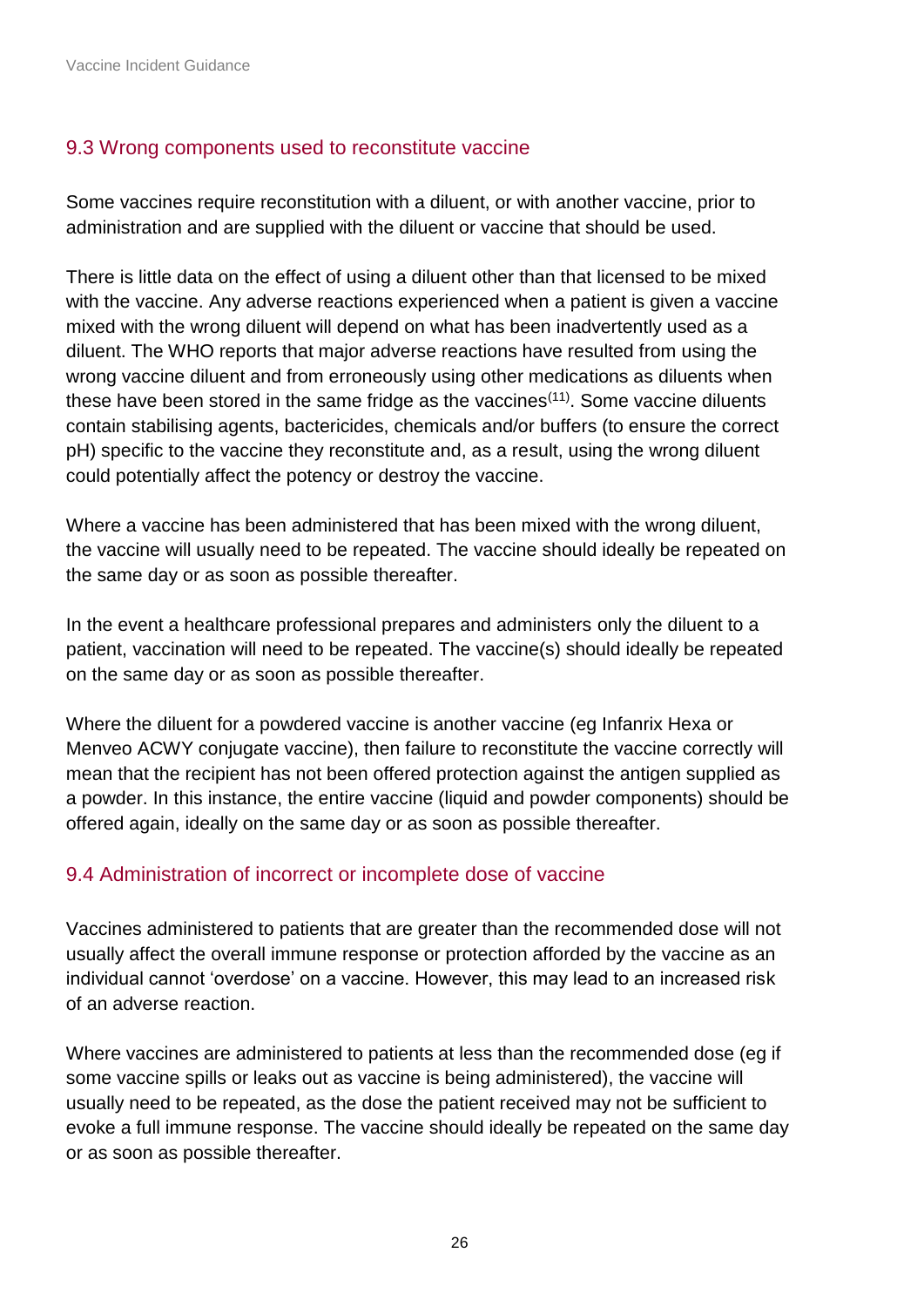Patients who are given the wrong vaccine will require individual assessment as to whether the vaccine they have inadvertently received will provide the protection they require. In most cases, the vaccine they should have received should be given on the same day or as soon as possible thereafter. However, there will be some exceptions to this eg if the wrong DTP-containing vaccine is given, it may not be necessary to give the intended vaccine if the inadvertent vaccine provides both the required antigens and the required antigen quantity.

#### 9.5 Vaccines given earlier than recommended age

Recommendations for the age at which vaccines should be administered are informed by the ability to respond to the vaccine, the age-specific risk for a disease, the risk of disease complications and the likelihood of achieving high coverage. If administered sooner than the recommended age, vaccines will generally not be harmful but may not evoke a good immune response or provide the desired long-term protection.

#### **Infants**

The age recommended to start an infant's first primary vaccination in the UK is eight weeks of age. Prior to this, factors such as passively transferred maternal antibodies may interfere with a good immune response. For this reason, vaccines given to infants earlier than the recommended age should usually be repeated when the individual reaches the recommended age. However, the first set of primary immunisations can be administered from six weeks of age if required in certain circumstances eg travel to an endemic country<sup>(13)</sup>.

If the primary immunisations are inadvertently given prior to 8 weeks of age but the infant is over 6 weeks of age, this should count as a valid dose and does not need to be repeated.

#### **Older children and adults**

Where vaccines are given more than a few months sooner than the scheduled age, consideration should be given to the likely impact this will have on longer term protection and vaccination may need to be repeated at the appropriate age. See the [Green Book Chapter 11: UK immunisation schedule](https://www.gov.uk/government/publications/immunisation-schedule-the-green-book-chapter-11) for specific recommendations regarding MMR vaccines and additional doses of DTaP vaccine given abroad before three years of age $^{(13)}$ .

#### 9.6 Vaccines given later than recommended age

With the notable exceptions of rotavirus vaccine, (when the first dose should not be given above 15 weeks of age and the second dose not above 24 weeks of age) and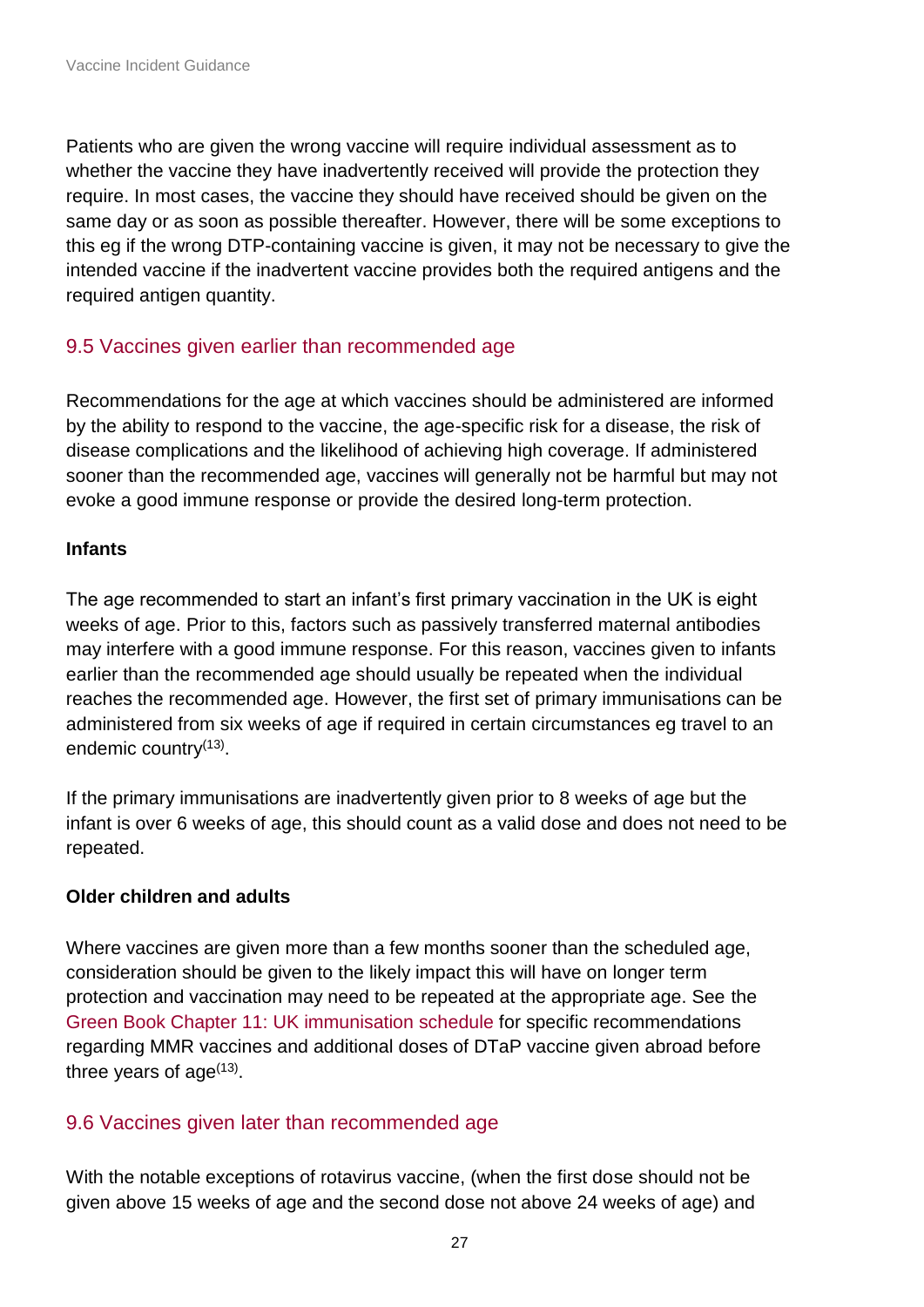shingles vaccine (where the vaccine is not recommended for people aged 80 and over), it is never too late to start vaccination. Where a patient has no documented or reliable verbal history of previous immunisations, they should be assumed to be unimmunised and offered vaccines as per the UK immunisation schedule. Vaccination should be commenced using the algorithm for [Vaccination of individuals with uncertain or](https://www.gov.uk/government/publications/vaccination-of-individuals-with-uncertain-or-incomplete-immunisation-status)  [incomplete immunisation status](https://www.gov.uk/government/publications/vaccination-of-individuals-with-uncertain-or-incomplete-immunisation-status)

[\(www.gov.uk/government/publications/vaccination-of-individuals-with-uncertain-or](https://www.gov.uk/government/publications/vaccination-of-individuals-with-uncertain-or-incomplete-immunisation-status)[incomplete-immunisation-status\)](https://www.gov.uk/government/publications/vaccination-of-individuals-with-uncertain-or-incomplete-immunisation-status).

If rotavirus vaccine is inadvertently given beyond the recommended ages, no specific clinical action needs to be taken but the child's parents should be made aware of the symptoms of intussusception and advised to seek medical advice if concerned.

#### 9.7 Vaccines administered at less than the recommended dosing interval

Vaccines given sooner than the recommended interval from the last dose may lead to a reduced immune response and reimmunisation should be re-scheduled as recommended below:

**Inactivated vaccines with the same antigens** should not usually be administered at an interval of less than four weeks. Where vaccines have been given at less than the recommended interval, the dose should be repeated once the recommended time period has elapsed and at least four weeks from the last dose given. Patients should be advised this may lead to an increased risk of local reactions. The exception is the primary schedule of DTaP-containing vaccine where a four week interval is recommended between each of the three doses but if one of these doses is given up to a week early, either inadvertently or deliberately eg for travel reasons, then this can be counted as a valid dose and does not need to be repeated. However, no more than one dose should be given early in the three-dose schedule.

Where PCV (for children born on/before 31/12/19 or in a specified risk group) and Men B have inadvertently been given at less than an eight-week interval, an additional dose should be administered 4 weeks after the inadvertent dose was given in order to provide protection at a vulnerable age without delay. As both of these vaccines were trialled and licensed as a 3-dose schedule given at least one month apart in infancy, an additional dose is acceptable and would not be expected to produce side effects beyond what may be seen following the first or second dose. In certain circumstances, for example to catch up a child who is late with the schedule, doses of PCV and MenB can be given four weeks apart if necessary to ensure the immunisation schedule is completed (eg if schedule started at 10 months of age). For more information about intervals between PCV doses, see relevant section in [Pneumococcal vaccination: guidance for HCWs on](https://assets.publishing.service.gov.uk/government/uploads/system/uploads/attachment_data/file/849646/PCV_schedule_change_HCP_information.pdf)  [the changes to the infant schedule.](https://assets.publishing.service.gov.uk/government/uploads/system/uploads/attachment_data/file/849646/PCV_schedule_change_HCP_information.pdf)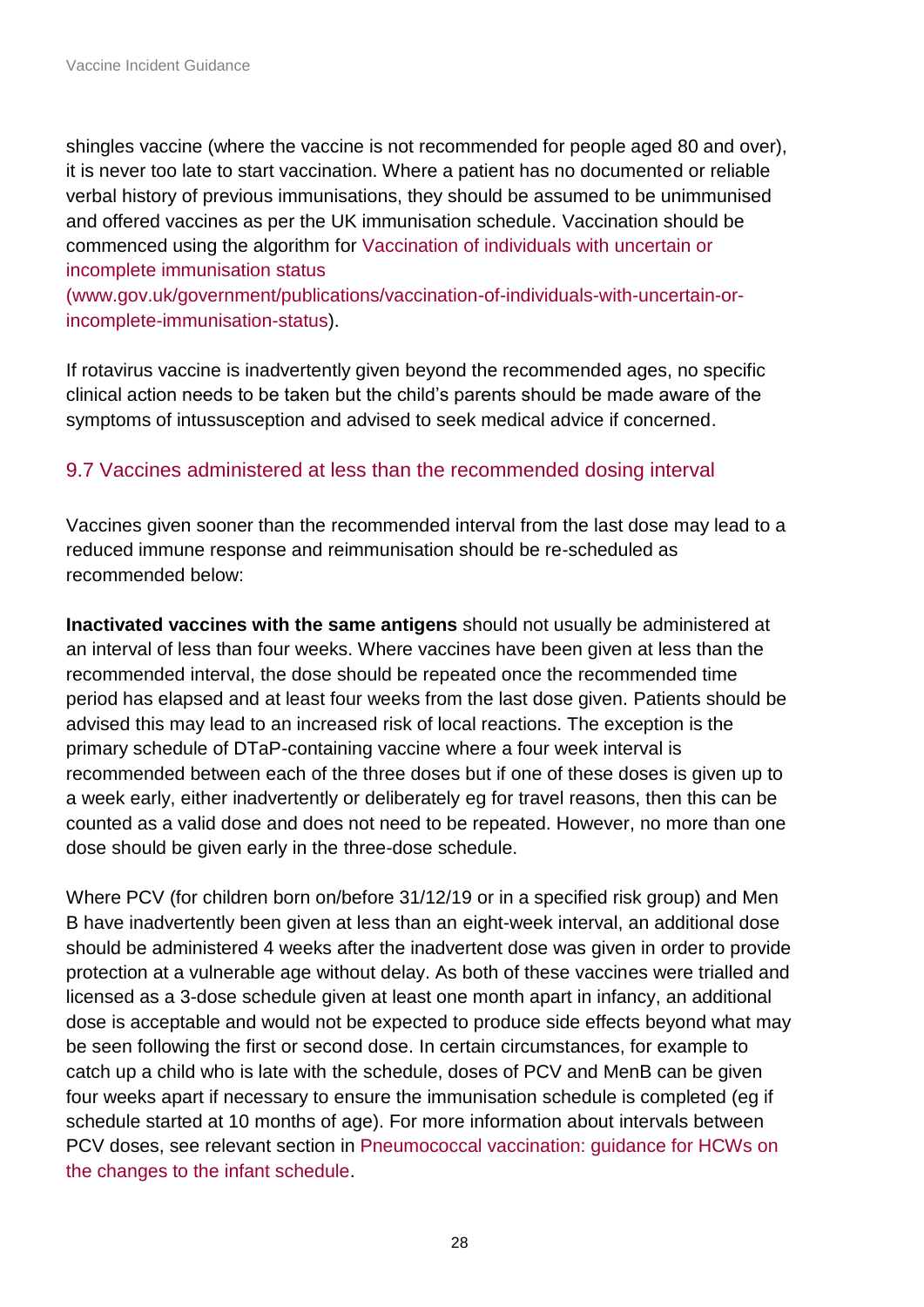**Live attenuated vaccines with the same antigens** should not be administered at an interval of less than four weeks (unless there is a specific reason for doing so, for example repeating dose of rotavirus vaccine when infant has immediately regurgitated first dose or in the case of a vaccine error, for example where out of date vaccine has been given). Where vaccines have been given at less than the recommended interval, the second dose should be repeated at least four weeks from the first dose given. The exception is rotavirus vaccine. If a second dose of rotavirus vaccine is inadvertently given from 3 weeks after the first, no further doses are required as viral replication is likely to have occurred within this period. If the interval between the 2 doses is less than 3 weeks however, the infant should receive an additional dose of rotavirus vaccine at least 4 weeks from the first dose given and as long as the infant is still under 24 weeks of age at the time of the additional dose. The interval between the additional dose and the prematurely administered dose of rotavirus vaccine is not relevant.

#### **Two or more different live attenuated vaccines:**

Yellow Fever and MMR vaccines should be given four weeks apart as the coadministration of these two vaccines could lead to a suboptimal response to yellow fever, mumps and rubella<sup> $(14)$ </sup>. Where these vaccines have been given at less than the four-week minimum interval, specialist advice from the SIT/HPT/NaTHNaC should be sought regarding the scheduling of revaccination.

Varicella and MMR should be administered either simultaneously or a minimum of four weeks apart. Where this interval has not been observed, evidence suggests the response to the varicella vaccine may be weakened<sup>(15)</sup>. Varicella vaccine should therefore be repeated a minimum of 4 weeks after the last dose of MMR $<sup>(13)</sup>$ .</sup>

Other parenteral (injected) live attenuated vaccines, oral rotavirus and intra-nasal influenza vaccines can be administered at the same time or at any interval before or after each other.

### 9.8 Vaccines administered later than the recommended interval

If a vaccine is given later than the recommended interval from the last dose, as a rule (notable exceptions below), there should be no requirement to re-start a vaccination course. Responses to booster vaccinations are usually higher when there is a longer interval from primary immunisation and so protection after the completed course is expected to be equivalent to the recommended schedule. The concern where vaccines have been delayed beyond the recommended interval period is that the patient is left unprotected for a longer period of time and may have been at risk of infection between doses.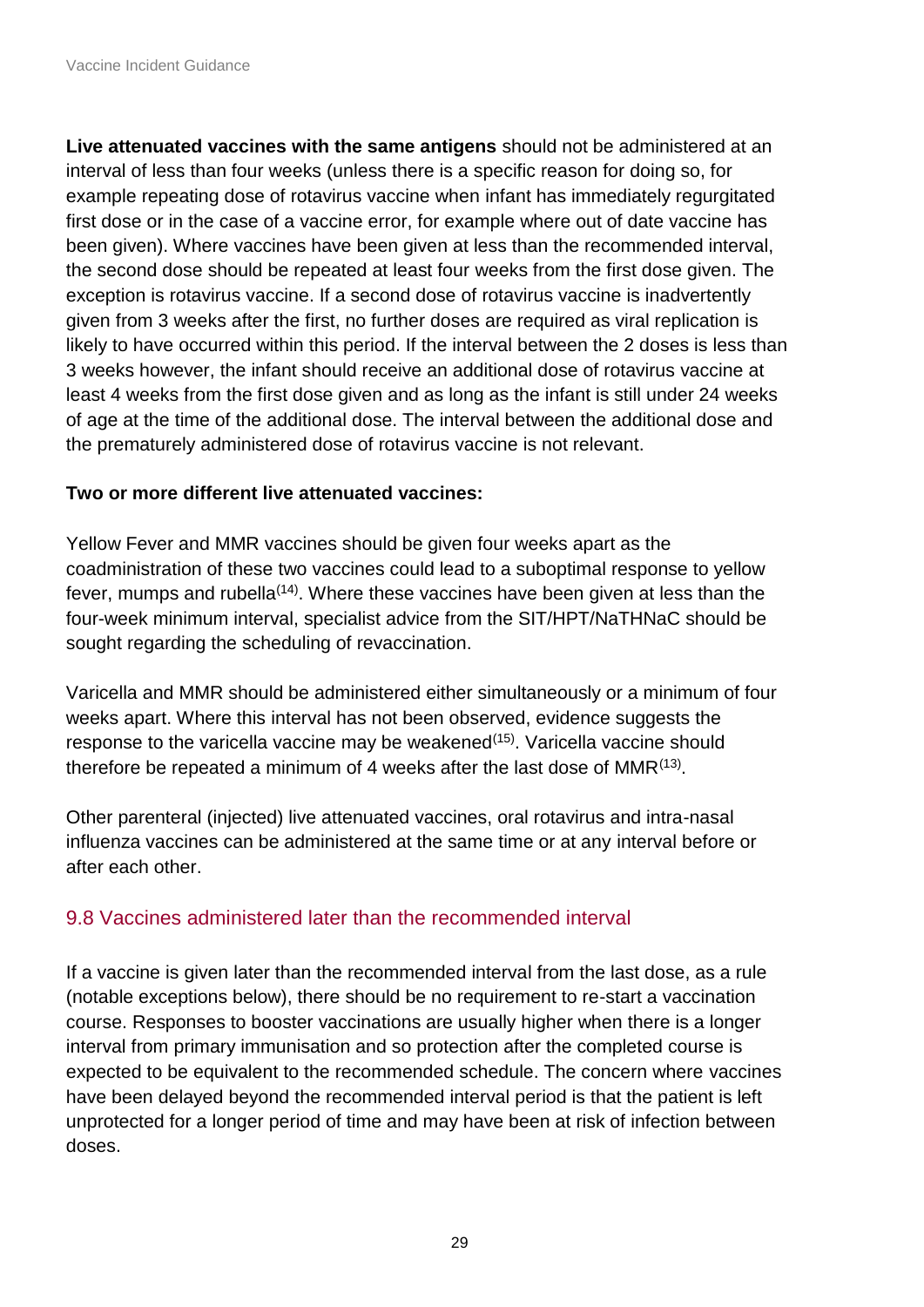#### **Notable exceptions:**

Rotavirus vaccine: the first dose should not be given to babies older than 15 weeks of age and the second dose should not be given if the child is over 24 weeks of age.

Oral cholera vaccine: the primary course of the immunisation must be restarted if more than six weeks have elapsed between the first and second doses or if more than two years have elapsed since the last vaccination.

#### 9.9 Potentially defective vaccines

Vaccines should be visually inspected for any foreign particulate matter and/or abnormal physical appearance prior to administration. In the event of either being observed, the vaccine should not be administered. It should be quarantined to prevent use whilst the issue is investigated and advice should be sought from the local Screening and Immunisation or Health Protection team who can seek further advice from the MHRA, manufacturer and/or PHE National Immunisation team as necessary.

Issues to consider are:

- was the product stored correctly? (to exclude incorrect storage as the cause of the suspected defect)
- if the defect is visible, was the defect identified in a new previously unopened container or had the container previously been used? (to exclude user errors such as product mix-ups)
- are there other unopened containers of the same batch available which could be checked?
- if the product requires preparation, such as addition of a diluent, was the correct procedure followed and/or correct diluent used?
- if the product is used with a medical device, could the device be the cause of the incident? (for example, a fault with the needle or syringe)

If the potential defect is identified prior to administration and an alternative unaffected vaccine is available, this can be administered in place of the affected vaccine to prevent unnecessary delay in immunising the patient.

If the vaccine has been administered prior to identifying the potential defect and the vaccine efficacy may have been compromised, the administration of a replacement dose may be considered. Seek further advice as to whether to repeat immediately or to await outcome of investigation.

Defective vaccines can be reported to the MHRA via the [Yellow Card Scheme](https://yellowcard.mhra.gov.uk/the-yellow-card-scheme/) or via email to [dmrc@mhra.gsi.gov.uk.](mailto:dmrc@mhra.gsi.gov.uk) Yellow Card reports of defective medicines are then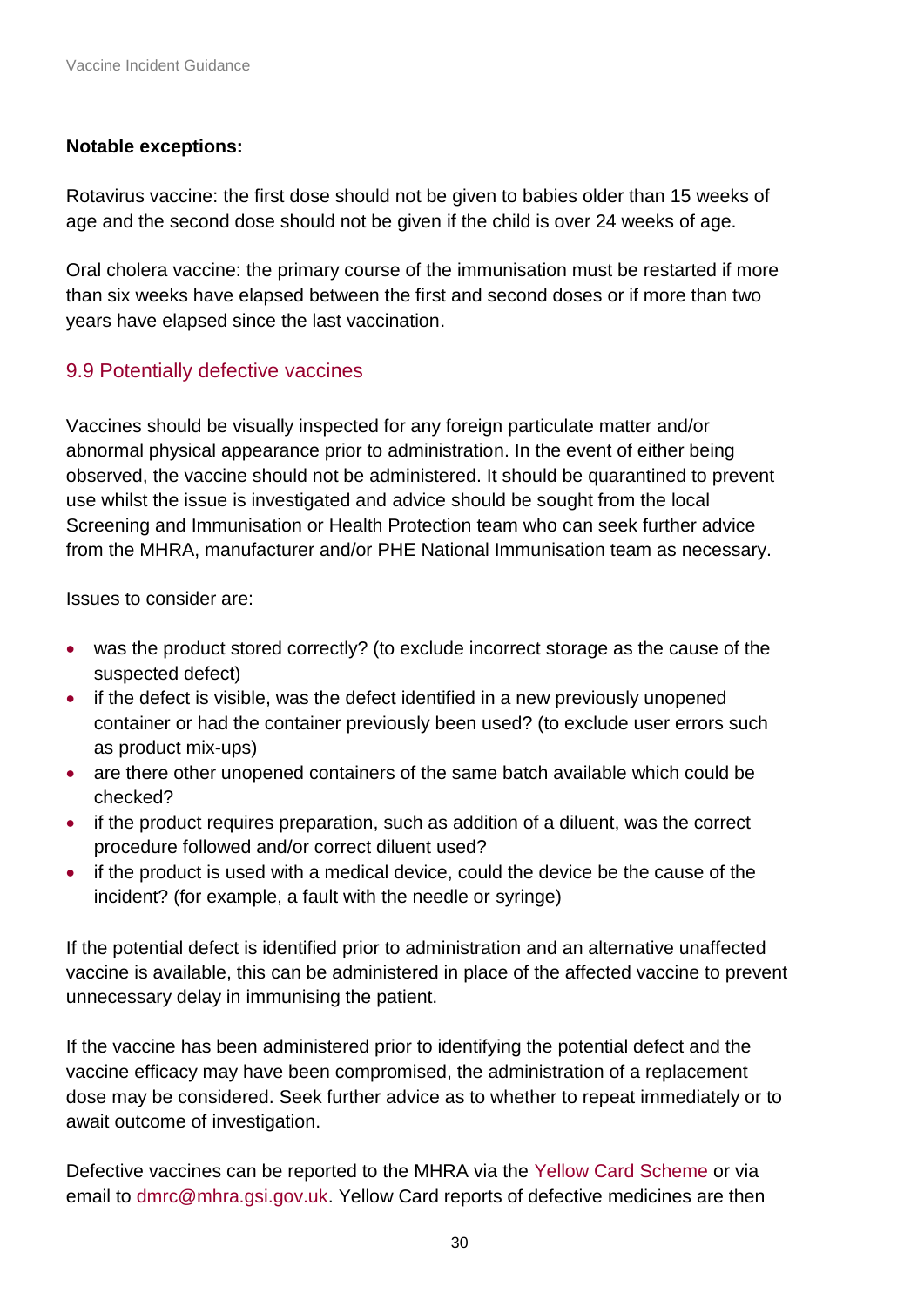submitted to the Defective Medicines Report Centre (DMRC). The DMRC operates a 24-hour service to assist with the investigation of problems arising from medicinal products thought to be defective and to co-ordinate any necessary protective action. It provides an emergency assessment and communication system between manufacturers, distributors, regulatory authorities and users.

Where a defective medicine is considered to present a risk to public health, the company or manufacturer as appropriate, is responsible for recalling any affected batch(es) or, in extreme cases, removing all batches of the product from the market. DMRC normally supports this action by issuing a drug alert notification to healthcare professionals.

<span id="page-30-0"></span>Further information about defective medicines can be found in the MHRA [Guide to](https://www.gov.uk/government/publications/a-guide-to-defective-medicinal-products)  [Defective Medicinal Products.](https://www.gov.uk/government/publications/a-guide-to-defective-medicinal-products)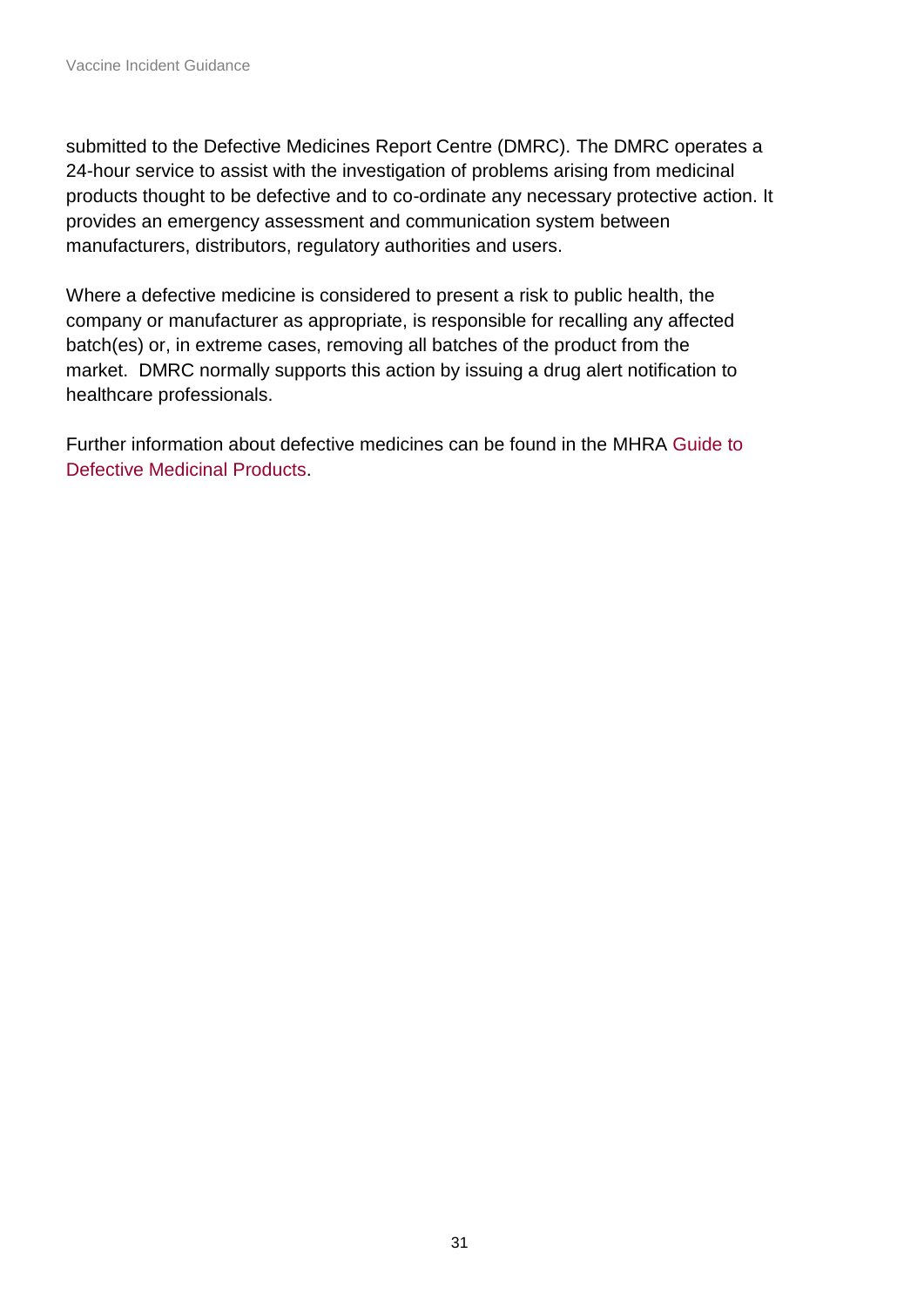# 10. Considerations and general principles for revaccination

#### 10.1 Revaccination and risk assessment

Where a vaccine storage incident or vaccination error has been discovered, the priority is to assess the risk to patient(s) and ensure that good practices are in place to avoid any reoccurrence.

Given that revaccination is not without risk (both in terms of vaccine reactions and damage to public confidence in the immunisation programme and provider services), the decision to revaccinate should only be considered in situations where there is a high likelihood of a suboptimal response to the vaccine or where there is evidence of exceptionally poor practice overall that leads to great concern for the efficacy of vaccine(s) administered.

A decision to revaccinate patients who have been given potentially sub-potent vaccines should be based on a thorough risk assessment that balances the public health risk of receiving a sub-potent vaccine against any potential risks from revaccination (for example reactions at the injection site, fever, etc).

For most routine vaccines, repeating a dose as a replacement for the potentially affected vaccine is not likely to cause any harm. Where an incident involves multiple doses of subpotent vaccine, for example, where a full course of primary infant vaccines has been administered, repeating each dose in the course is unlikely to be needed and could increase the risk of adverse reactions. With most cold chain incidents in the UK, the reduction in potency of each dose of vaccine is likely to be modest, and so most infants would be expected to be primed. Older children who have received a full primary course of high-quality vaccines but then receive a booster of a sub-potent vaccine are still likely to have made a good response, as lower doses of antigen are able to stimulate immunological memory. For most incidents affecting vaccines given as part of a multiple-dose schedule therefore, a single replacement dose is likely to provide adequate immunity to correct for a cold chain incident.

For certain groups of patients, the threshold for revaccination may be considerably lower. For example, asplenic, immunocompromised or kidney failure patients, who may have lower responses anyway, and are more likely to benefit from additional vaccinations. These patients, and those at higher risk of exposure, should be actively encouraged to attend for revaccination in any communications.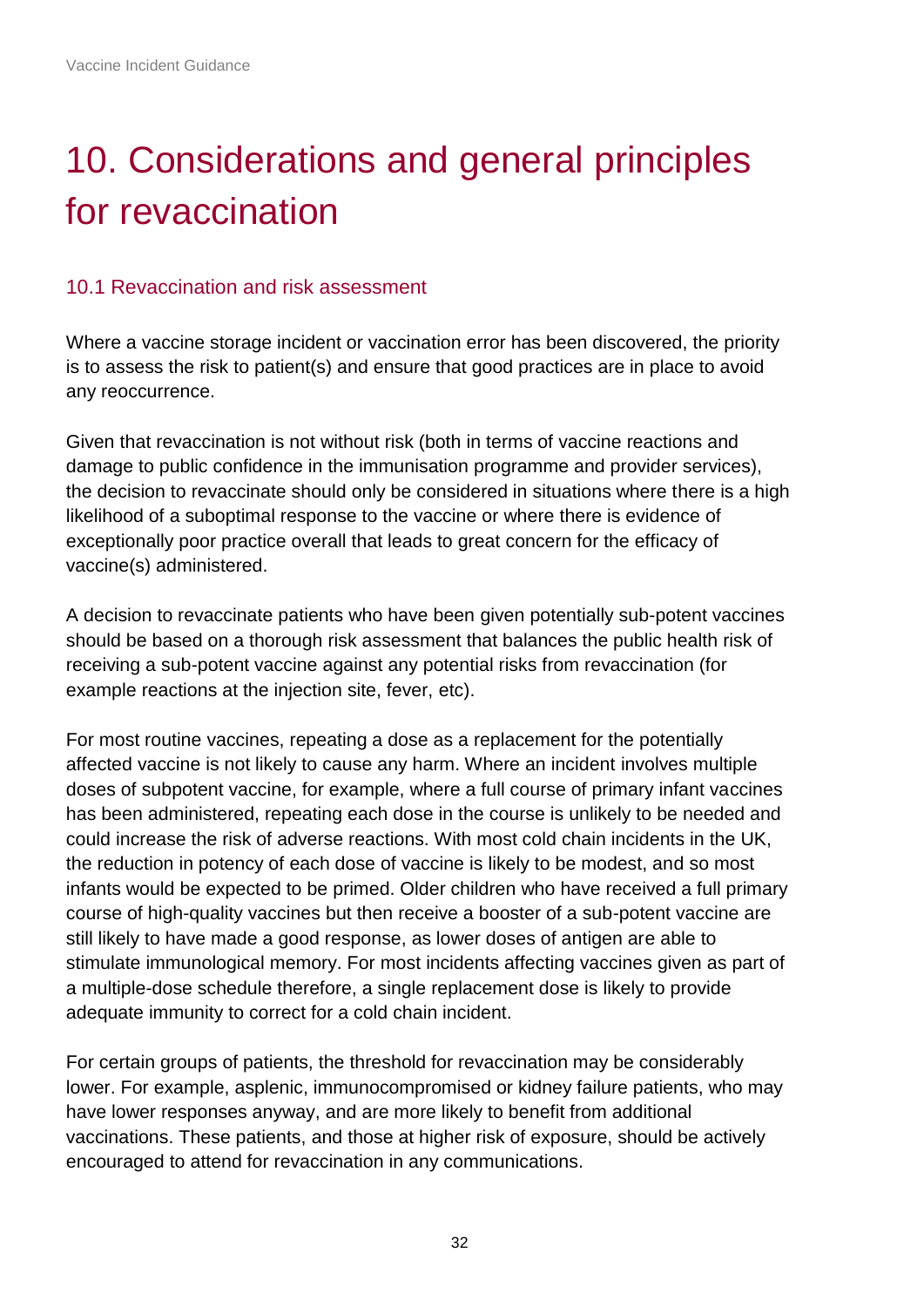For patients who have received vaccine in preparation for travel abroad, or following a defined exposure, the individual may no longer be at immediate risk of disease. Consideration must be given to the implications for future travel or further exposure. Ultimately the benefits of providing protection from the disease should be discussed with the individual in context of the incident and a course of action in their best interests decided on.

Given that vaccine stability is generally high, complicated individual vaccination schedules are unlikely to be necessary. In many incidents, a reasonable approach would be to offer an additional dose of affected vaccine to those who had a potentially suboptimal vaccine, suitably modified for age (eg DTaP/IPV or Td/IPV). The need for dose for dose replacement should only be considered in exceptional circumstances where there is definitive evidence that all doses received are likely to have been rendered markedly sub-potent.

Where a programme of revaccination is recommended, firm guidelines and their consistent application are essential to re-build public and provider confidence. Immunisation providers must be clear about the rationale for revaccination and equipped to manage potential issues or concern.

### 10.2 Antibody testing

Antibody testing is generally not straightforward or useful for many of the vaccines provided in the UK and should not be undertaken without a definitive goal. Taking blood from patients, especially children, is often traumatic and adds time, cost and complexity to the situation. In addition to this, the presence or absence of antibodies may not predict long term future protection and therefore it is unlikely that the results can be interpreted with any degree of certainty.

#### 10.3 Vaccine testing

There is no simple and inexpensive method that can be used to assess whether a vaccine exposed to temperatures outside the recommended +2°C to +8°C range has retained at least minimum required potency. It can take several months to determine whether a particular batch of vaccine is potent and this is therefore generally impractical in managing local incidents.

#### 10.4 Reviewing an increase in disease notifications as an indicator of cold chain failure.

Retrospectively reviewing or looking for an increase in vaccine preventable disease notifications is not sensitive enough to indicate cold chain failure and absence of cases should not be used as reassurance that vaccination has been effective. Most cold chain incidents would only lead to mild or moderate loss of potency from vaccine and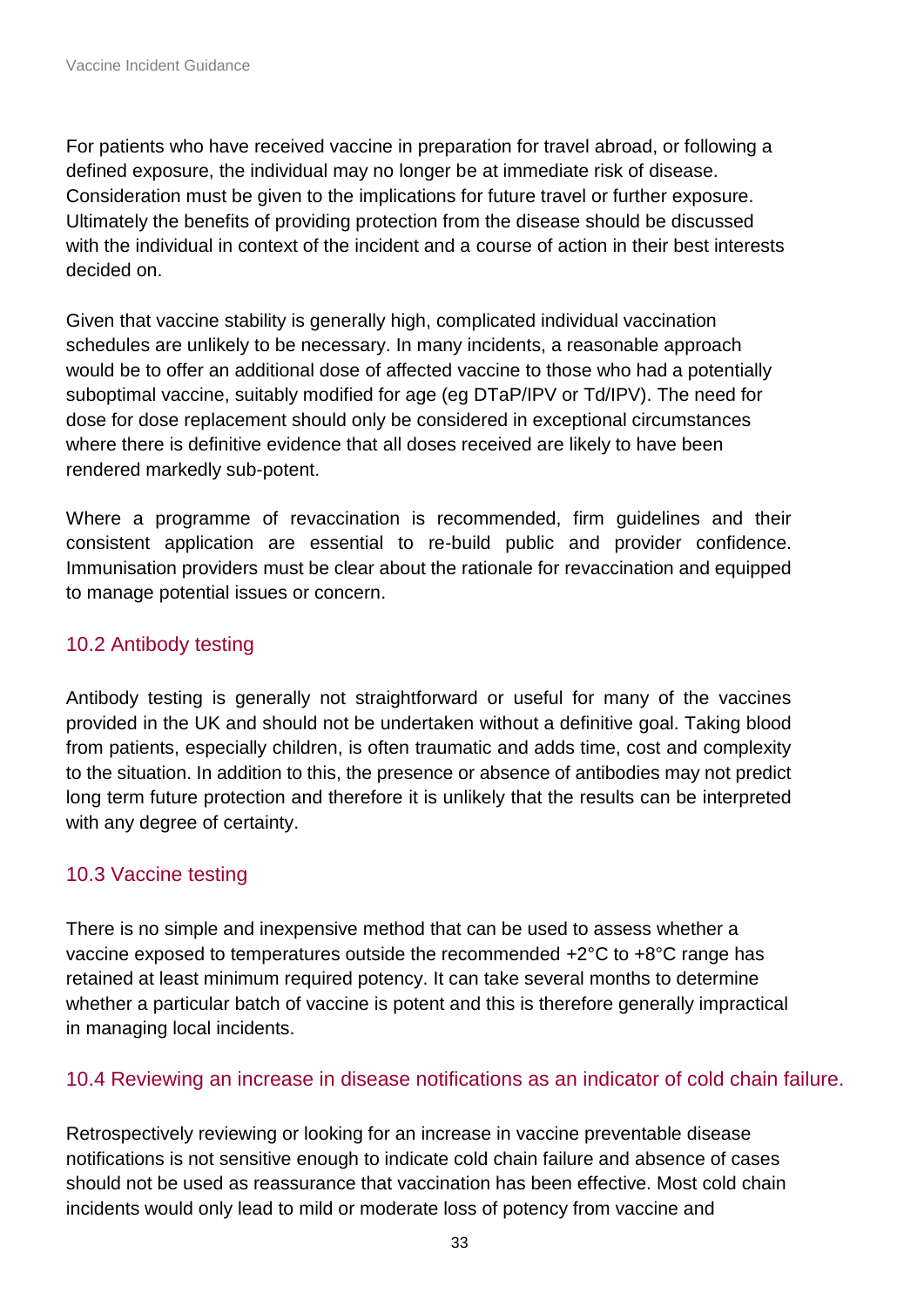<span id="page-33-0"></span>therefore not be expected to affect short term protection, even though it could render a patient unprotected after many years. In addition to this, herd immunity would be expected to provide protection for most patients who remain in the UK.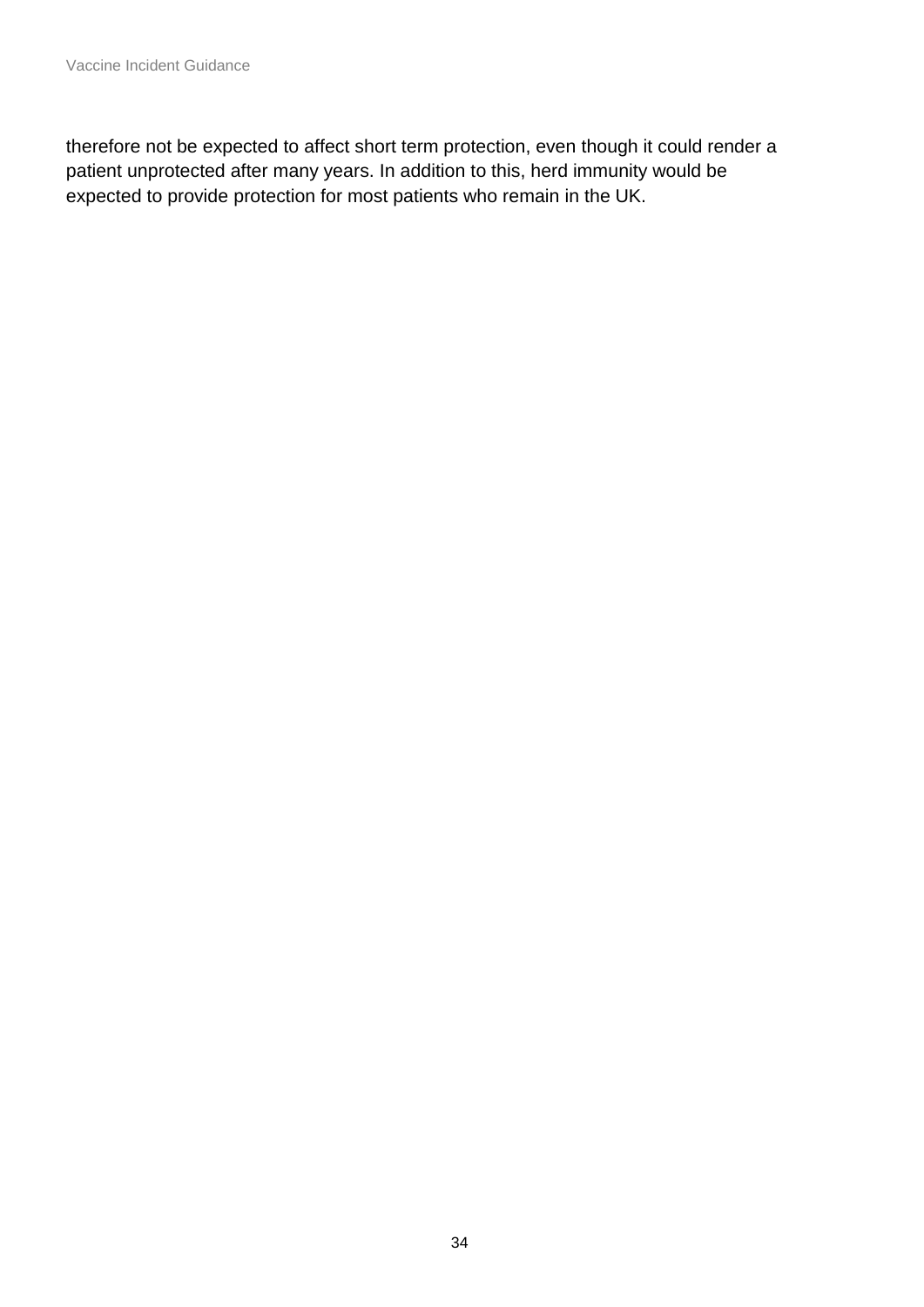# 11. General recommendations for revaccination

#### 11.1 Live vaccines

With the exception of BCG vaccine (see Appendix D), there is no additional risk of adverse events from giving additional doses of live vaccine. The frequency of adverse events following a live vaccine usually falls with the number of doses given as any preexisting antibodies will neutralise subsequently administered live vaccine viruses.

Where repeat vaccination of MMR, Varicella or Yellow Fever is required, guidance in [Chapter 11 of Immunisation against infectious disease](https://www.gov.uk/government/publications/immunisation-schedule-the-green-book-chapter-11) should be followed.

#### 11.2 Inactivated vaccines

The frequency of local or systemic reactions with certain inactivated vaccines may increase with additional doses given.

Incidence of local reactions are more common in children receiving their fourth dose of an acellular pertussis (aP) vaccine: large reactions involving swelling of the whole limb or blistering at the injection site have been reported<sup> $(16)$ </sup>. Such reactions are a recognised phenomenon and do not contraindicate further doses.

Individuals who have concerns regarding previous local or systemic reactions should be assessed on an individual basis, balancing the risk of disease against the risk of an adverse reaction. For advice on the immunisation of individuals with a history of severe reaction to a previous dose of vaccine, please see the relevant chapter in [Immunisation](https://www.gov.uk/government/collections/immunisation-against-infectious-disease-the-green-book)  [against infectious disease.](https://www.gov.uk/government/collections/immunisation-against-infectious-disease-the-green-book)

#### 11.3 Combination vaccines

Vaccines containing more than one antigen in combination with others are often the only means of immunising individuals against certain diseases in the UK. Occasionally individuals may not require revaccination with all antigens contained in the vaccine but the required antigen is not available in a single vaccine. Under these circumstances, additional doses of the combination vaccine should be given as the risk of a local reaction to the additional vaccine antigen is preferable to the consequences of missing out on protection.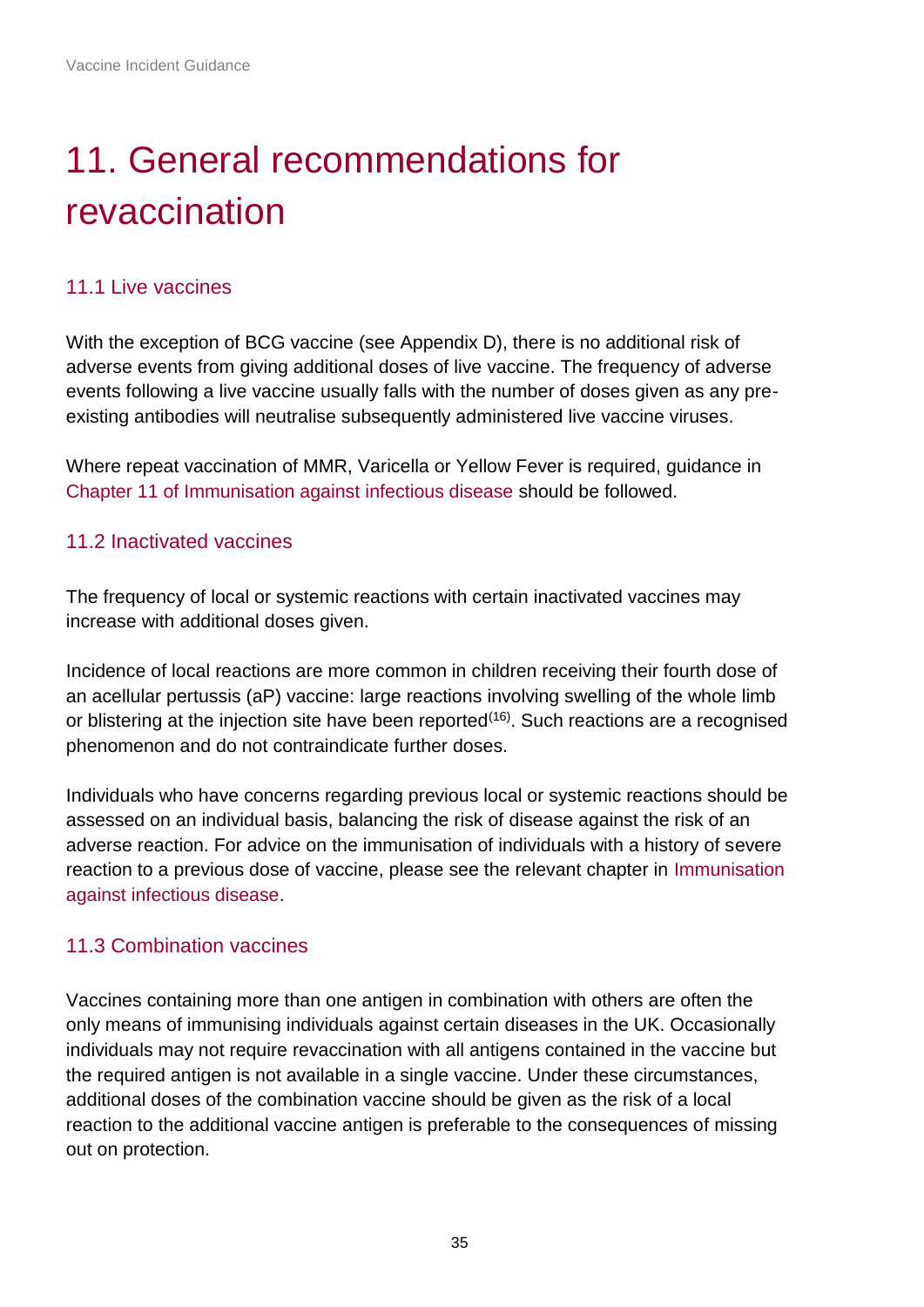#### 11.4 Routine schedule doses

<span id="page-35-0"></span>Where revaccination is indicated, the repeat dose of vaccine should usually be given in addition to routine scheduled doses. Ensure a minimum interval of one month is left between the additional dose and routine doses of same vaccine type.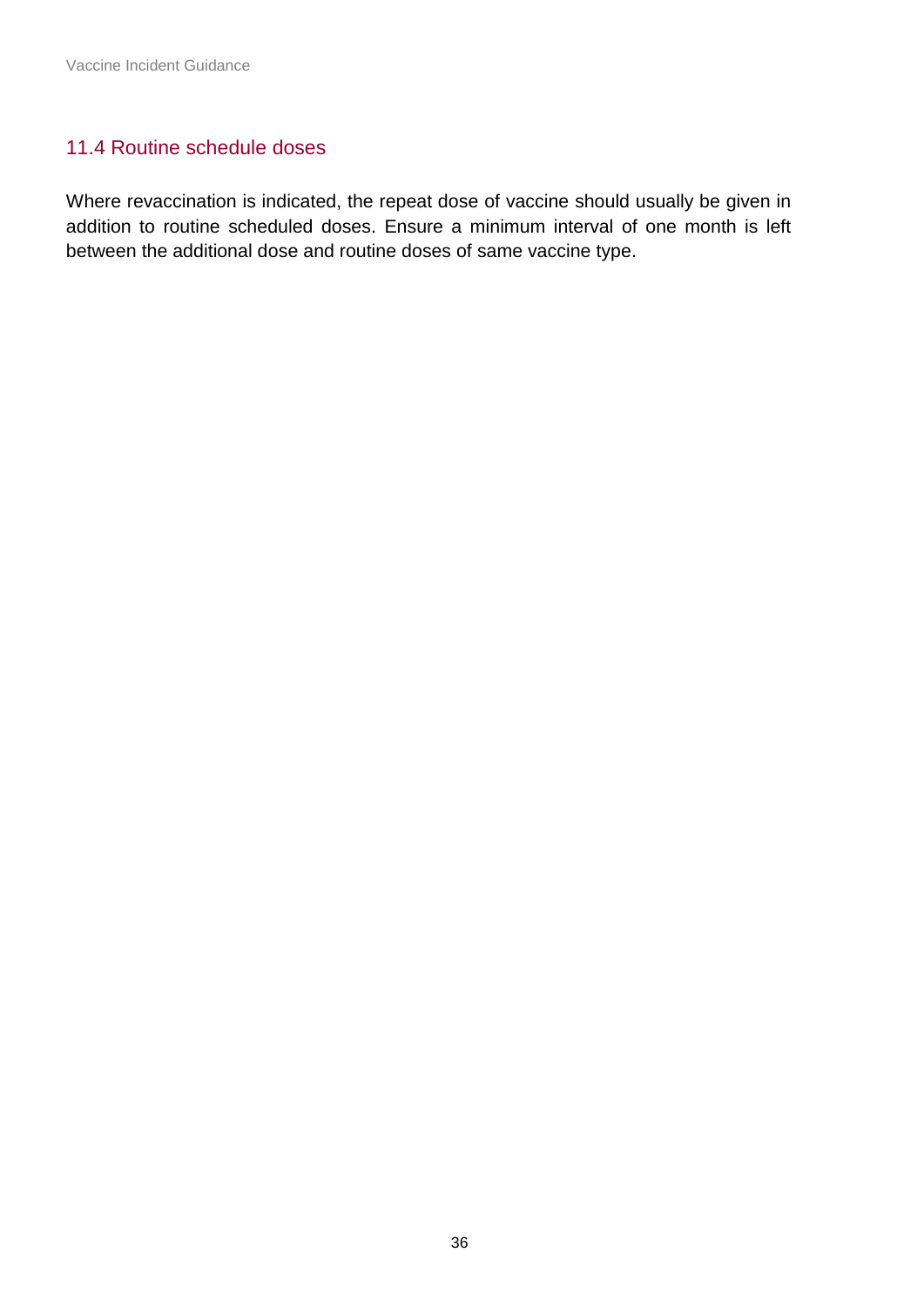## 12. Duty of candour and patient consent

#### 12.1 Duty of candour following an incident

When a vaccine incident occurs, those involved need to decide whether patients should be informed under the duty of candour. Requirements to notify patients may vary depending on the specific circumstances of the incident, whether it resulted in potential for patient harm or distress and what may be expected of patients who receive information disclosed as part of a duty of candour.

The NMC and GMC have issued joint comprehensive guidance on the professional duty of candour which can be found at [www.nmc.org.uk/standards/guidance/the](https://www.nmc.org.uk/standards/guidance/the-professional-duty-of-candour/)[professional-duty-of-candour/.](https://www.nmc.org.uk/standards/guidance/the-professional-duty-of-candour/) This provides useful information when considering what information to provide to patients following a vaccine incident under duty of candour.

The guidance states that, 'Every healthcare professional must be open and honest with patients when something that goes wrong with their treatment or care causes, or has the potential to cause, harm or distress'.

In the case of vaccine incidents, the potential for harm may be an increased risk of disease in the future as a result of suboptimal immunisation. Therefore, where it is concluded that a vaccine incident may have resulted in reduced vaccine potency, there is a professional duty of candour to inform the patient that they may not be protected by the vaccine(s) they have received. Healthcare professionals should inform the patient (or patient's advocate, carer or family) about the incident, apologise, offer an action to put matters right where appropriate (such as revaccination) and fully explain the potential short and long-term effects of what has happened.

Where, following a vaccine incident risk assessment, it is concluded that the vaccine is not likely to have been significantly compromised at the time of administration, the incident would not be anticipated to cause harm to the patient and/or continued use of the vaccine has been risk assessed and approved, any rationale for informing patients of such incidents retrospectively is less clear. The GMC/NMC guidance states "in some circumstances, patients may not need to know about an adverse incident that has not caused (and will not cause) them harm, and to speak to them about it may distress or confuse them unnecessarily". Thus, healthcare professionals are not obliged to inform patients of incidents that do not have the potential to result in harm and which do not alter the care offered to them. If a decision is made to inform patients however, communications to them should aim to inform and apologise, outline what measures have been taken to investigate and rectify the incident and reassure that vaccines given have been assessed as being safe and potent. They need to reassure patients that the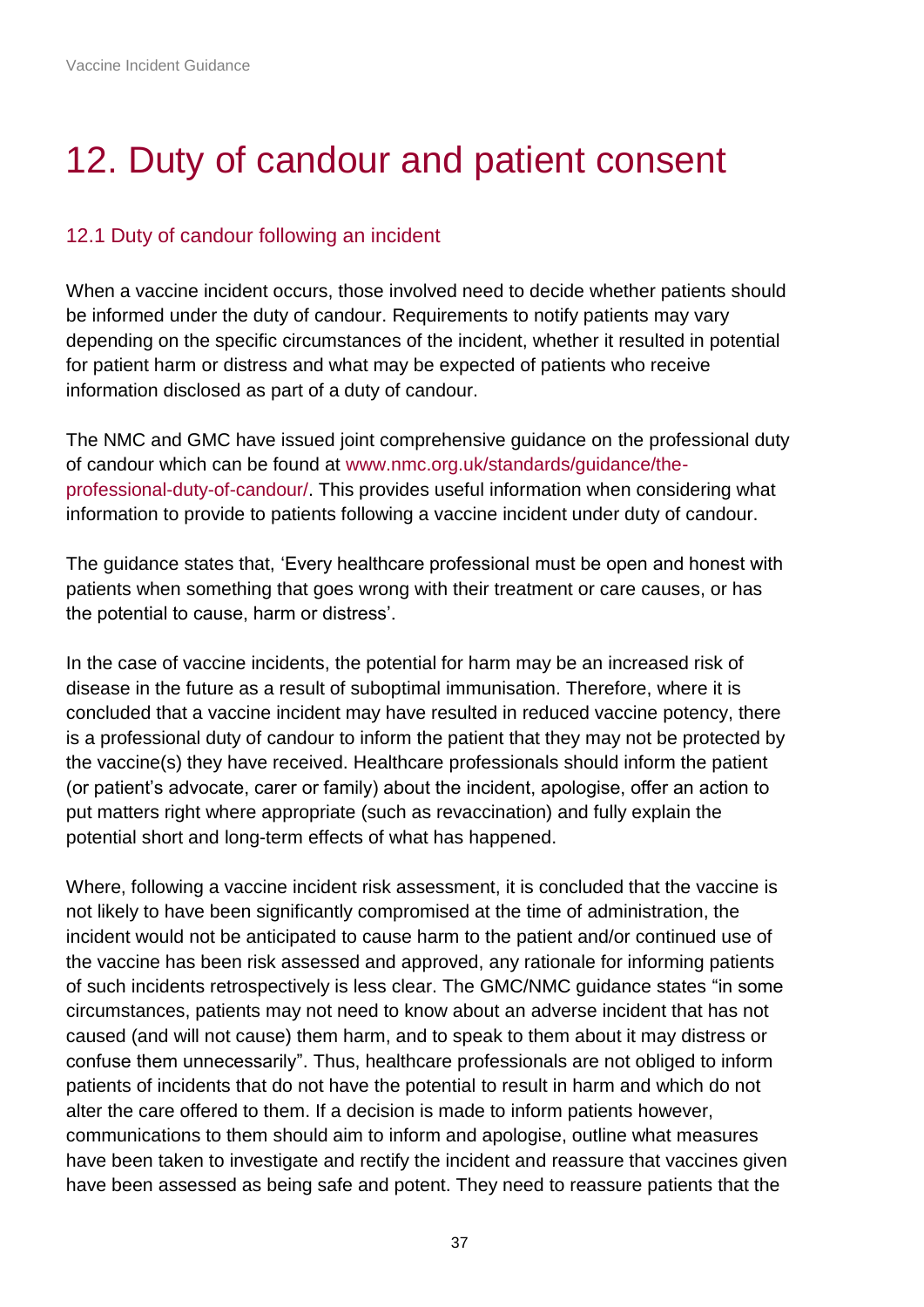vaccine(s) they received are not likely to have been sufficiently affected as to warrant revaccination.

### 12.2 Patient consent

<span id="page-37-0"></span>Patients' consent needs to be obtained before the administration of any vaccine. Patients should be provided with sufficient information so as to provide valid consent and all questions should be answered fully and openly. It is at the discretion of the healthcare professional as to whether to inform patients, when obtaining consent, that a vaccine to be supplied or administered has been stored outside the terms of the marketing authorisation.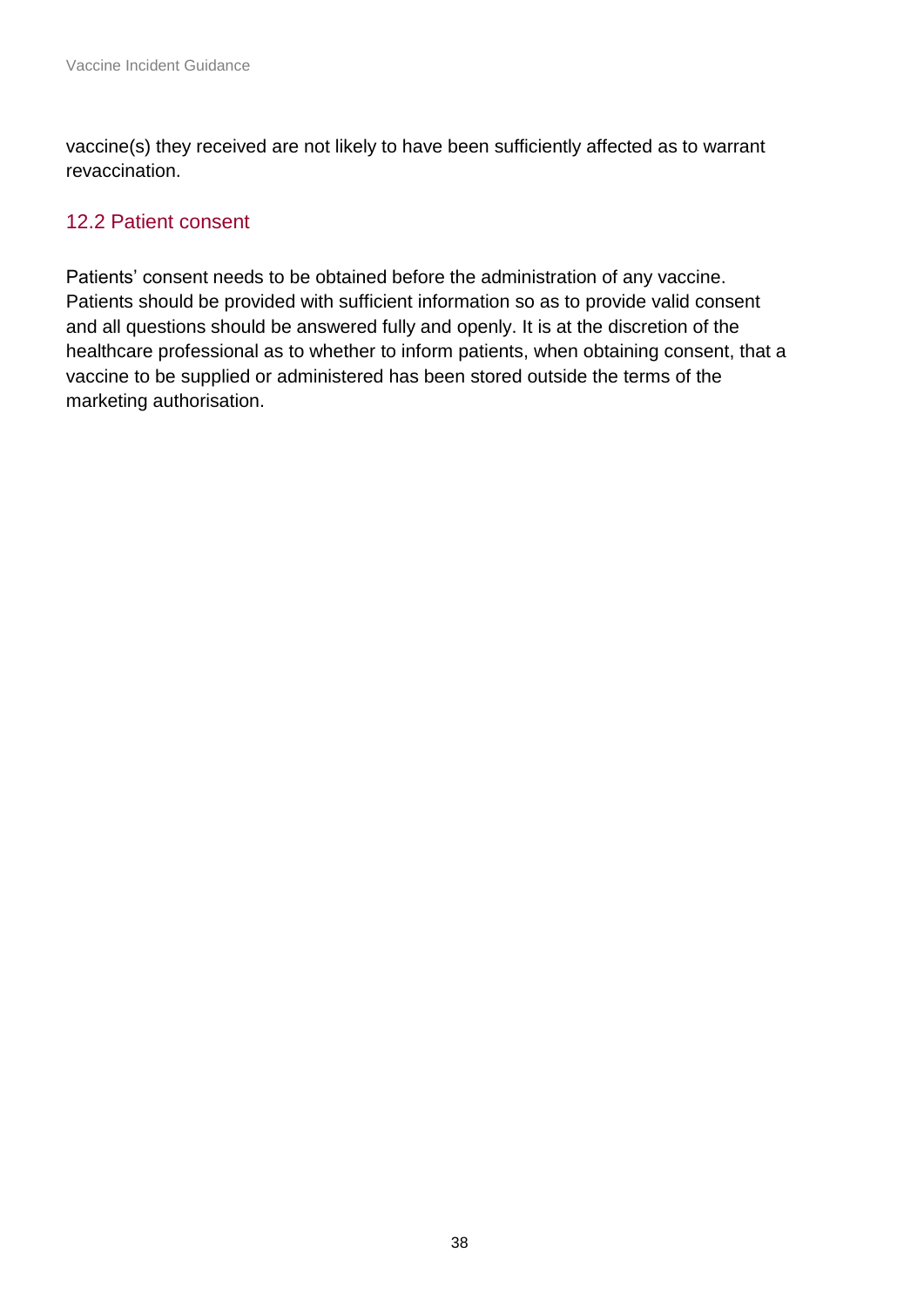## 13. Information resources

#### **UK**

British Medical Association. NHS culture webpage. Section on Duty of Candour: [www.bma.org.uk/collective-voice/policy-and-research/ethics/nhs-culture](https://www.bma.org.uk/collective-voice/policy-and-research/ethics/nhs-culture)

Care Quality Commission Regulation 20: Duty of candour. [www.cqc.org.uk/guidance](https://www.cqc.org.uk/guidance-providers/regulations-enforcement/regulation-20-duty-candour#guidance)[providers/regulations-enforcement/regulation-20-duty-candour#guidance](https://www.cqc.org.uk/guidance-providers/regulations-enforcement/regulation-20-duty-candour#guidance)

Electronic Medicines Compendium. www.medicines.org.uk/emc/ Access vaccine SPCs and vaccine manufacturer details (last section of SPC)

General Medical Council and Nursing and Midwifery Council. Openness and honesty when things go wrong: the professional duty of candour. [www.gmc](http://www.gmc-uk.org/guidance/ethical_guidance/27233.asp)[uk.org/guidance/ethical\\_guidance/27233.asp](http://www.gmc-uk.org/guidance/ethical_guidance/27233.asp) and www.nmc.org.uk/standards/guidance/theprofessional-duty-of-candour/

[ImmForm Helpsheet 18](https://www.gov.uk/government/publications/fridge-failures-immform-helpsheet-18) Fridge failures. Available at:<https://portal.immform.dh.gov.uk/Logon.aspx?returnurl=%2f> (login required)

National Travel Health Network and Centre (NaTHNaC) https://nathnac.net/

Public Health England. Immunisation against infectious diseases. Available at [/www.gov.uk/government/collections/immunisation-against-infectious-disease-the-green-book](https://www.gov.uk/government/collections/immunisation-against-infectious-disease-the-green-book)

Public Health England. [Vaccines stored outside the recommended temperature range: leaflet](https://www.gov.uk/government/publications/vaccines-stored-outside-the-recommended-temperature-range-leaflet)

Public Health England. [Off-label vaccine: leaflets.](https://www.gov.uk/government/publications/off-label-vaccine-leaflets)

#### **International**

Australia: National Vaccine Storage Guidelines - Strive for 5 - 2nd edition available at: [https://beta.health.gov.au/resources/publications/national-vaccine-storage-guidelines](https://beta.health.gov.au/resources/publications/national-vaccine-storage-guidelines-strive-for-5-2nd-edition)[strive-for-5-2nd-edition](https://beta.health.gov.au/resources/publications/national-vaccine-storage-guidelines-strive-for-5-2nd-edition)

Australia: "Proceedings of the National Vaccine Storage Workshop". Brisbane 2004. Available at:

<http://citeseerx.ist.psu.edu/viewdoc/download?doi=10.1.1.125.3744&rep=rep1&type=pdf>

PATH. Summary of stability data for licensed vaccines. November 2012. Available at: [www.path.org/publications/files/TS\\_vaccine\\_stability\\_table.pdf](http://www.path.org/publications/files/TS_vaccine_stability_table.pdf)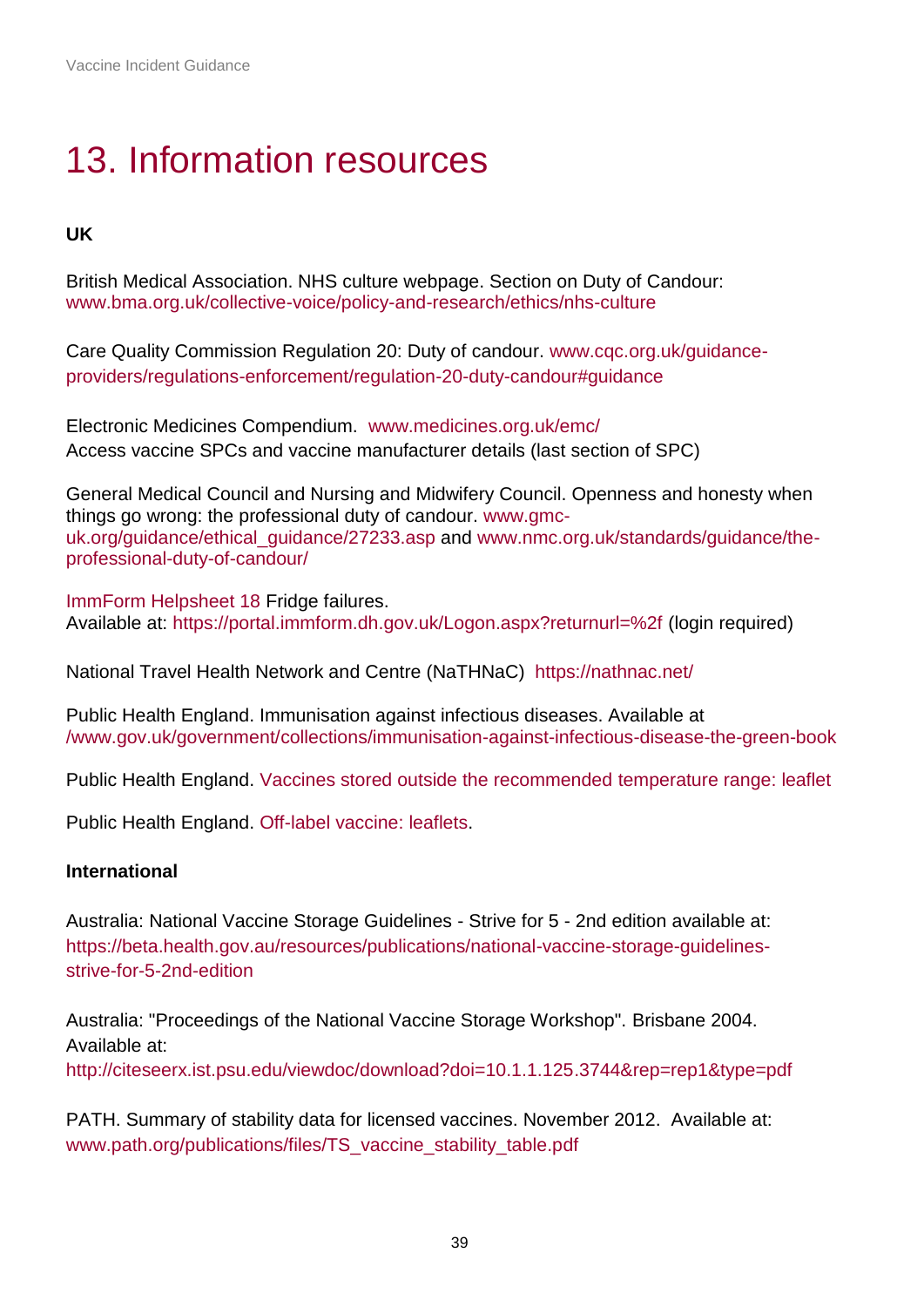US: CDC Vaccine Storage and Handling Toolkit. Available at: **Error! Hyperlink reference not valid.**

World Health Organization (WHO) Temperature Sensitivity of Vaccines.2006 Available at [http://whqlibdoc.who.int/hq/2006/WHO\\_IVB\\_06.10\\_eng.pdf](http://whqlibdoc.who.int/hq/2006/WHO_IVB_06.10_eng.pdf)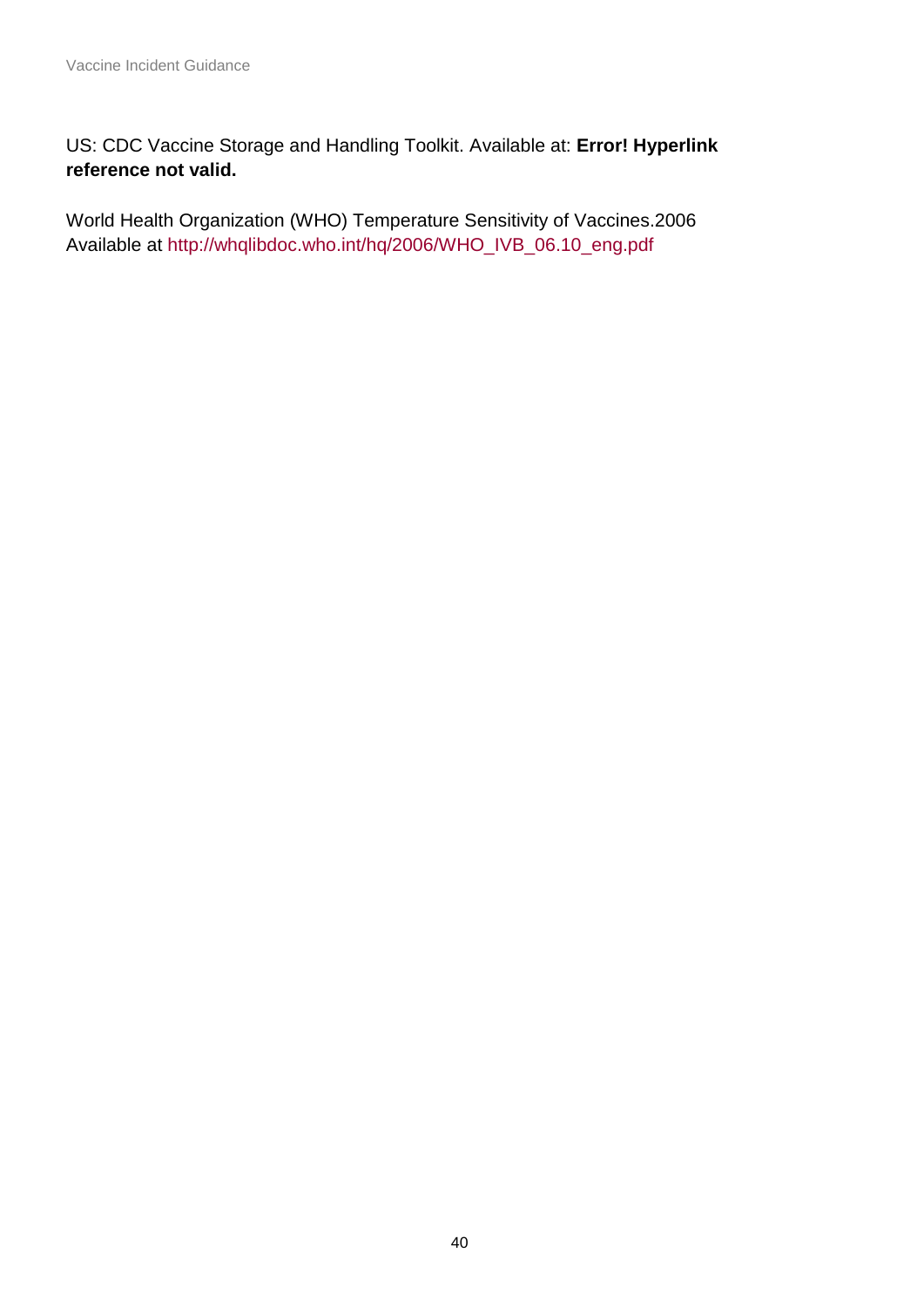## <span id="page-40-0"></span>14. References

- 1. Public Health England. Immunisation against infectious diseases: storage, distribution and disposal of vaccines. The Green Book Chapter 3. Available at: [www.gov.uk/government/publications/storage-distribution-and-disposal-of-vaccines-the](http://www.gov.uk/government/publications/storage-distribution-and-disposal-of-vaccines-the-green-book-chapter-3)[green-book-chapter-3](http://www.gov.uk/government/publications/storage-distribution-and-disposal-of-vaccines-the-green-book-chapter-3)
- 2. Public Health England. National Minimum Standards and Core Curriculum for Immunisation Training for Registered Healthcare Practitioners. February 2018. Available at: [www.gov.uk/government/publications/national-minimum-standards-and-core](http://www.gov.uk/government/publications/national-minimum-standards-and-core-curriculum-for-immunisation-training-for-registered-healthcare-practitioners)[curriculum-for-immunisation-training-for-registered-healthcare-practitioners](http://www.gov.uk/government/publications/national-minimum-standards-and-core-curriculum-for-immunisation-training-for-registered-healthcare-practitioners)
- 3. Public Health England. National Minimum Standards and Core Curriculum for Immunisation Training of Healthcare Support Workers. November 2015. Available at: [www.gov.uk/government/publications/immunisation-training-of-healthcare-support](http://www.gov.uk/government/publications/immunisation-training-of-healthcare-support-workers-national-minimum-standards-and-core-curriculum)[workers-national-minimum-standards-and-core-curriculum](http://www.gov.uk/government/publications/immunisation-training-of-healthcare-support-workers-national-minimum-standards-and-core-curriculum)
- 4. World Health Organization. Temperature Sensitivity of Vaccines. 2006. Available at: [http://apps.who.int/iris/bitstream/handle/10665/69387/WHO\\_IVB\\_06.10\\_eng.pdf;jsessi](http://apps.who.int/iris/bitstream/handle/10665/69387/WHO_IVB_06.10_eng.pdf;jsessionid=11564C53F0ED539339A6414DB27606B7?sequence=1) [onid=11564C53F0ED539339A6414DB27606B7?sequence=1](http://apps.who.int/iris/bitstream/handle/10665/69387/WHO_IVB_06.10_eng.pdf;jsessionid=11564C53F0ED539339A6414DB27606B7?sequence=1)
- 5. Chojnacky M, Miller W, Strouse G. Thermal analysis of a small pharmaceutical refrigerator for vaccine storage. November 2012. National Institute of Standards and Technology and U.S. Department of Commerce. Available at: <http://nvlpubs.nist.gov/nistpubs/ir/2012/NIST.IR.7900.pdf>
- 6. Shank-Retzlaff M, Zhao Q, Anderson C et al. Evaluation of the thermal stability of Gardasil. Human Vaccines. 2006. 2(4):147-154. Abstract available at: [www.tandfonline.com/doi/abs/10.4161/hv.2.4.2989](https://www.tandfonline.com/doi/abs/10.4161/hv.2.4.2989)
- 7. Wang, D, Yang R, Yang Y. The relationship between the cold chain system and vaccine potency in Taiwan: live measles vaccine and MMR. Journal of Food and Drug Analysis. 1999:7, 233-242.
- 8. Dimayuga R, Scheifele D, Bell A. Effects of Freezing on DPT and DPT-IPV vaccines, adsorbed. Can.Commun.Dis.Rep. 1995;21:101-3.
- 9. Brookman M. Safe Vaccine Storage Temperatures. WHO 1991. Cited in: PATH. Effects of Freezing on Vaccine Potency. Literature review. 2003. Available at: [https://path.azureedge.net/media/documents/TS\\_cc\\_effects.pdf](https://path.azureedge.net/media/documents/TS_cc_effects.pdf)
- 10. Serum Institute of India. Freezing and Thawing Experiment. 2002. Cited in: PATH. Effects of freezing on Vaccine Potency. Literature review. 2003. [https://path.azureedge.net/media/documents/TS\\_cc\\_effects.pdf](https://path.azureedge.net/media/documents/TS_cc_effects.pdf)
- 11.World Health Organization. Proper handling and reconstitution of vaccines avoids programme errors. Vaccines and Biologicals Update. 2000;34;1-4. [www.who.int/immunization/documents/updat34e.pdf](http://www.who.int/immunization/documents/updat34e.pdf)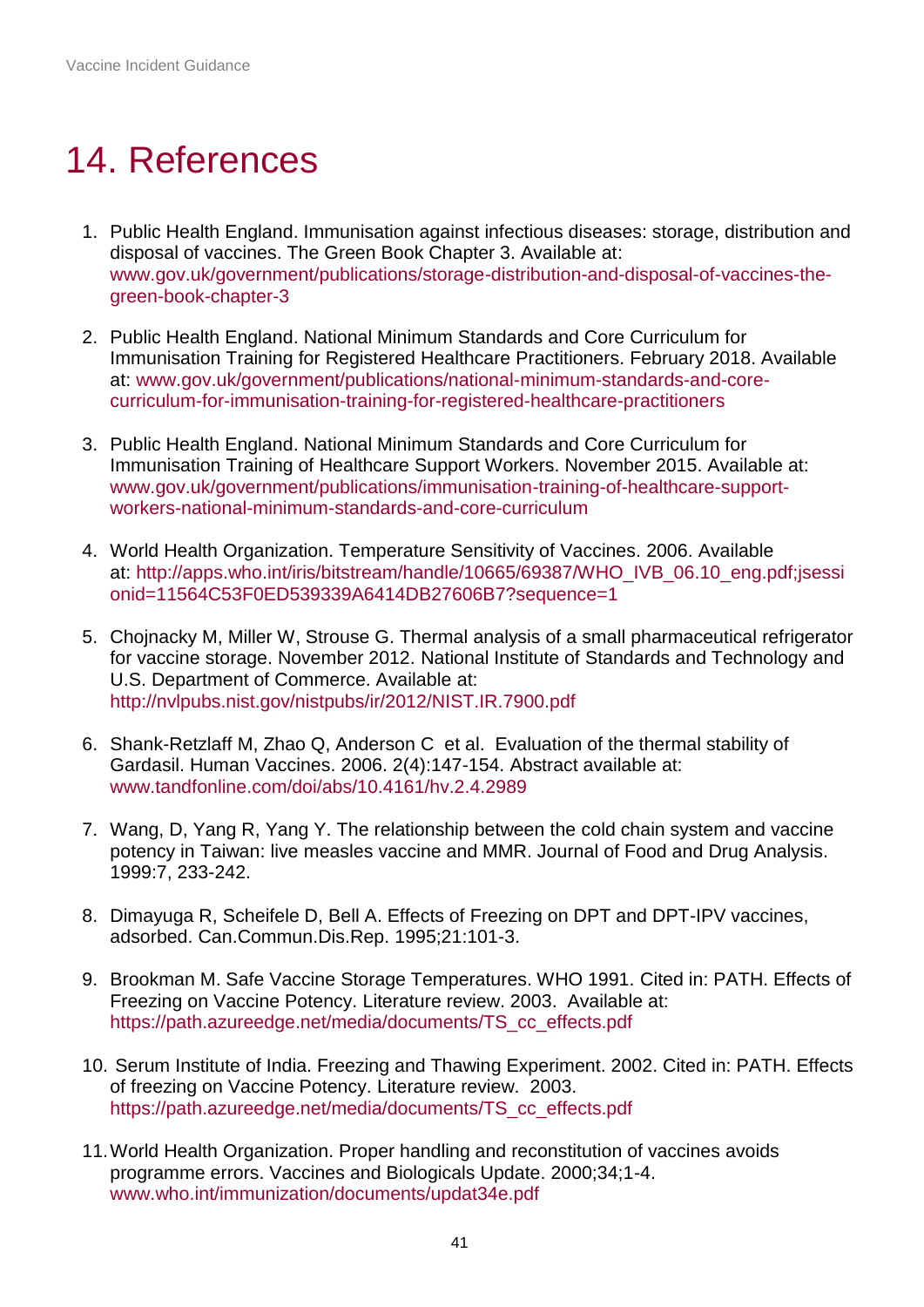- 12.National Institute for Health and Care Excellence. Patient group directions. Medicines practice guideline (MPG2). Last updated March 2017. Available at: [www.nice.org.uk/guidance/mpg2](http://www.nice.org.uk/guidance/mpg2)
- 13.Public Health England. Immunisation against infectious diseases: The UK immunisation schedule. The Green Book Chapter 11. Available at: [https://assets.publishing.service.gov.uk/government/uploads/system/uploads/attachment\\_](https://assets.publishing.service.gov.uk/government/uploads/system/uploads/attachment_data/file/554298/Green_Book_Chapter_11.pdf) [data/file/554298/Green\\_Book\\_Chapter\\_11.pdf](https://assets.publishing.service.gov.uk/government/uploads/system/uploads/attachment_data/file/554298/Green_Book_Chapter_11.pdf)
- 14.Nascimento Silva JR, Camacho LA, Freire Mde S *et al*. Mutual interference on the immune response to yellow fever vaccine and a combined vaccine against measles, mumps and rubella. Vaccine 2001;29(37): 6327- 6334.
- 15.Mullooly, J and Black, S. Simultaneous administration of varicella vaccine and other recommended childhood vaccines – United States, 1995-1999. MMWR Weekly. 2001 Nov 30; 50(47); 1058 -1061. Available at: [www.cdc.gov/mmwr/preview/mmwrhtml/mm5047a4.htm](http://www.cdc.gov/mmwr/preview/mmwrhtml/mm5047a4.htm)
- 16.Southern J, Waight P, Andrews N, Miller E. Extensive swelling of the limb and systemic symptoms after a fourth dose of acellular pertussis containing vaccines in England in children aged 3–6 years. Vaccine 2016;35(2017):617-625.
- 17.Ramsay M, Joce R, Whalley J. Adverse events after school leavers received combined tetanus and low dose diphtheria vaccine. Commun.Dis.Rep.CDR Rev. 1997;7:R65-R67.
- 18.Public Health England. Immunisation against infectious diseases: Meningococcal: The Green Book Chapter 22. Available at: [www.gov.uk/government/publications/meningococcal-the-green-book-chapter-22](https://www.gov.uk/government/publications/meningococcal-the-green-book-chapter-22)
- 19.O'Brien KL, Hochman M, Goldblatt D. Combined schedules of pneumococcal conjugate and polysaccharide vaccines: is hyporesponsiveness an issue? Lancet Infect Dis. 2007; 7:597-606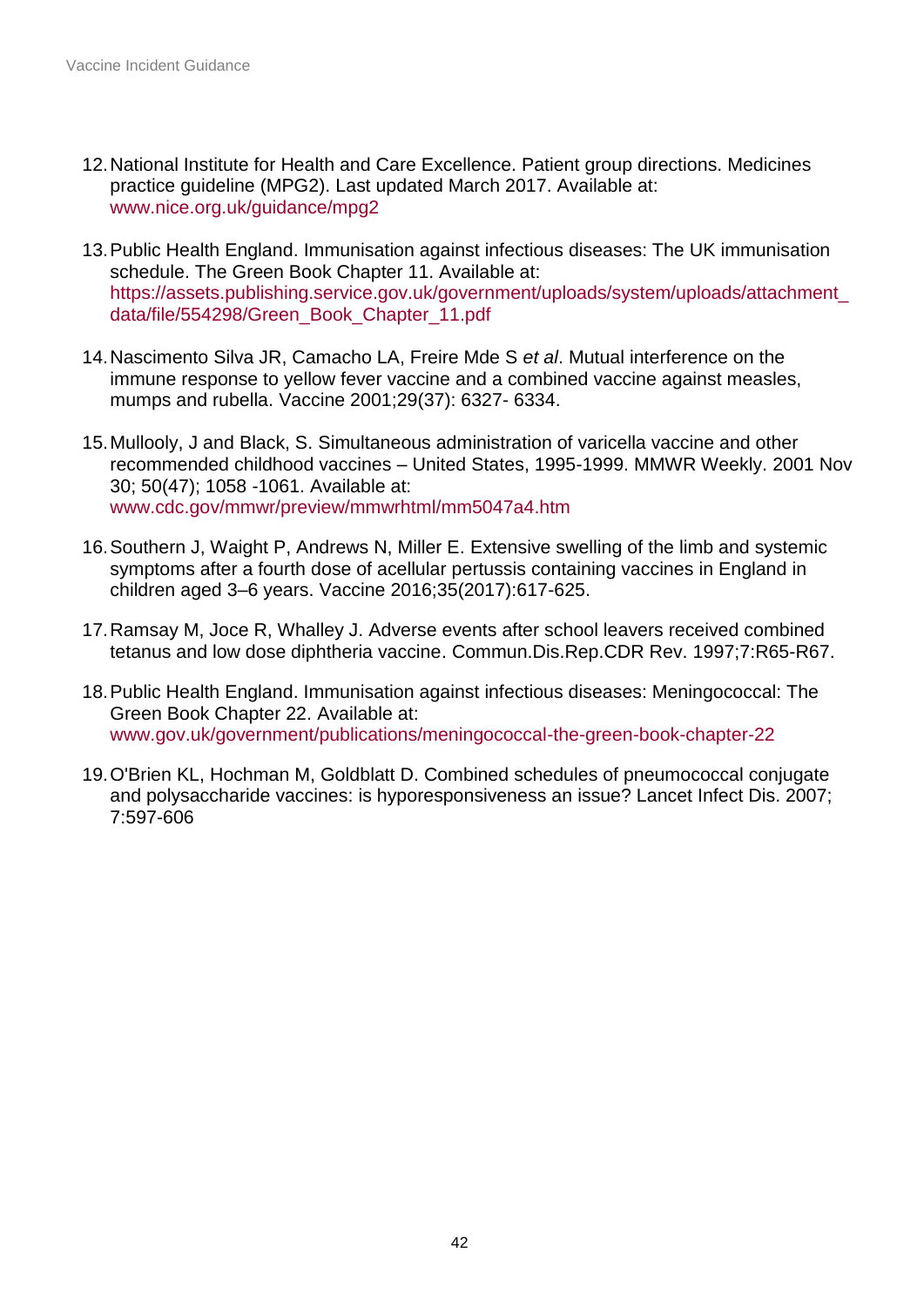# <span id="page-42-0"></span>Appendix A: Algorithms

#### **Responding to a cold chain breach or compromised storage event (use with sections 7 and 8)**

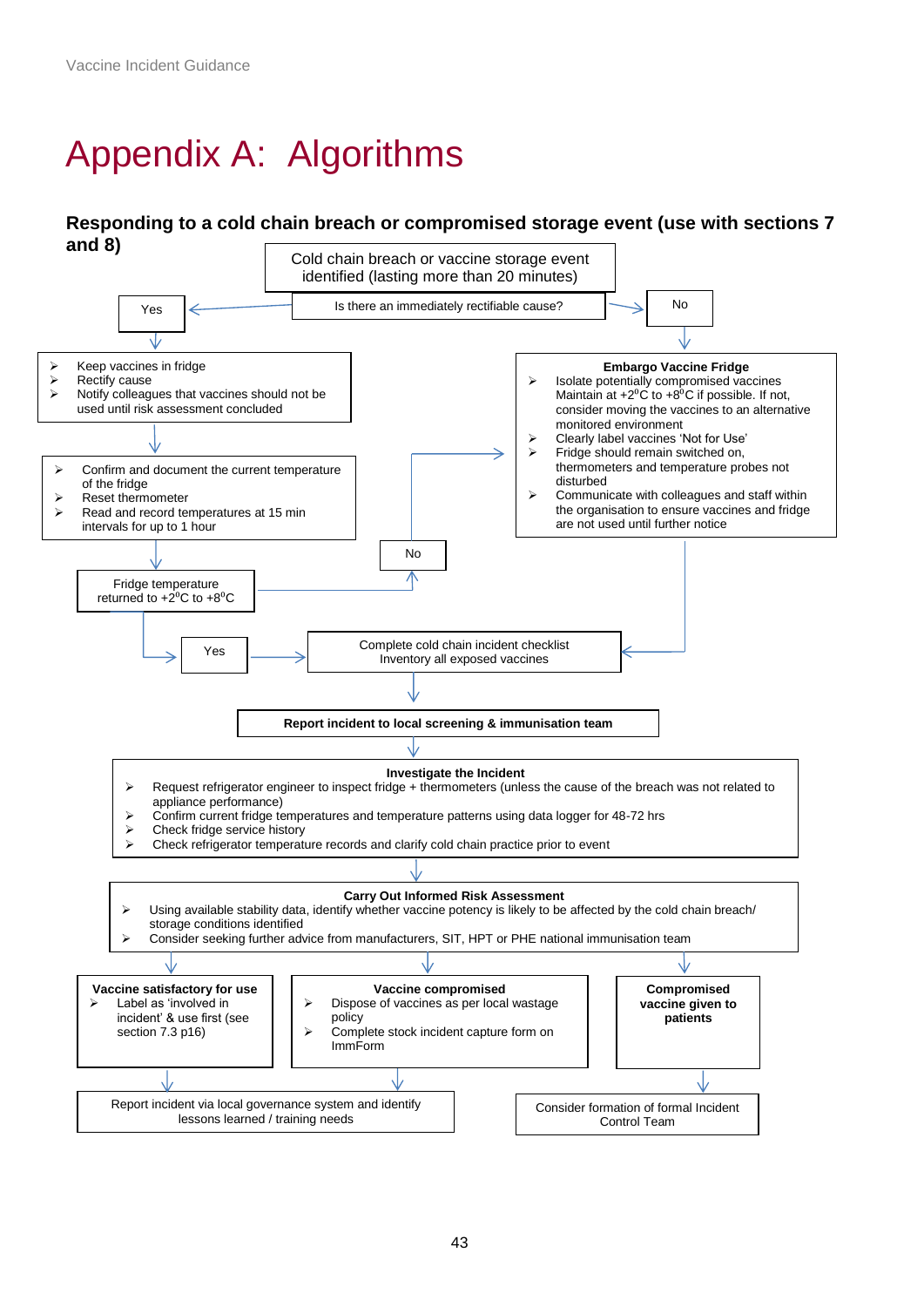

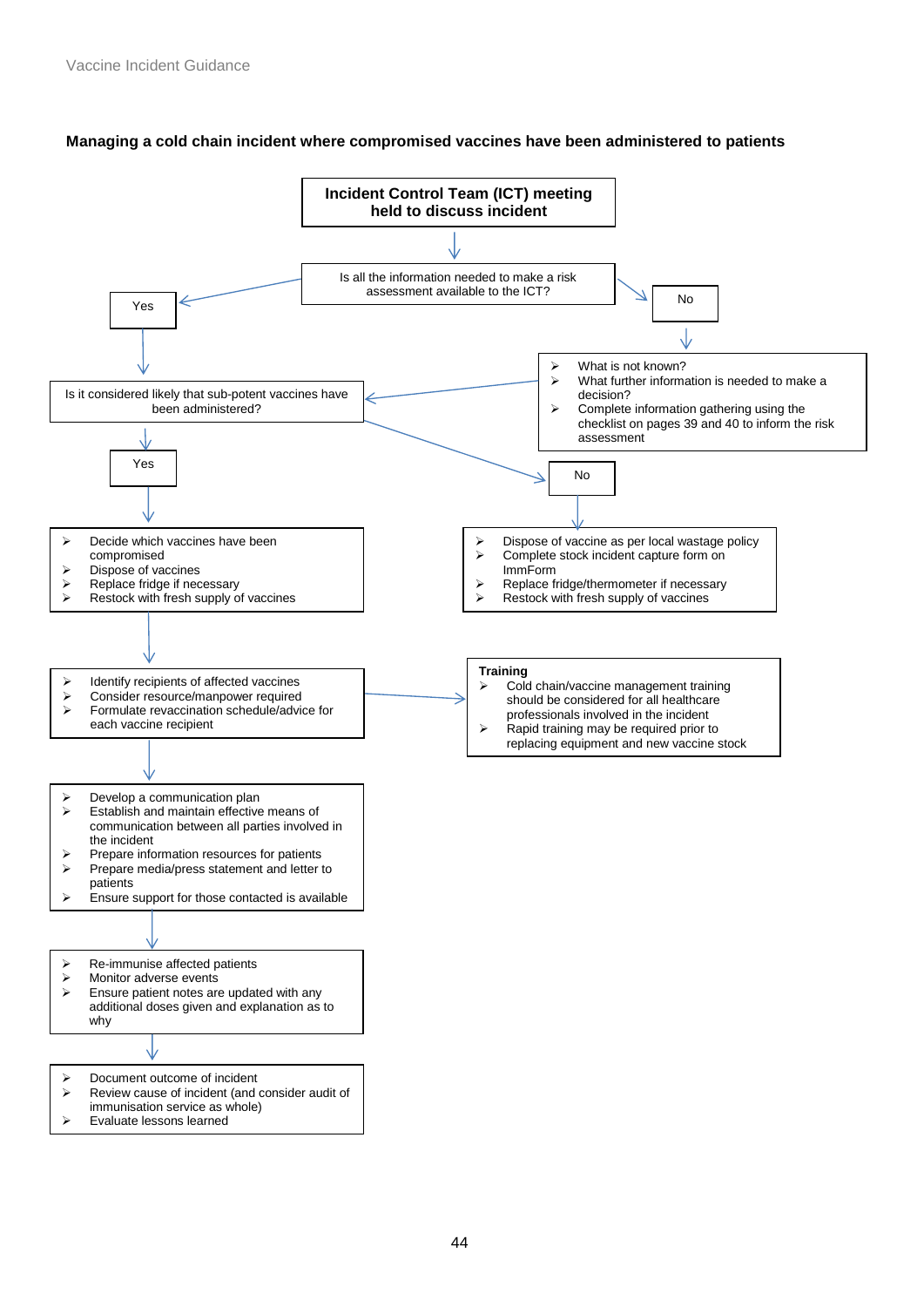# <span id="page-44-0"></span>Appendix B: Vaccine storage incident checklist

In the event of a cold chain breach lasting longer than twenty minutes or concerns regarding the storage of vaccines:

- $\checkmark$  Do not dispose of any vaccines or storage equipment
- $\checkmark$  Isolate potentially compromised vaccines clearly labelling "not for use". These vaccines should be maintained between +2°C to +8°C or moved to an alternative monitored environment that is able to maintain the recommended +2°C to +8°C temperature range
- $\checkmark$  Ensure the vaccine fridge involved remains switched on at the main electrical supply and that thermometers and temperatures probes are undisturbed and all staff are aware the fridge should not be accessed.
- $\checkmark$  Complete the cold chain incident checklist questions attached.
- $\checkmark$  Inventory all exposed vaccines stored in the fridge, recording the quantity, batch number and expiry date as well as noting where they were stored in the fridge.
- ✓ Contact your **local NHS England [Screening and Immunisation team](http://www.nhs.uk/servicedirectories/Pages/AreaTeamListing.aspx)** for further support and advice [\(www.nhs.uk/servicedirectories/Pages/AreaTeamListing.aspx\)](http://www.nhs.uk/servicedirectories/Pages/AreaTeamListing.aspx).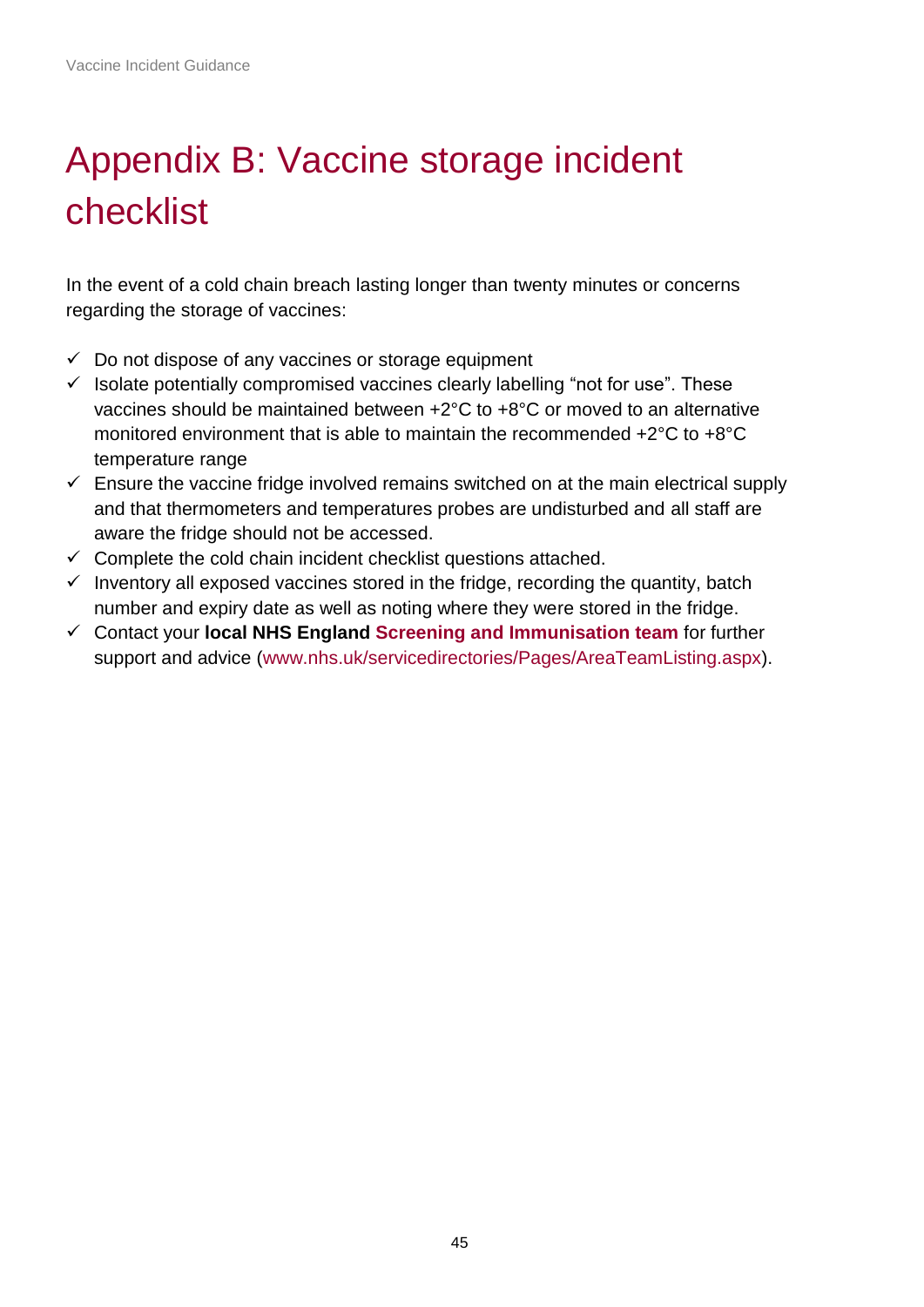| Vaccine storage incident checklist                     |          |
|--------------------------------------------------------|----------|
| Date and time of incident form completion              |          |
| Fridge location/identifier                             |          |
| Date and time cold chain breach identified             |          |
| What were the temperature readings when the breach     | Min:     |
| was noticed?                                           | Max:     |
|                                                        | Current: |
| Date and time of last guaranteed storage between       |          |
| $+2$ <sup>o</sup> C to $+8$ <sup>o</sup> C             |          |
| Total duration of temperature excursion                |          |
| (hours/minutes)                                        |          |
| What alerted you to the cold chain breach/storage      |          |
| event?                                                 |          |
| (eg thermometer out of range, fridge alarming, data    |          |
| logger)                                                |          |
| Is there an alarm fitted on the fridge and if so:      |          |
| what parameters are set                                |          |
| after how long outside of $+2^0C$ to $+8^0C$ range     |          |
| does the alarm sound?                                  |          |
| If the alarm had gone off, would anyone have heard it? |          |
| Type of fridge (domestic / medicine)                   |          |
| How old is the fridge?                                 |          |
| When was the fridge last serviced?                     |          |
| Has an engineer checked the fridge since the incident? |          |
| What did their report say?                             |          |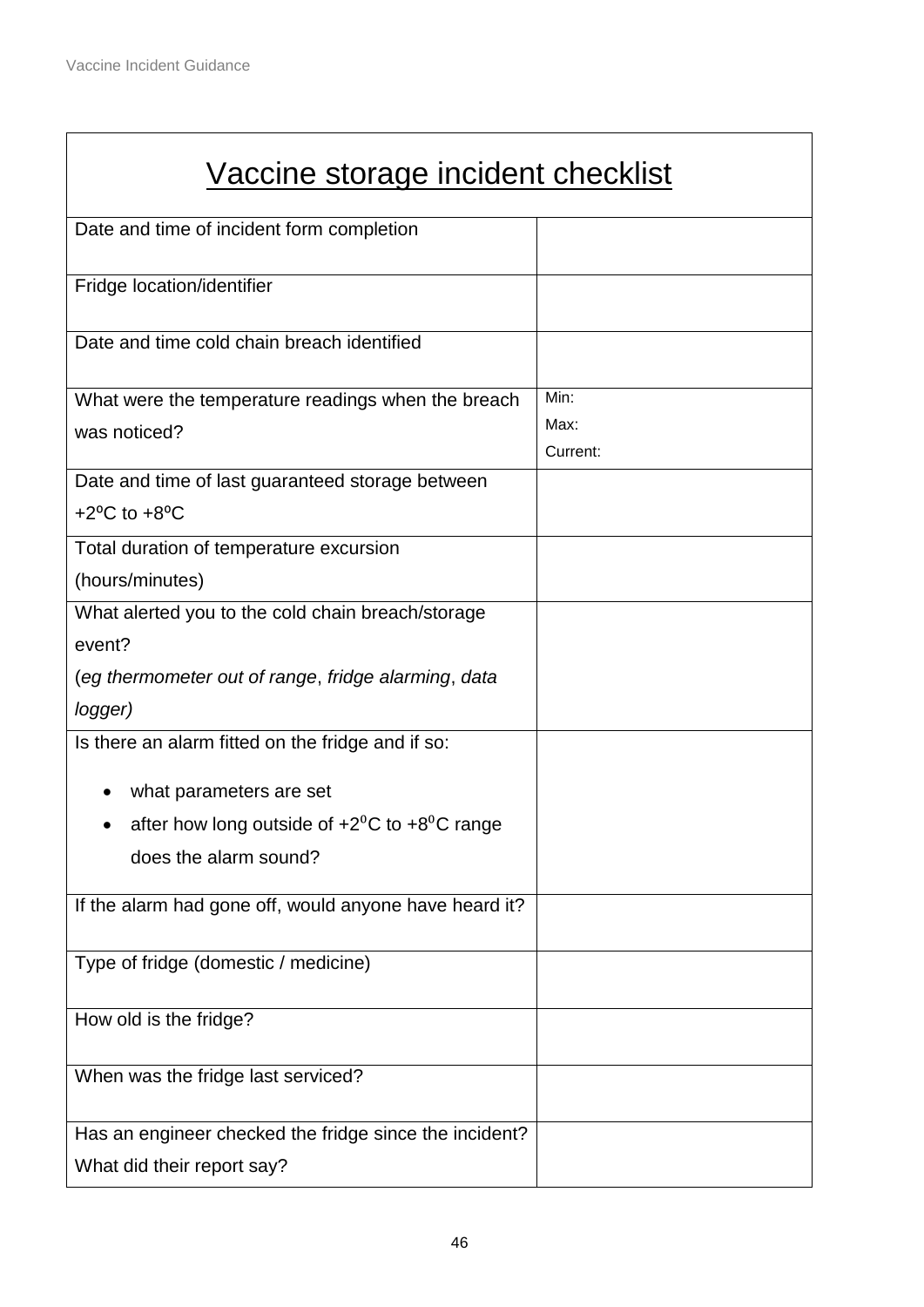| How often are fridge temperatures recorded?                |  |
|------------------------------------------------------------|--|
| What type of thermometer is in use? (integral to fridge,   |  |
| battery operated independent thermometer, data             |  |
| logger)                                                    |  |
| If there is a temperature probe in the fridge, what is its |  |
| position in the fridge?                                    |  |
| When was the thermometer last reset?                       |  |
| When was the thermometer last calibrated?                  |  |
| Has continuous temperature monitoring with a data          |  |
| logger for 48 hours been performed since incident was      |  |
| identified?                                                |  |
| Result of 48 hours continuous temperature monitoring       |  |
| with a data logger                                         |  |
| Possible reason for temperature excursion? (e.g.           |  |
| restocking the fridge, busy clinic, power failure)         |  |
| Are there any obvious signs of freezing (e.g. frosting     |  |
| on sides or back of the fridge, wet or damaged vaccine     |  |
| boxes)?                                                    |  |
| Are any vaccines placed against the sides or back of       |  |
| the fridge (or been pushed up against the cooling plate    |  |
| or cold air inlet)?                                        |  |
| Have any of the vaccines involved in this incident         |  |
| previously been exposed to temperatures outside 2°C        |  |
| to 8°C? (i.e. involved in previous cold chain incident)    |  |
| What is the current vaccine stock in the fridge vaccine,   |  |
| expiry date, quantity and location in fridge?              |  |
| Has anybody been vaccinated with potentially affected      |  |
| vaccines?                                                  |  |
| Has the cause of the breach been rectified and/or          |  |
| steps taken to prevent the problem recurring?              |  |
| Form completed by (print name and signature)               |  |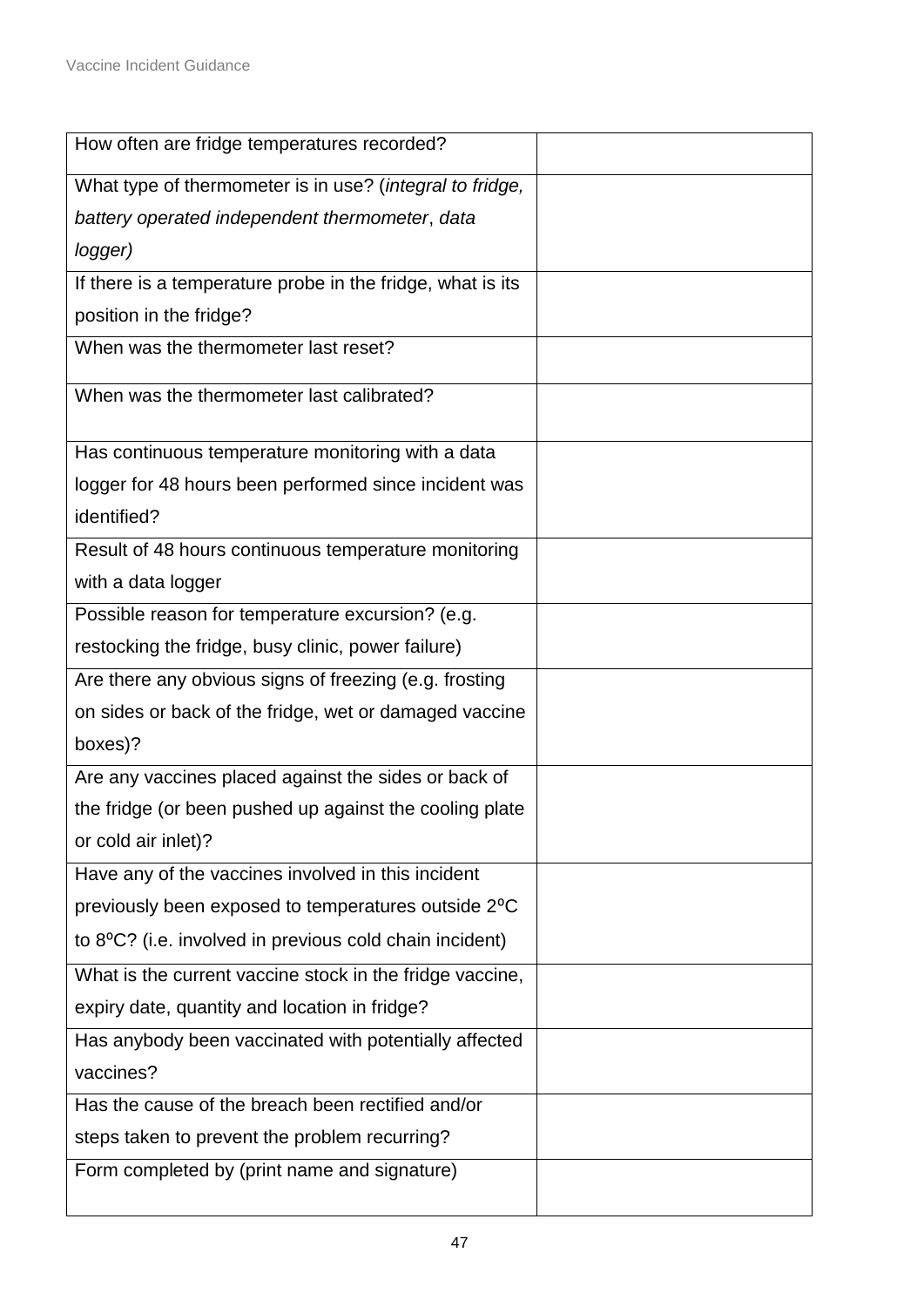## <span id="page-47-0"></span>Appendix C: Example letter to patients/carers offering revaccination

Dear (patient/carer's name)

Re: Vaccines received at (insert name of clinic/vaccination provider)

I am writing to inform you that we have recently become aware of a problem with the storage/administration (delete as appropriate) of the vaccine/vaccines you/your child (delete as appropriate) received at (clinic/vaccination provider name).

As a result of this problem you/your child may not gain full protection from this vaccination and we would therefore recommend you/your child has a repeat vaccination as soon as possible.

I understand you may have some questions regarding this incident and would ask that you call the practice/clinic on (insert telephone number) and make an appointment with (provide the name of GP or immuniser).

At this appointment we will address any questions you may have regarding the incident and you/your child may/will be (delete as appropriate) offered repeat vaccination.

I would like to apologise for any inconvenience/concern this may cause you/your family. Please be assured that this incident has been fully investigated and every step will be taken to ensure this does not happen again.

Yours sincerely

(Name of GP/Practice Manager)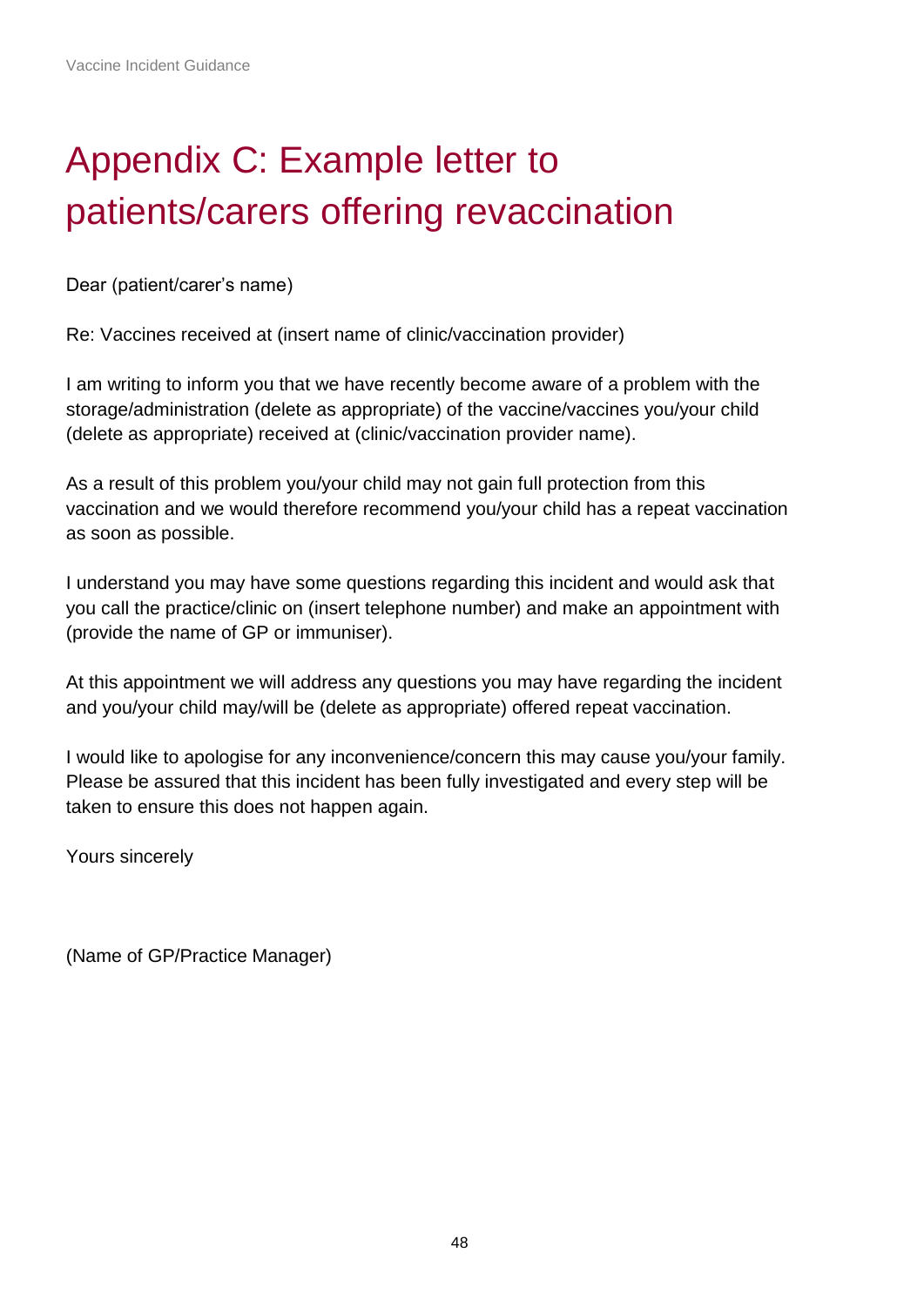## Appendix D: Revaccination recommendations for people who have received compromised vaccines

<span id="page-48-0"></span>

| Vaccine        | Group                 | Recommendation            | Rationale and relevant information                                                    |
|----------------|-----------------------|---------------------------|---------------------------------------------------------------------------------------|
| <b>BCG</b>     | All.                  | Repeat vaccination is not | High risk of significant local reaction and                                           |
|                |                       | usually recommended.      | keloid scaring. Specialist advice should<br>be sought on an individual patient basis. |
|                |                       |                           |                                                                                       |
| <b>Cholera</b> | Individuals who       | Additional or repeat      | Specialist advice should be sought on an                                              |
|                | have received one     | dose(s) of vaccine may    | individual patient basis from vaccine                                                 |
|                | or more doses for     | be indicated if still at  | manufacturer or NaTHNaC regarding                                                     |
|                | travel.               | identified risk.          | scheduling and possible side effects.                                                 |
|                |                       |                           |                                                                                       |
| DTaP/IPV/Hib/  | Children who have     | Repeat dose(s) as soon    | Incidence of local reaction to DTaP-                                                  |
| HepB-          | received one or       | as possible.              | containing vaccines may increase with                                                 |
| containing     | more doses as         |                           | additional doses.                                                                     |
| combination    | part of their primary |                           | Parents should be advised that local                                                  |
| vaccines       | course.               |                           | reactions are more common in children                                                 |
|                |                       |                           | receiving their 4 <sup>th</sup> or booster dose of an                                 |
|                |                       |                           | aP vaccine. In some cases this swelling                                               |
|                |                       |                           | can be extensive, involving much of the                                               |
|                |                       |                           | upper limb. This is a benign and transient                                            |
|                |                       |                           | recognised phenomenon and does not                                                    |
|                |                       |                           | contraindicate further doses <sup>(16)</sup> .                                        |
|                |                       |                           |                                                                                       |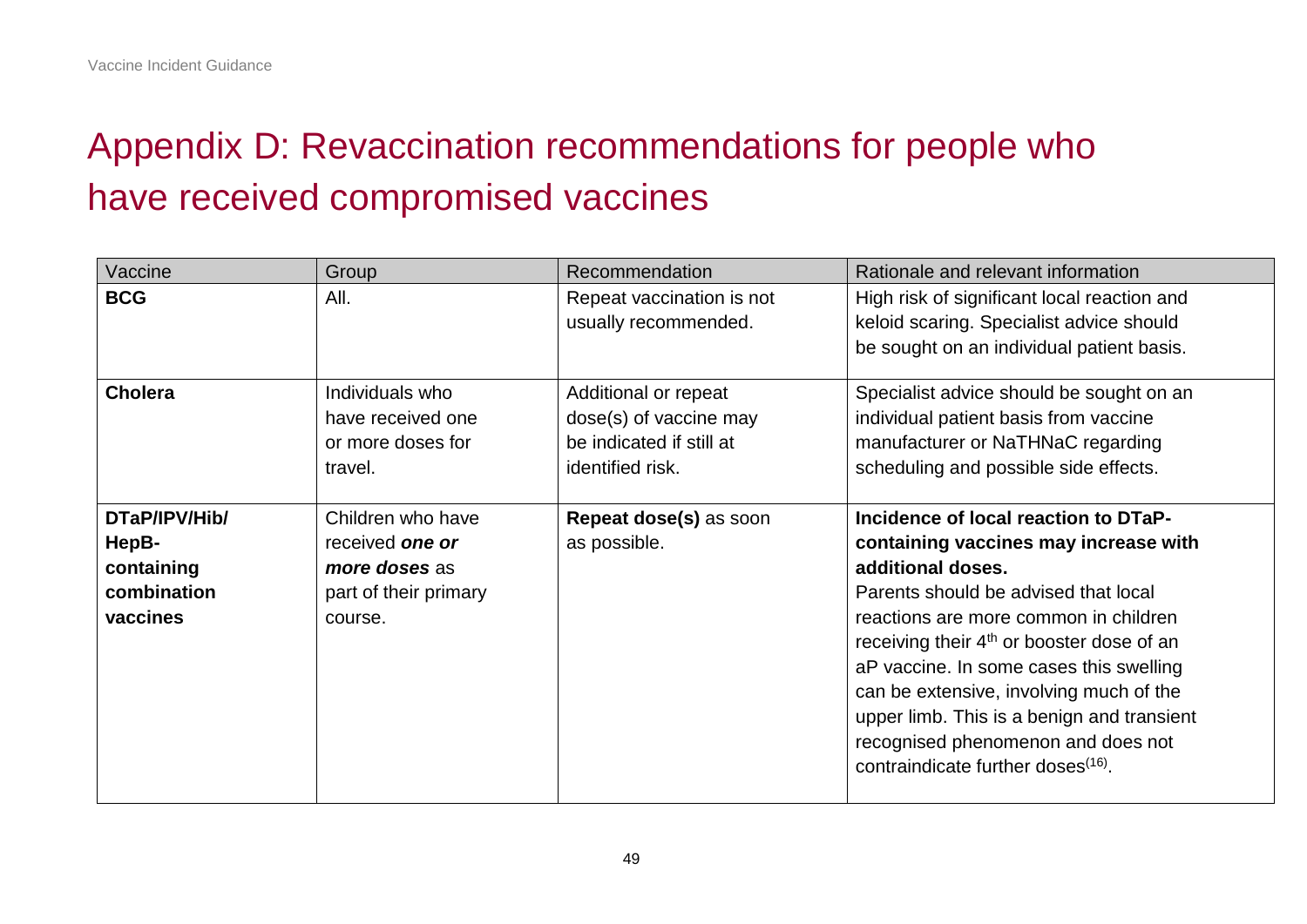| Vaccine             | Group                 | Recommendation          | Rationale and relevant information                       |
|---------------------|-----------------------|-------------------------|----------------------------------------------------------|
|                     |                       |                         | A single repeat dose may be adequate                     |
|                     |                       |                         | to replace multiple doses depending                      |
|                     |                       |                         | on age and nature of incident.                           |
|                     |                       |                         |                                                          |
| <b>DTaP/IPV and</b> | Children who have     | Repeat dose as soon as  | Incidence of local reaction to DTaP-                     |
| dTaP/IPV            | received a single     | possible.               | containing vaccines may increase with                    |
|                     | booster dose          |                         | additional doses                                         |
|                     | following primary     |                         | Parents should be advised that local                     |
|                     | course.               |                         | reactions are more common in children                    |
|                     |                       |                         | receiving their 4 <sup>th</sup> or booster dose of an    |
|                     |                       |                         | aP vaccine. In some cases this swelling                  |
|                     |                       |                         | can be extensive, involving much of the                  |
|                     |                       |                         | upper limb. This is a benign and transient               |
|                     |                       |                         | recognised phenomenon and does not                       |
|                     |                       |                         | contraindicate further doses <sup>(16)</sup> .           |
|                     |                       |                         |                                                          |
| <b>Td/IPV</b>       | Individuals aged      | Repeat dose as soon as  | Incidence of local reactions to Td-                      |
|                     | ten years and over    | possible.               | containing vaccines may increase in                      |
|                     | as routine            |                         | some individuals with additional doses <sup>(17)</sup> . |
|                     | adolescent            |                         | Patients should be warned that they may                  |
|                     | booster dose,         |                         | experience more reactions at the injection               |
|                     | booster for travel or |                         | site than they have to previous doses.                   |
|                     | primary course.       |                         | However, this does not always occur and                  |
|                     |                       |                         | such additional doses are unlikely to                    |
|                     |                       |                         | produce an unacceptable rate of reaction.                |
| A tetanus-          | As part of            | If given to complete an | Although the dose(s) should still be                     |
| containing          | management of a       | incomplete course of    | repeated regardless of timing of incident,               |
|                     |                       | vaccinations, or given  | unless the storage/administration error is               |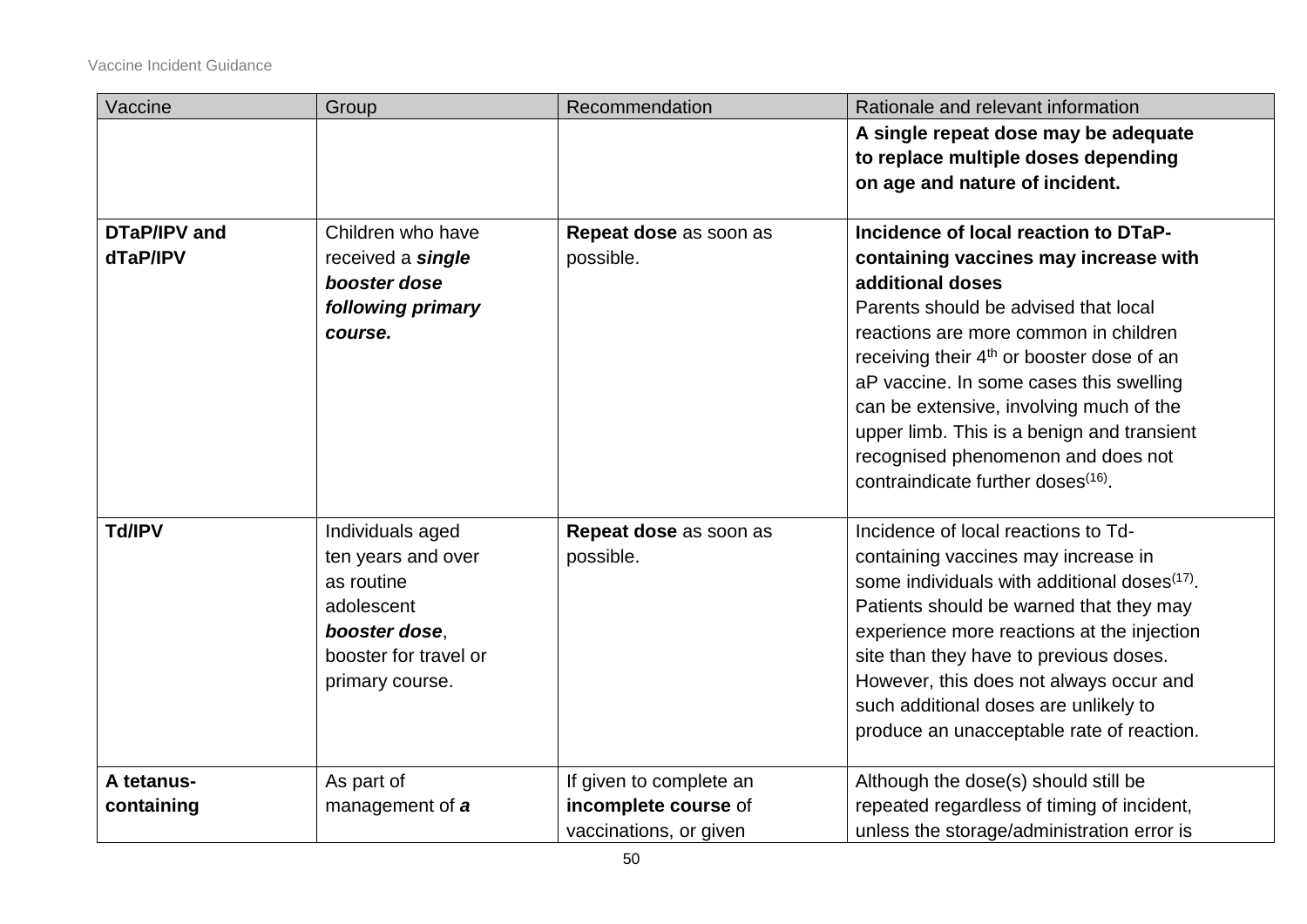Vaccine Incident Guidance

| Vaccine         | Group                | Recommendation          | Rationale and relevant information                     |
|-----------------|----------------------|-------------------------|--------------------------------------------------------|
| vaccine such    | tetanus prone        | because last dose was   | discovered immediately or within a few                 |
| as: Td/IPV      | wound.               | more than 10 years      | days of the vaccine having been given, it              |
| <b>DTaP/IPV</b> |                      | previously, repeat dose | may be too late for a repeat dose to                   |
| dTaP/IPV        |                      | as soon as possible.    | prevent tetanus in a potential exposure                |
| DTaP/IPV/Hib    |                      |                         | situation. Action would depend on time                 |
| DTaP/IPV/Hib/H  |                      |                         | since potential exposure and whether the               |
| epB             |                      |                         | individual had been adequately primed or               |
|                 |                      |                         | not. If exposure is still recent, it is                |
|                 |                      |                         | important to repeat dose as soon as                    |
|                 |                      |                         | possible as delays could mean that it                  |
|                 |                      |                         | would be too late to provide rapid post-               |
|                 |                      |                         | exposure protection. Seek expert advice.               |
|                 |                      |                         |                                                        |
| dTaP-IPV        | Given to pregnant    | If less than 38 weeks   | Incidence of local reaction to Td-                     |
|                 | woman for            | repeat dose as soon as  | containing vaccines may increase in                    |
|                 | pertussis protection | possible.               | certain individuals with additional                    |
|                 | for infant.          |                         | doses <sup>(17)</sup> . Patients should be warned that |
|                 |                      |                         | they may experience more reactions at                  |
|                 |                      |                         | the injection site than they have to                   |
|                 |                      |                         | previous doses. However, this does not                 |
|                 |                      |                         | always occur and such additional doses                 |
|                 |                      |                         | are unlikely to produce an unacceptable                |
|                 |                      |                         | rate of reaction.                                      |
|                 |                      | For patients 38 weeks   |                                                        |
|                 |                      | or more                 | Immunisation after week 38 is unlikely to              |
|                 |                      | offer repeat dose.      | provide passive protection to the infant               |
|                 |                      |                         | but would potentially protect the mother               |
|                 |                      |                         | from pertussis infection and thereby                   |
|                 |                      |                         | reduce the risk of exposure for her infant.            |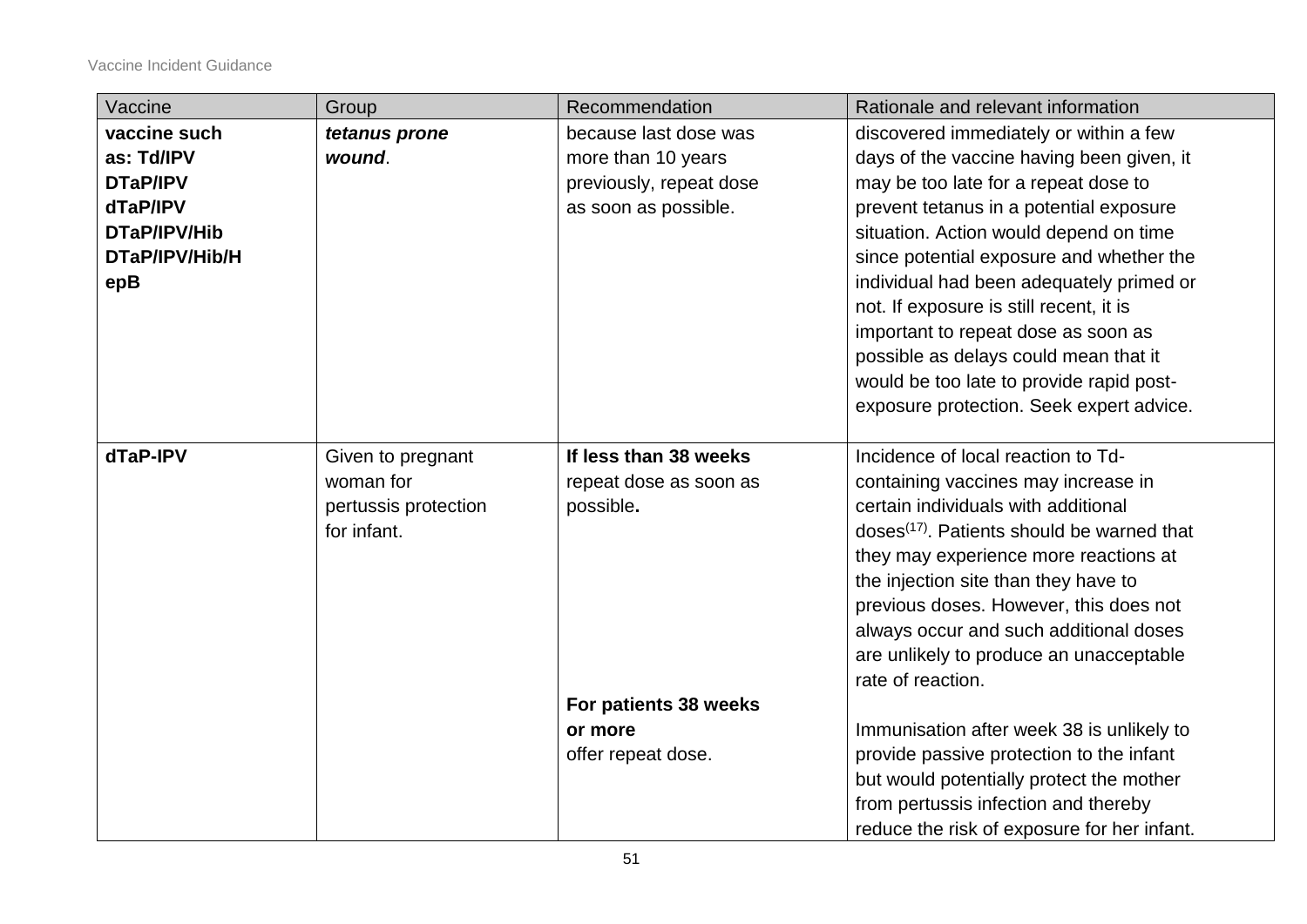| Vaccine            | Group                                                                                                                                                                           | Recommendation                                                                                                     | Rationale and relevant information                                                                                                                                                                                                              |
|--------------------|---------------------------------------------------------------------------------------------------------------------------------------------------------------------------------|--------------------------------------------------------------------------------------------------------------------|-------------------------------------------------------------------------------------------------------------------------------------------------------------------------------------------------------------------------------------------------|
|                    |                                                                                                                                                                                 |                                                                                                                    | The importance of having their infant's<br>first primary immunisations at the<br>scheduled time of 8 weeks should be<br>stressed as well as the need for additional<br>vaccination if they become pregnant in<br>the future.                    |
| <b>Hepatitis A</b> | Individuals who<br>have received one<br>or more doses for<br>travel purposes.<br>Individuals who<br>have received one<br>or more doses for<br>other ongoing<br>identified risk. | Repeat dose(s) as soon<br>as possible if indicated<br>for future travel.<br>Repeat dose(s) as soon<br>as possible. | Additional doses of Hepatitis A vaccine<br>are unlikely to produce significant side<br>effects. Any adverse events following<br>revaccination would be expected to be<br>similar to those reported following routine<br>vaccine administration. |
| <b>Hepatitis B</b> | Individuals who<br>have received one<br>or more doses for<br>travel purposes.<br>Individuals who<br>have received one<br>or more doses pre-<br>exposure or for                  | Repeat dose(s) as soon<br>as possible if indicated<br>for future travel.<br>Repeat dose(s) as soon<br>as possible. | Additional doses of Hepatitis B vaccine<br>are unlikely to produce significant side<br>effects. Any adverse events following<br>revaccination would be expected to be<br>similar to those reported following routine<br>vaccine administration. |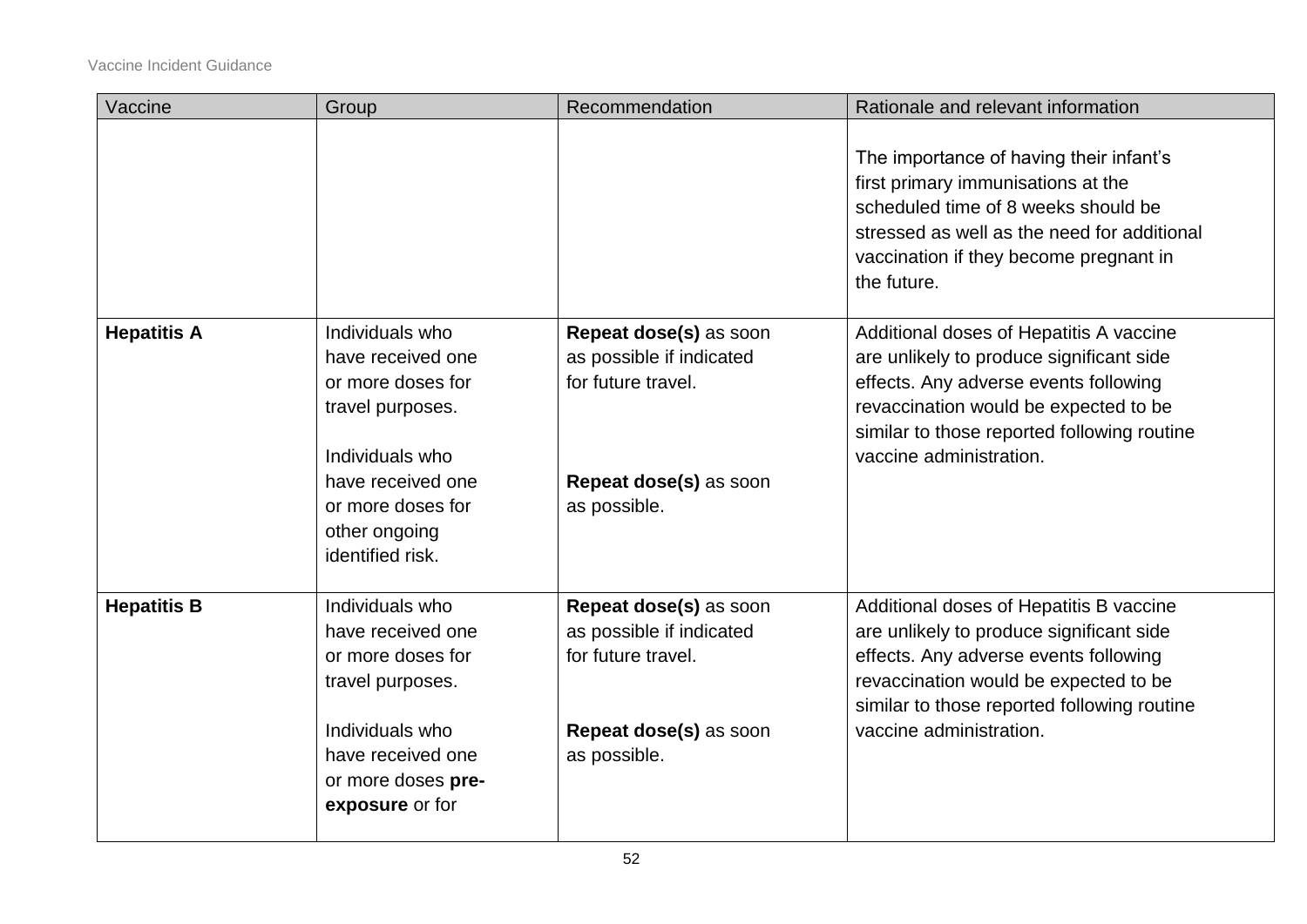| Vaccine                                        | Group                                                                                                            | Recommendation                                                                                                                                                                                                                                                                                                     | Rationale and relevant information                                                                                                                                                                                                                 |
|------------------------------------------------|------------------------------------------------------------------------------------------------------------------|--------------------------------------------------------------------------------------------------------------------------------------------------------------------------------------------------------------------------------------------------------------------------------------------------------------------|----------------------------------------------------------------------------------------------------------------------------------------------------------------------------------------------------------------------------------------------------|
|                                                | other ongoing<br>identified risk.<br>Individuals who<br>have received one<br>or more doses<br>post-exposure.     | Perform blood test to<br>ascertain infection status.<br>At same visit, give a<br>repeat dose of HepB<br>vaccine.<br>If infant <12m, repeat<br>affected dose/s and<br>ensure testing for HBsAg<br>is carried out at 1 year of<br>age. Ascertain whether<br>monovalent HepB<br>vaccine or Infanrix hexa<br>required. | Additional testing for infection at<br>appropriate interval from exposure may<br>be required.                                                                                                                                                      |
| <b>Hib/MenC</b><br>conjugate                   | Individuals over 12<br>months of age as<br>part of routine<br>schedule.<br>Patients > 2y in<br>high risk groups. | Repeat single dose as<br>soon as possible.<br>Repeat single dose as<br>soon as possible.                                                                                                                                                                                                                           | Additional doses of Hib/Men C conjugate<br>vaccine are unlikely to produce significant<br>side effects. Any adverse events following<br>revaccination would be expected to be<br>similar to those reported with routine<br>vaccine administration. |
| <b>Human</b><br><b>Papillomavirus</b><br>(HPV) | Patients given one<br>or more doses.                                                                             | Repeat dose(s) as soon<br>as possible.                                                                                                                                                                                                                                                                             | Additional doses of HPV are unlikely to<br>produce significant side effects. Any<br>adverse events following revaccination                                                                                                                         |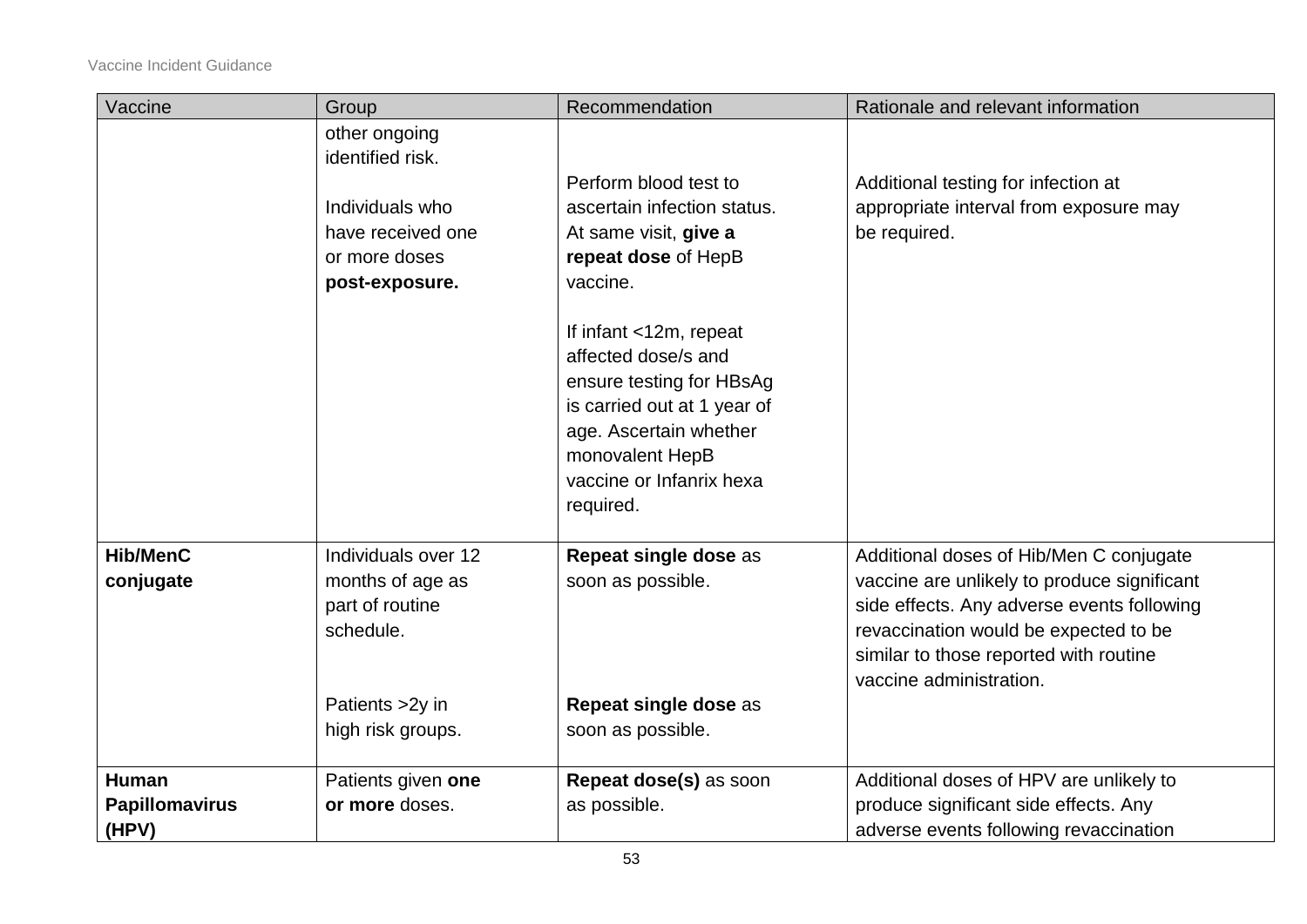| Vaccine       | Group                 | Recommendation           | Rationale and relevant information            |
|---------------|-----------------------|--------------------------|-----------------------------------------------|
|               |                       | If more than one dose to | would be expected to be similar to those      |
|               |                       | be repeated, observe the | reported with routine vaccine                 |
|               |                       | minimum recommended      | administration.                               |
|               |                       | interval between doses   |                                               |
|               |                       | according to age as per  |                                               |
|               |                       | Green Book chapter 18a.  |                                               |
|               |                       |                          |                                               |
| Influenza     | All individuals given | Revaccination only       | Additional doses of flu vaccine are           |
| (inactivated) | the vaccine.          | recommended if during    | unlikely to produce significant side effects. |
|               |                       | influenza season.        | Any adverse events following                  |
|               |                       |                          | revaccination would be expected to be         |
|               |                       | Repeat single dose as    | similar to those reported with routine        |
|               |                       | soon as possible.        | vaccine administration.                       |
|               |                       |                          |                                               |
| Influenza     | All children given    | Revaccination only       | No additional risk of adverse events from     |
| (live)        | the vaccine.          | recommended if during    | giving additional doses of live influenza     |
|               |                       | influenza season.        | vaccine would be expected. Any pre-           |
|               |                       |                          | existing antibodies should neutralise the     |
|               |                       | Repeat single dose as    | attenuated vaccine viruses.                   |
|               |                       | soon as possible.        |                                               |
| Japanese      | Individuals who       | Additional or repeat     | Specialist advice should be sought on an      |
| encephalitis  | have received one     | dose(s) of vaccine may   | individual patient basis from vaccine         |
|               | or more doses for     | be indicated if still at | manufacturer or NaTHNaC regarding             |
|               | travel.               | identified risk.         | scheduling and possible side effects.         |
|               |                       |                          |                                               |
| Meningococcal | Individuals over ten  | Repeat single dose as    | Additional doses of MenACWY conjugate         |
| <b>ACWY</b>   | years of age as       | soon as possible.        | vaccine are unlikely to produce significant   |
| conjugate     | part of routine       |                          | side effects. Any adverse events following    |
| vaccine       | schedule.             |                          | revaccination would be expected to be         |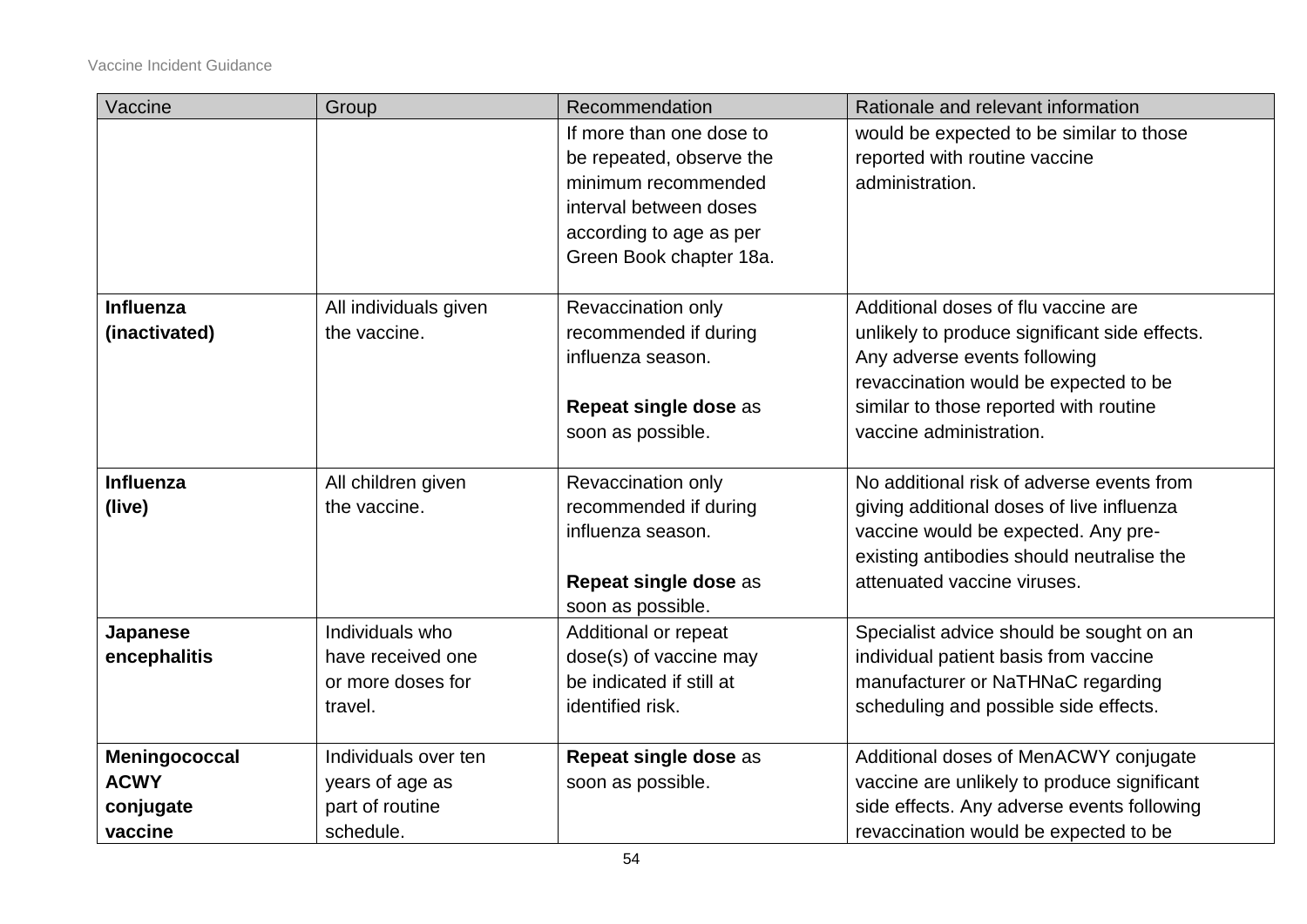| Vaccine       | Group                             | Recommendation                                      | Rationale and relevant information                                                        |
|---------------|-----------------------------------|-----------------------------------------------------|-------------------------------------------------------------------------------------------|
|               |                                   |                                                     | similar to those reported with routine                                                    |
|               | Individuals in high               | Repeat dose given as                                | vaccine administration.                                                                   |
|               | risk groups for                   | soon as possible.                                   |                                                                                           |
|               | whom the vaccine                  |                                                     |                                                                                           |
|               | is recommended.                   |                                                     |                                                                                           |
|               | Individuals who                   | Offer additional dose of                            |                                                                                           |
|               | have received the                 | vaccine as soon as                                  |                                                                                           |
|               | vaccine for travel                | possible if not yet                                 |                                                                                           |
|               | (including Hajj).                 | travelled or if indicated                           |                                                                                           |
|               |                                   | for future travel.                                  |                                                                                           |
|               |                                   |                                                     |                                                                                           |
| Meningococcal | Children under 12                 | Repeat dose(s) as soon                              | Infants who require revaccination with Men B at<br>the same time as other routine primary |
| В             | months of age                     | as possible allowing a                              | immunisations should be given prophylactic                                                |
|               | given as part of<br>their primary | minimum of two months                               | paracetamol as is normally recommended for the                                            |
|               | course.                           | before any subsequent<br>dose(s) is given if one is | 8 week and 16 week primary immunisations <sup>(18)</sup> .                                |
|               |                                   | indicated/scheduled.                                | The vaccine was trialled and licensed as                                                  |
|               |                                   | Ensure the routine                                  | a 3 dose schedule in infancy, therefore                                                   |
|               |                                   | booster dose is given                               | any adverse events following                                                              |
|               |                                   | after the first birthday,                           | revaccination would be expected to be                                                     |
|               |                                   | leaving at least a 2-                               | similar to those reported with routine                                                    |
|               |                                   | month interval since the                            | vaccine administration.                                                                   |
|               |                                   | last MenB dose.                                     |                                                                                           |
|               |                                   |                                                     |                                                                                           |
|               |                                   |                                                     |                                                                                           |
|               | Individuals over 12               | Repeat dose(s) as soon                              |                                                                                           |
|               | months of age as                  | as possible.                                        |                                                                                           |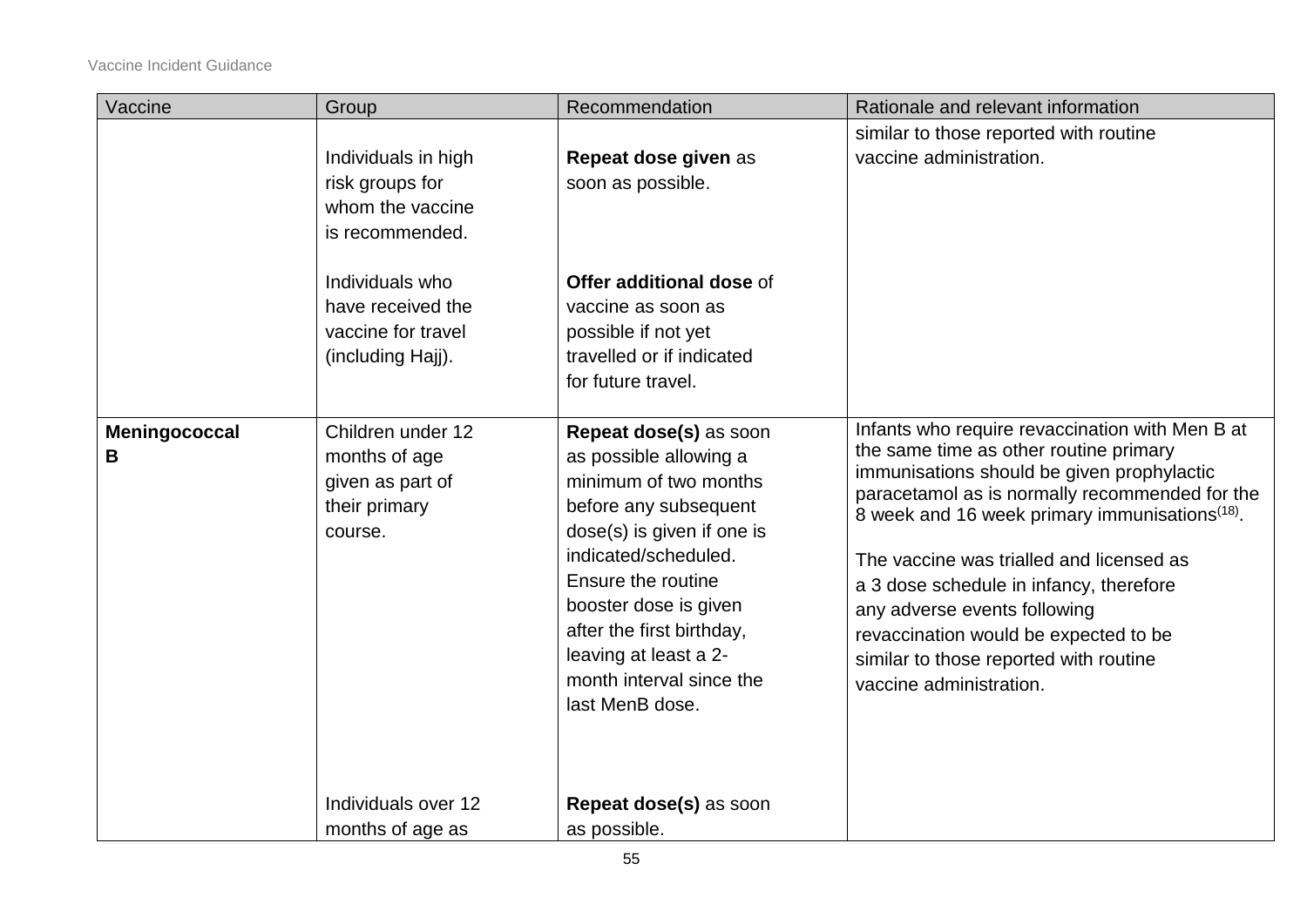| Vaccine            | Group                 | Recommendation              | Rationale and relevant information          |
|--------------------|-----------------------|-----------------------------|---------------------------------------------|
|                    | part of routine       |                             |                                             |
|                    | schedule (up to       |                             |                                             |
|                    | second birthday).     |                             |                                             |
|                    |                       |                             |                                             |
|                    | Patients > 2y in      | Repeat dose(s) given as     |                                             |
|                    | specified high risk   | soon as possible            |                                             |
|                    | groups.               | allowing one-month          |                                             |
|                    |                       | interval between doses if   |                                             |
|                    |                       | more than one required.     |                                             |
|                    |                       |                             |                                             |
| Meningococcal      | Children given the    | No need to repeat.          | MenC vaccine is no longer recommended       |
| C conjugate        | vaccine under 12      | Ensure single potent        | in infancy.                                 |
| vaccine            | months of age as      | dose of Hib/MenC has        | Additional doses of MenC conjugate          |
| (if given to       | part of their primary | been given over 1y of       | vaccine are unlikely to produce significant |
| patients in a cold | course.               | age as per routine          | side effects. Prior to Sept 2006 the        |
| chain incident     |                       | schedule.                   | vaccine was given as a 3 dose schedule.     |
| going back several |                       |                             |                                             |
| years when this    | Patients > 2y in all  | <b>Repeat as combined</b>   | Any adverse events following                |
| vaccine was still  | high-risk groups.     | <b>Hib/MenC single dose</b> | revaccination would be expected to be       |
| used)              |                       | as soon as possible         | similar to those reported with routine      |
|                    |                       | unless patient has since    | vaccine administration.                     |
|                    |                       | received a potent dose of   |                                             |
|                    |                       | MenACWY conjugate           |                                             |
|                    |                       | vaccine.                    |                                             |
| <b>MMR</b>         | Patients given one    | <b>Repeat dose(s)</b>       | There is no additional risk of adverse      |
|                    | or more doses.        | allowing a minimum of 4     | events from giving further doses of MMR     |
|                    |                       | weeks between doses if      | vaccine. Any pre-existing antibodies        |
|                    |                       | more than one dose is       | should neutralise the attenuated vaccine    |
|                    |                       | required.                   | viruses in subsequent doses.                |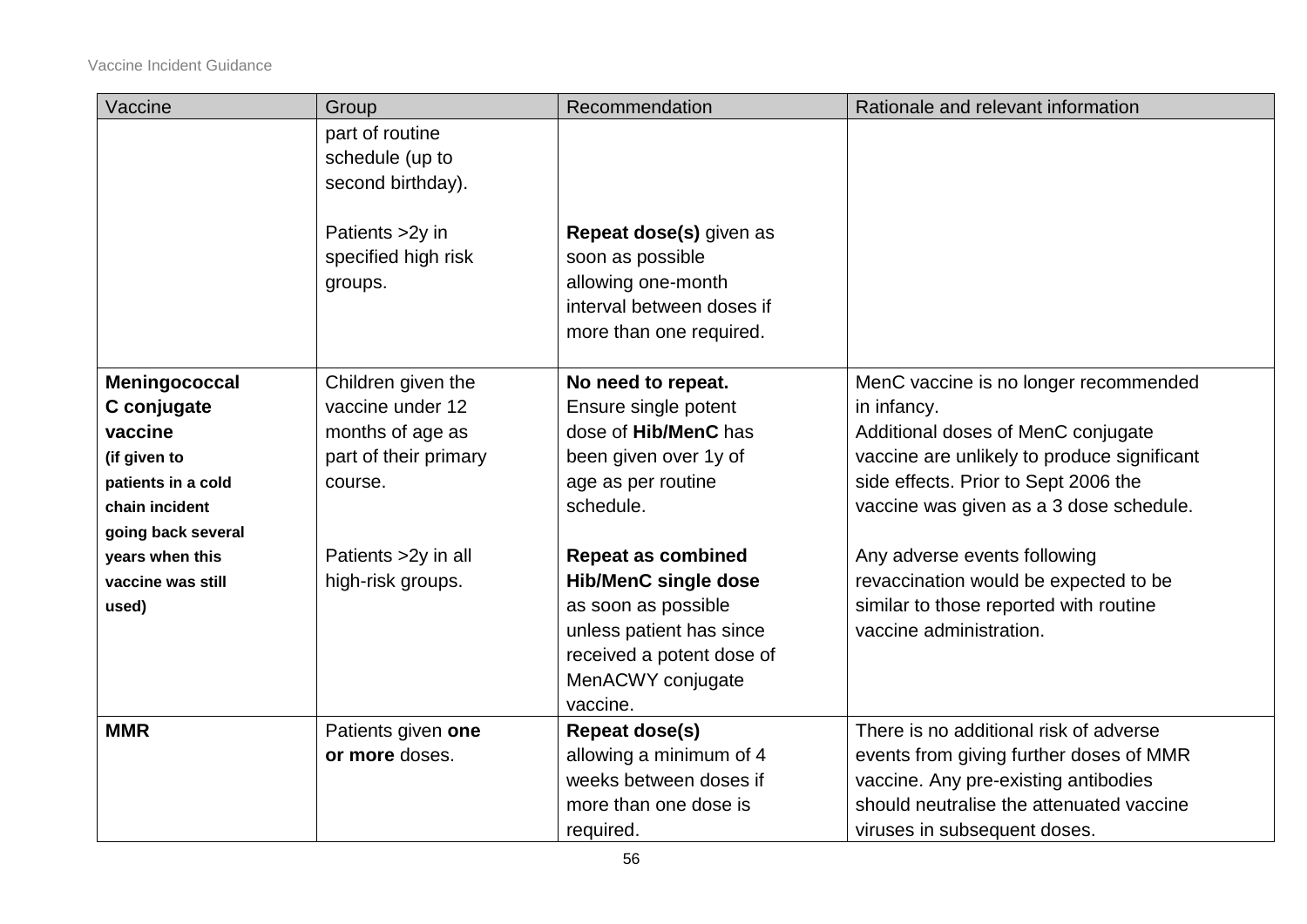| Vaccine             | Group                                                                                              | Recommendation                                    | Rationale and relevant information            |
|---------------------|----------------------------------------------------------------------------------------------------|---------------------------------------------------|-----------------------------------------------|
|                     |                                                                                                    |                                                   |                                               |
| <b>Pneumococcal</b> | Children under 12                                                                                  | Repeat dose(s) as soon                            | Additional doses of PCV vaccine are           |
| conjugate           | months of age                                                                                      | as possible allowing                              | unlikely to produce significant side effects. |
| vaccine (PCV)       | given as part of                                                                                   | eight weeks before any                            | The vaccine was trialled and licensed as      |
|                     | their primary                                                                                      | subsequent primary dose                           | a 3 dose infant schedule. Therefore any       |
|                     | course.                                                                                            | is given if one is                                | adverse events following revaccination        |
|                     |                                                                                                    | indicated/scheduled.                              | would be expected to be similar to those      |
|                     |                                                                                                    | Ensure the routine                                | reported with routine vaccine                 |
|                     |                                                                                                    | booster dose is given                             | administration.                               |
|                     |                                                                                                    | after the first birthday,                         |                                               |
|                     |                                                                                                    | leaving a minimum four                            |                                               |
|                     |                                                                                                    | week interval since the                           |                                               |
|                     |                                                                                                    | last PCV dose.                                    |                                               |
|                     | Individuals over 12<br>months of age as<br>part of routine<br>schedule (up to<br>second birthday). | <b>Repeat single dose</b><br>as soon as possible. |                                               |
|                     | Patients > 2y in                                                                                   | Repeat single dose as                             |                                               |
|                     | specified high risk                                                                                | soon as possible.                                 |                                               |
|                     | groups (Severely                                                                                   |                                                   |                                               |
|                     | immunocompromised                                                                                  |                                                   |                                               |
|                     | including bone marrow                                                                              |                                                   |                                               |
|                     | transplant patients,                                                                               |                                                   |                                               |
|                     | patients with acute and                                                                            |                                                   |                                               |
|                     | chronic leukaemia,                                                                                 |                                                   |                                               |
|                     | multiple myeloma                                                                                   |                                                   |                                               |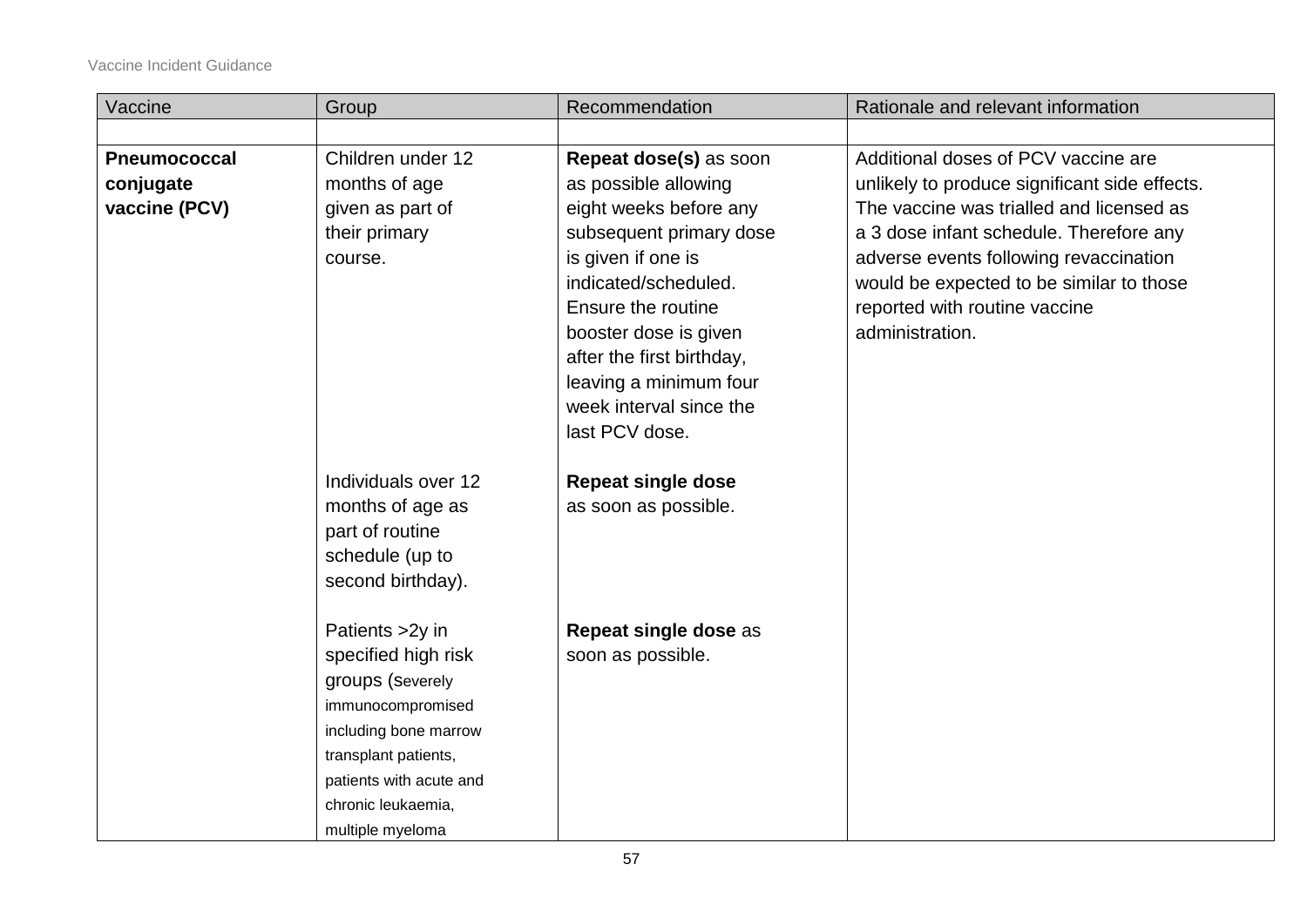| The safety and effectiveness of<br>reimmunisation with pneumococcal                                                                                                                                         |
|-------------------------------------------------------------------------------------------------------------------------------------------------------------------------------------------------------------|
|                                                                                                                                                                                                             |
| polysaccharide vaccine at intervals of less<br>than 3 years is not known. Revaccination<br>is associated with increased risk of local<br>reaction and may induce immunological                              |
| Adverse events following revaccination<br>would be expected to be similar to those<br>reported with normal vaccine<br>administration and the risk of rabies<br>outweighs the risk of possible side effects. |
|                                                                                                                                                                                                             |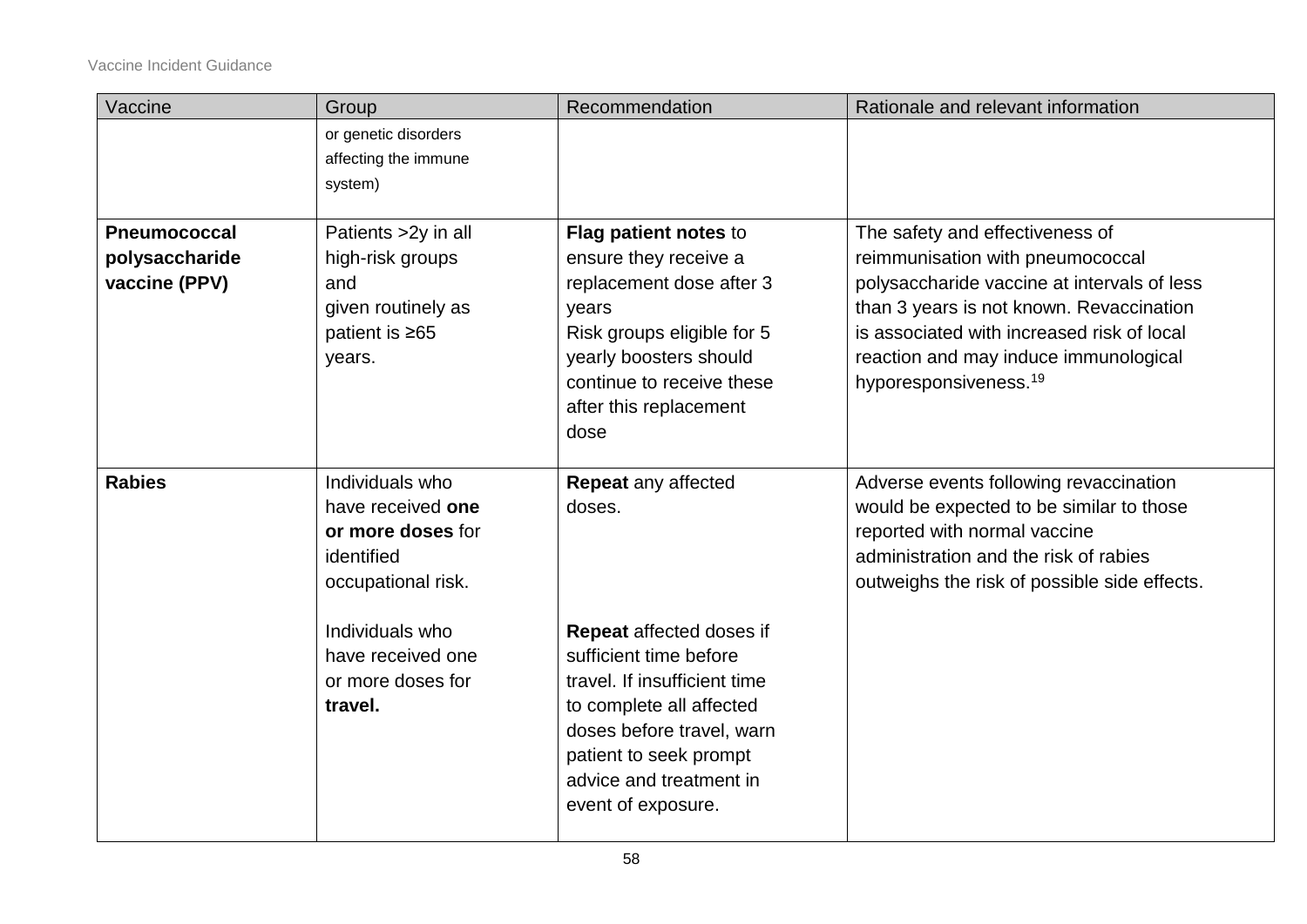| Vaccine          | Group                                                                                    | Recommendation                                                                                                                                         | Rationale and relevant information                                                                                                                                                                                                                                                                                                           |
|------------------|------------------------------------------------------------------------------------------|--------------------------------------------------------------------------------------------------------------------------------------------------------|----------------------------------------------------------------------------------------------------------------------------------------------------------------------------------------------------------------------------------------------------------------------------------------------------------------------------------------------|
|                  | Individuals who<br>have received one                                                     | Repeat any doses not<br>given before travel on<br>patient's return if rabies<br>vaccination needed for<br>future travel.<br><b>Repeat any affected</b> | Specialist rabies advice is available from<br>Public Health England's Rabies and                                                                                                                                                                                                                                                             |
|                  | or more doses for<br>post exposure<br>prophylaxis.                                       | doses as soon as<br>possible and according<br>to recommended<br>schedule.                                                                              | Immunoglobulin Service (RIgS).<br>Telephone 020 8327 6204                                                                                                                                                                                                                                                                                    |
| <b>Rotavirus</b> | Infants who have<br>received one or<br>more doses as<br>part of their primary<br>course. | Repeat 1 <sup>st</sup> dose<br>only if infant is less than 15<br>weeks old.                                                                            | Vaccination should not be initiated for<br>infants after 15 weeks of age (i.e. 14<br>weeks and 6 days). Second vaccination<br>should not be given to children over 24<br>weeks of age.                                                                                                                                                       |
|                  |                                                                                          | Repeat 2 <sup>nd</sup> dose<br>only if infant is less than<br>24 weeks old.                                                                            | Additional doses of rotavirus vaccine are<br>unlikely to produce significant side effects.<br>Any pre-existing antibodies should<br>neutralise the attenuated vaccine viruses<br>in subsequent doses. Adverse events<br>following revaccination would be expected<br>to be similar to those reported with routine<br>vaccine administration. |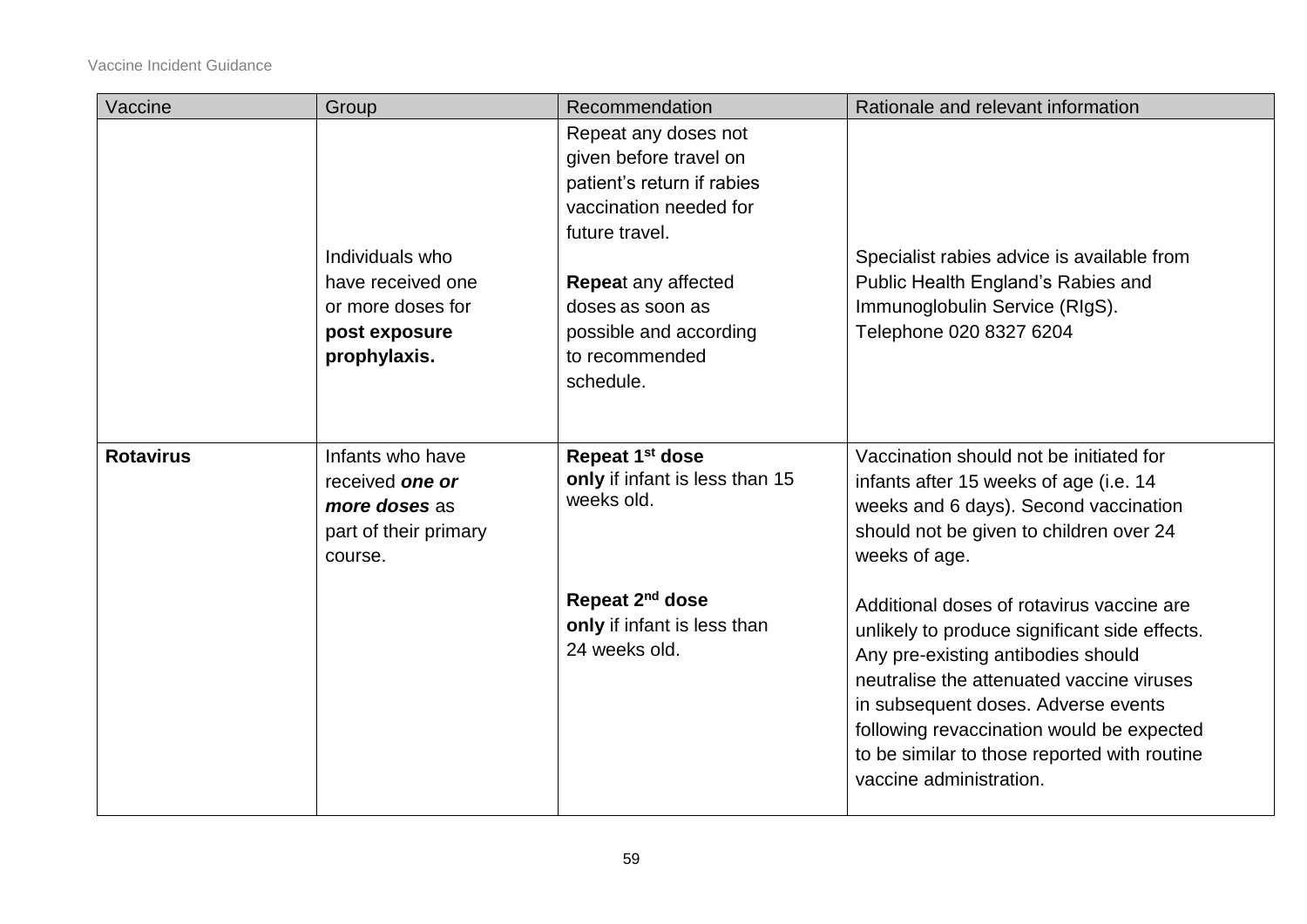| Vaccine           | Group                 | Recommendation              | Rationale and relevant information            |
|-------------------|-----------------------|-----------------------------|-----------------------------------------------|
| <b>Shingles</b>   | All individuals given | Repeat dose given.          | No additional risk of adverse events from     |
| (herpes zoster)   | the vaccine.          |                             | giving additional doses of shingles           |
|                   |                       |                             | vaccine would be expected. Any pre-           |
|                   |                       |                             | existing antibodies should neutralise the     |
|                   |                       |                             | attenuated vaccine viruses. Check             |
|                   |                       |                             | whether any contraindications (such as        |
|                   |                       |                             | commencement of immunosuppressant             |
|                   |                       |                             | medication) have arisen since previous        |
|                   |                       |                             | dose before giving a repeat dose.             |
|                   |                       |                             |                                               |
| <b>Tick-borne</b> | Individuals who       | Additional or repeat        | Specialist advice should be sought from       |
| encephalitis      | have received one     | dose(s) of vaccine may      | vaccine manufacturer or NaTHNaC               |
|                   | or more doses for     | be indicated if still at    | regarding scheduling and possible side        |
|                   | identified            | identified risk.            | effects.                                      |
|                   | occupational risk.    |                             |                                               |
|                   |                       |                             |                                               |
|                   | Individuals who       | Additional or repeat        |                                               |
|                   | have received one     | dose(s) of vaccine may      |                                               |
|                   | or more doses for     | be offered if indicated for |                                               |
|                   | travel.               | future travel.              |                                               |
|                   |                       |                             |                                               |
| <b>Typhoid</b>    | Individuals who       | Additional or repeat        | Additional doses of typhoid vaccine are       |
|                   | have received the     | dose(s) of vaccine may      | unlikely to produce significant side effects. |
| (Vi and Ty21a)    | vaccine for travel.   | be offered if indicated for |                                               |
|                   |                       | future travel.              |                                               |
|                   |                       |                             |                                               |
| <b>Varicella</b>  | Individuals aged      | <b>Repeat dose(s)</b>       | No additional risk of adverse events from     |
|                   | over 1 year who       |                             | giving additional doses of varicella          |